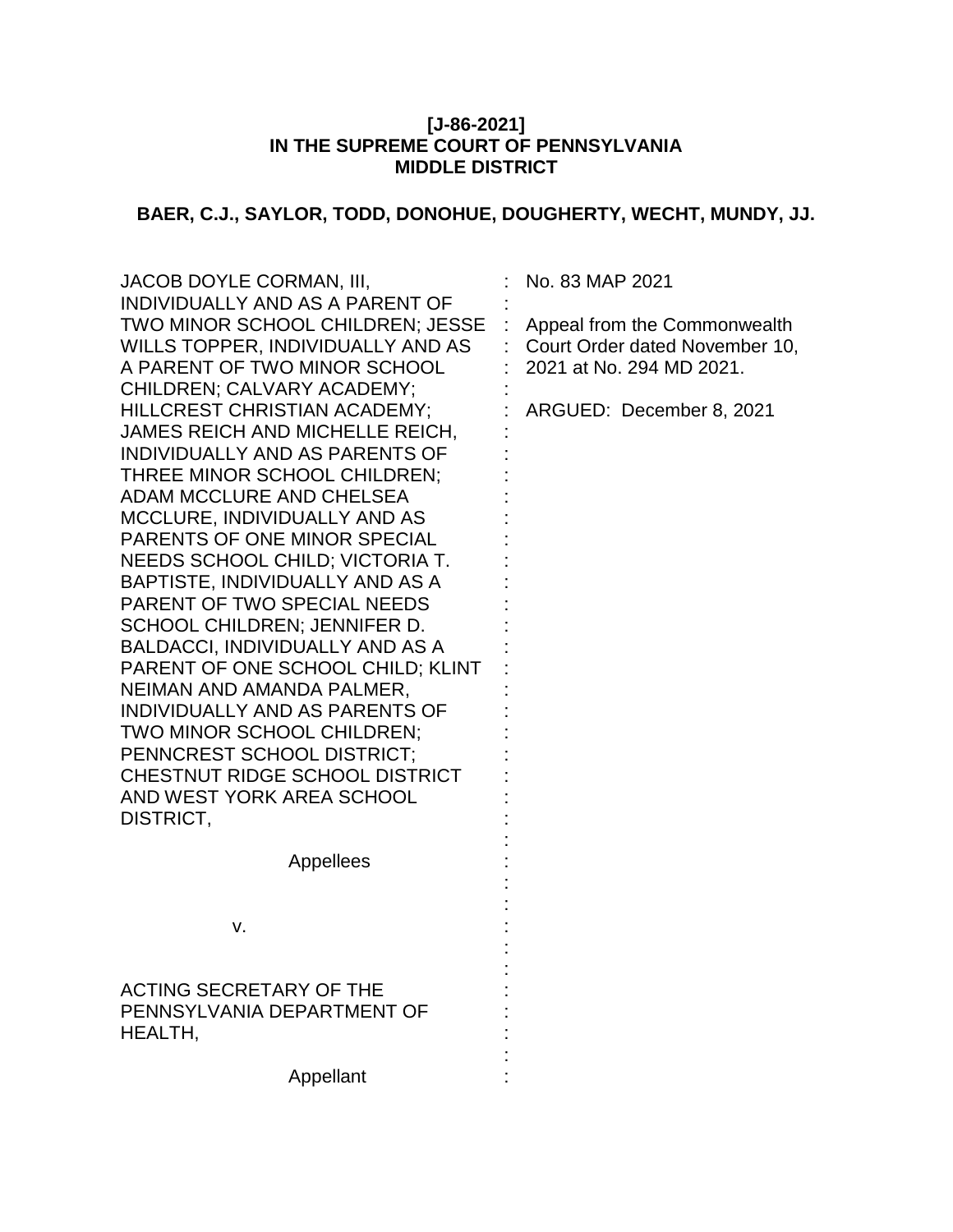#### **OPINION**

 $\overline{a}$ 

# **OPINION FILED: December 23, 2021 JUSTICE WECHT DECIDED: December 10, 2021**

We granted expedited review of this direct appeal to decide whether the Commonwealth Court erred in concluding that Acting Secretary of Health Alison Beam ("the Secretary") lacked the power under existing law and Department of Health regulations to require individuals to wear facial coverings while inside Pennsylvania's schools as a means of controlling the spread of COVID-19. Having determined that the Secretary exceeded her authority in issuing that directive, by *per curiam* order on December 10, 2021, we affirmed the lower court's decision nullifying the mandate, with this opinion to follow. 1

**I.**

To set the stage for the instant appeal, we begin with a brief recitation of the pertinent legal developments that have transpired since the novel coronavirus disease was first detected in Pennsylvania nearly two years ago. On March 6, 2020, in response to the emerging COVID-19 pandemic, Governor Tom Wolf issued a Proclamation of Disaster Emergency ("Disaster Proclamation")<sup>2</sup> pursuant to Section 7301(c) of the Emergency Management Services Code ("Emergency Code").<sup>3</sup> Relevant here, upon declaring a disaster emergency, the Governor is empowered to

<sup>1</sup> *Corman v. Acting Sec'y of the Pa. Dep't of Health*, 83 MAP 2021, --- A.3d ----, 2021 WL 5860589 (Pa. Dec. 10, 2021) (*per curiam*).

<sup>2</sup> *See* Disaster Proclamation, available at https://www.governor.pa.gov/wpcontent/uploads/2020/03/20200306-COVID19-Digital-Proclamation.pdf.

<sup>3</sup> Act of Nov. 26, 1978, P.L. 1332, No. 323, *codified as amended at* 35 Pa.C.S. §§ 7101, *et seq.*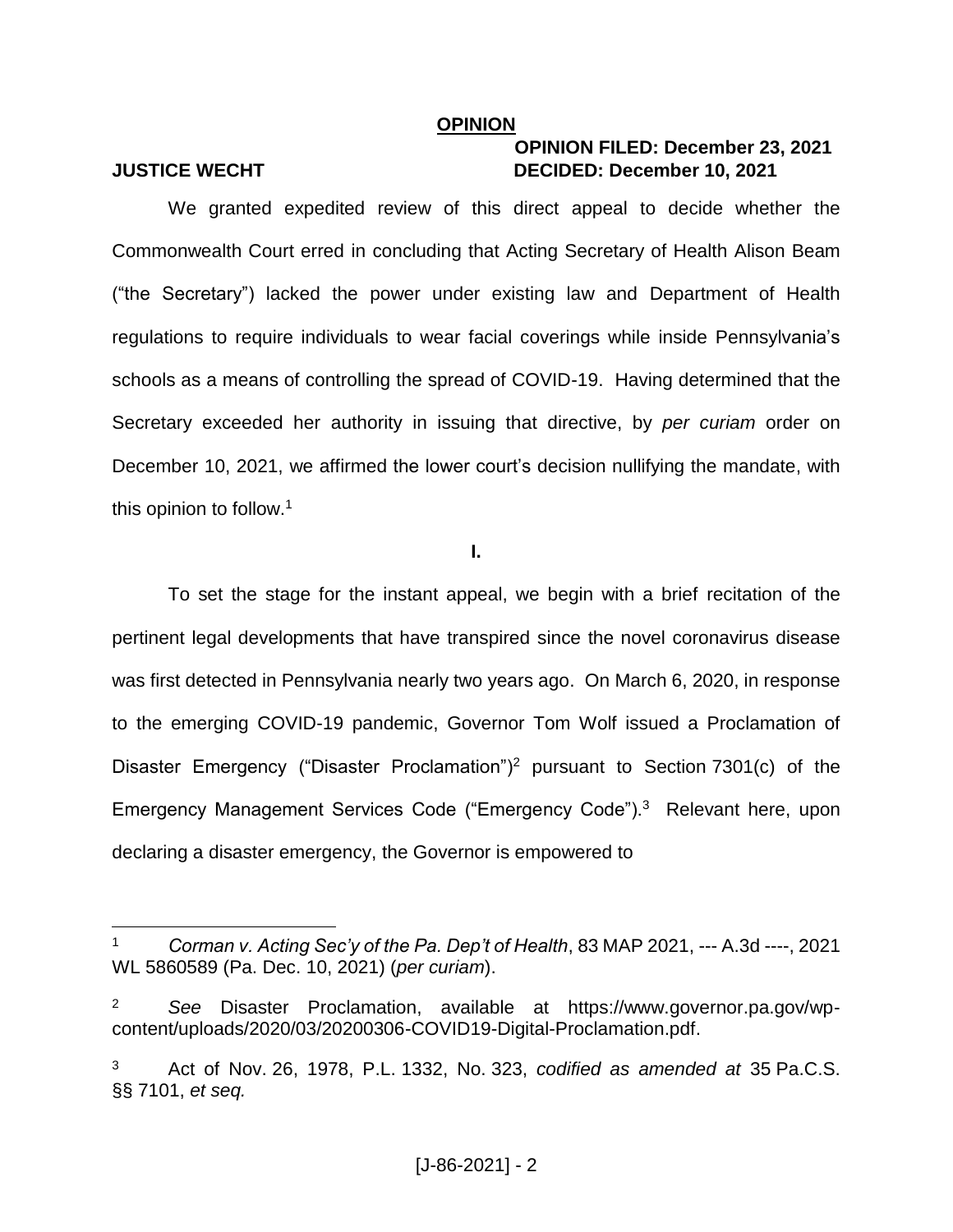[s]uspend the provisions of any regulatory statute prescribing the procedures for conduct of Commonwealth business, or the orders, rules or regulations of any Commonwealth agency, if strict compliance with the provisions of any statute, order, rule or regulation would in any way prevent, hinder or delay necessary action in coping with the emergency.

35 P.S. § 7301(f)(1). Relying upon that statutory provision in his Disaster Proclamation, Governor Wolf expressly authorized then-Secretary of Health Rachel L. Levine, "in her sole discretion, to suspend or waive any provision of law or regulation which the Pennsylvania Department of Health is authorized by law to administer or enforce, for such length of time as may be necessary to respond to this emergency."<sup>4</sup>

Thereafter, in an effort to mitigate the spread of COVID-19—and thereby forestall the anticipated strain the virus would cause Pennsylvania's community health and hospital systems—Governor Wolf and Secretary Levine issued a series of directives designed to reduce the frequency of person-to-person contact throughout the Commonwealth. Among other things, those orders temporarily suspended in-person dining at restaurants and bars, restricted the physical operations of "non-life-sustaining" businesses, limited the size of in-person gatherings, and directed residents to stay at home except when engaged in certain activities or when visiting places where socialdistancing could be practiced.<sup>5</sup> Exercising our King's Bench authority, we upheld the Governor's business-closure order as a permissible exercise of the Commonwealth's general police power under the Emergency Code. *See Friends of Danny DeVito v. Wolf*,

 $\overline{a}$ <sup>4</sup> *See* Disaster Proclamation, *supra* n.2.

<sup>5</sup> *See* Order of the Governor of the Commonwealth of Pennsylvania Regarding the Closure of All Businesses that are not Life Sustaining, 3/19/2020, available at https://www.governor.pa.gov/wp-content/uploads/2020/03/20200319-TWW-COVID-19 business-closure-order.pdf.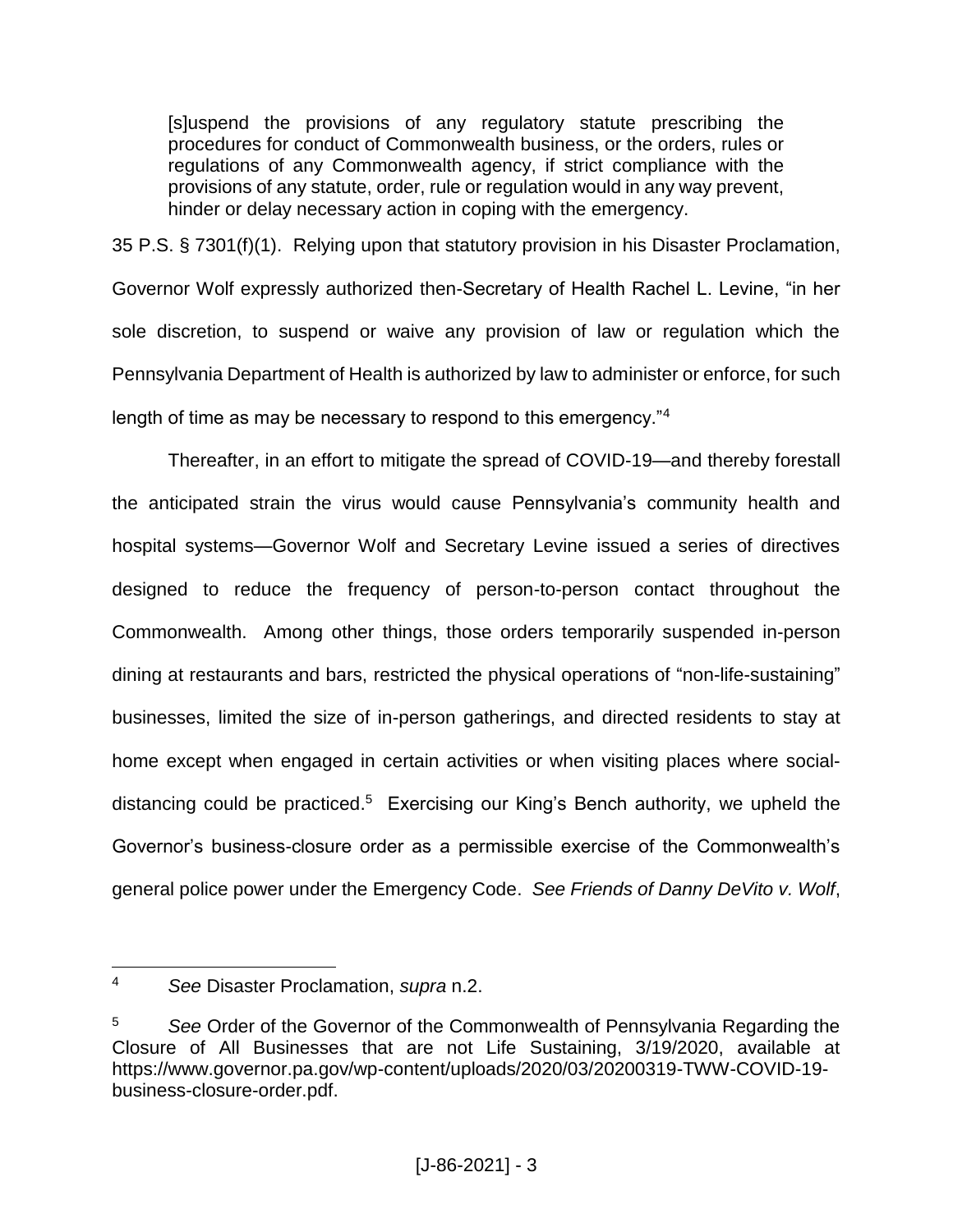227 A.3d 872, 890-92 (Pa. 2020) ("The protection of the lives and health of millions of Pennsylvania residents is the *sine qua non* of a proper exercise of police power.").

For businesses that were permitted to maintain in-person operations, Secretary Levine directed the implementation of stringent COVID-19 mitigation protocols, including a requirement that employees and patrons alike wear face coverings while on business premises.<sup>6</sup> This mandate later was expanded to require all individuals to wear masks while "outdoors and unable to consistently maintain a distance of six feet from individuals who are not members of their household"; "in any indoor location where members of the public are generally permitted"; when utilizing public transportation; when "obtaining services from the healthcare sector in" various settings and facilities; and generally while

engaged in work, whether at the workplace or performing work off-site, when interacting in-person with any member of the public, working in any space visited by members of the public, working in any space where food is prepared or packaged for sale or distribution to others, working in or walking through common areas, or in any room or enclosed area where other people, except for members of the person's own household or residence, are present when unable to physically distance.<sup>7</sup>

 $\overline{a}$ <sup>6</sup> *See* Order of the Secretary of the Pa. Dep't of Health Directing Public Health Safety Measures for Businesses Permitted to Maintain In-Person Operations, 4/15/2020, available at https://www.governor.pa.gov/wp-content/uploads/2020/04/20200415-SOHworker-safety-order.pdf.

<sup>7</sup> *See* Order of the Secretary of the Pa. Dep't of Health Requiring Universal Face Coverings, 7/1/2020, available at https://www.governor.pa.gov/wp-content/uploads/ 2020/07/20200701-SOH-Universal-Face-Coverings-Order.pdf; *see also* Updated Order of the Secretary of Health Requiring Universal Face Coverings, 11/17/2020, available at https://www.health.pa.gov/topics/Documents/Diseases%20and%20Conditions/Updated %20Order%20of%20the%20Secretary%20Requiring%20Universal%20Face%20Coveri ngs.pdf. The universal masking order was lifted June 28, 2021. *See* Press Release, "Department of Health Lifting Universal Masking Order on June 28, Urging Pennsylvanians to Follow Mask-Wearing Guidance Where Required," 6/25/2021, available at https://www.media.pa.gov/pages/health-details.aspx?newsid=1505.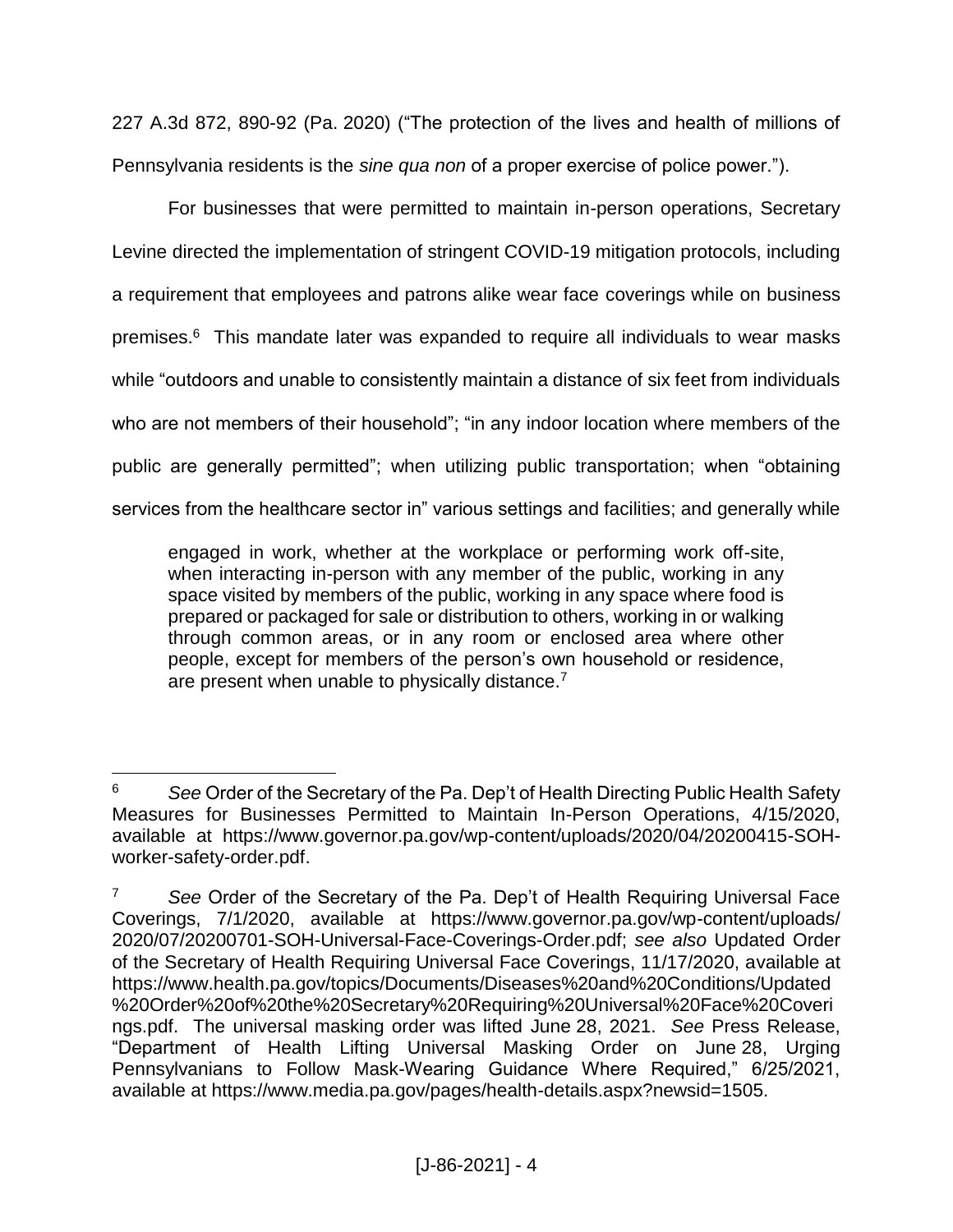When these orders took effect, Section 7301(c) of the Emergency Code permitted the Governor in his discretion to issue disaster emergency declarations for renewable periods of ninety days, terminable by concurrent resolution of the General Assembly. In *Wolf v. Scarnati*, 233 A.3d 679 (Pa. 2020), we construed that statutory mechanism so as to require the General Assembly to present such a concurrent resolution to the Governor to sign or veto in accordance with the presentment clause of Article III, Section 9 of the Pennsylvania Constitution. *Id.* at 696-97. We also rejected a constitutional challenge to the General Assembly's delegation of power to the Governor, via the Emergency Code, to suspend certain laws pursuant to a disaster emergency declaration. *Id.* at 704-07. Governor Wolf then renewed his Disaster Proclamation, with amendments, on June 3, August 31, November 24, 2020, and February 19, 2021.<sup>8</sup>

At the municipal primary on May 18, 2021, Pennsylvania's electorate ratified two proposed amendments to our Constitution. The first of these amendments modified Article III, Section 9 to empower the General Assembly to extend or terminate a gubernatorial disaster emergency declaration, or any portion thereof, by a simple majority vote, without the need for presentment to the Governor, thereby abrogating our decision

<sup>8</sup> Secretary Levine resigned January 23, 2021, following her nomination by President Joseph R. Biden, Jr., to serve as the Assistant Secretary for Health within the United States Department of Health and Human Services. Governor Wolf named Ms. Beam, his Deputy Chief of Staff, to the role of Acting Secretary effective that day. *See* Press Release, *Gov. Wolf to Nominate Alison Beam as Secretary of Health, Names Dr. Wendy Braund as Interim Acting Physician General*, 1/22/2021, available at https://www.governor.pa.gov/newsroom/gov-wolf-to-nominate-alison-beam-assecretary-of-health-names-dr-wendy-braund-as-interim-acting-physician-general/.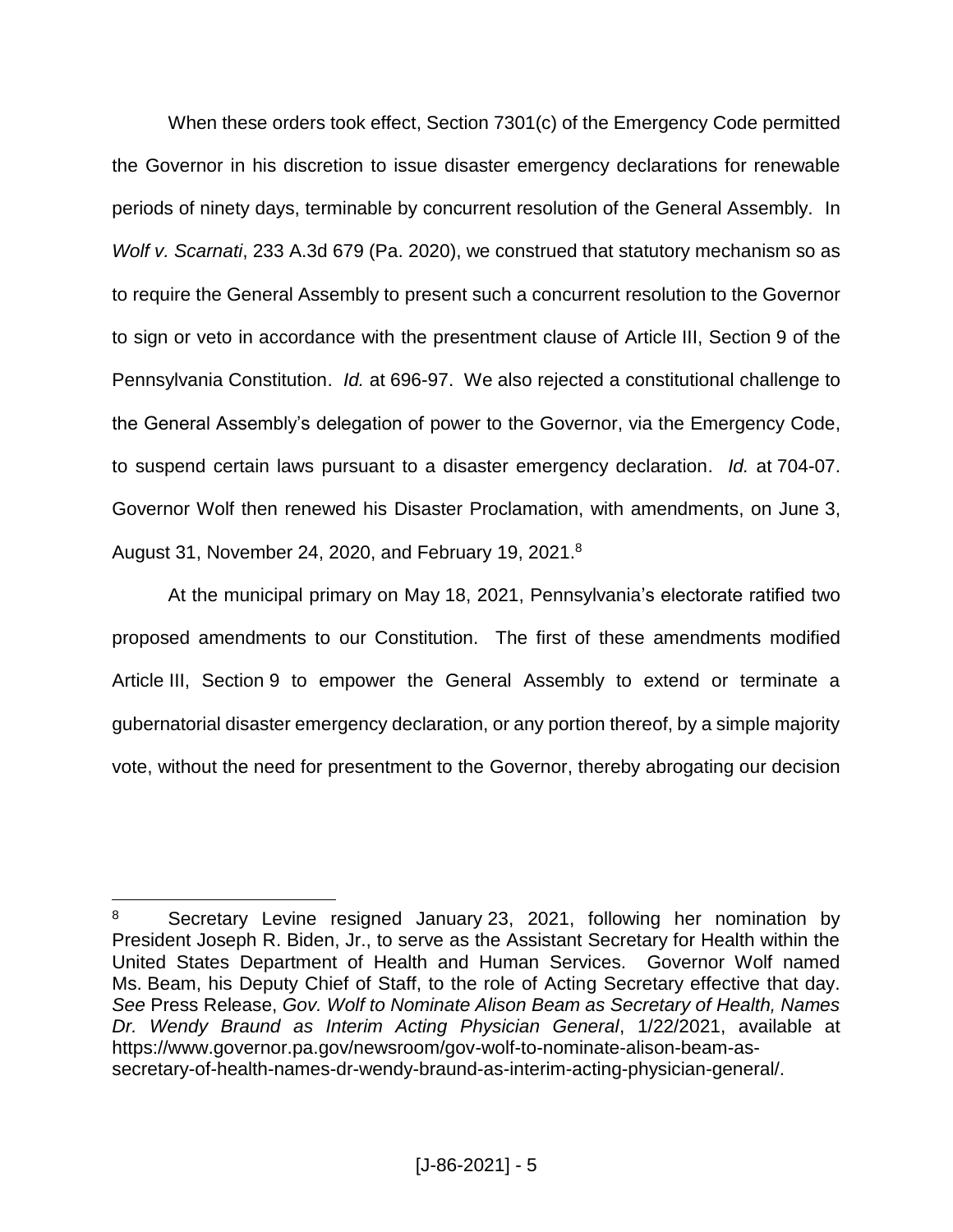in *Scarnati*. 9 The second added a new Section 20 to Article IV, which now limits the duration of a gubernatorial disaster emergency declaration to twenty-one days absent an affirmative extension by concurrent resolution of the General Assembly.<sup>10</sup>

 $\overline{a}$ 9 Article III, Section 9 ("Action on concurrent orders and resolutions.") now reads:

Every order, resolution or vote, to which the concurrence of both Houses may be necessary, except on the questions of adjournment or termination or extension of a disaster emergency declaration as declared by an executive order or proclamation, or portion of a disaster emergency declaration as declared by an executive order or proclamation, shall be presented to the Governor and before it shall take effect be approved by him, or being disapproved, shall be repassed by two-thirds of both Houses according to the rules and limitations prescribed in case of a bill.

PA. CONST. art. III, § 9.

<sup>10</sup> Article IV, Section 20 ("Disaster emergency declaration and management.") provides:

(a) A disaster emergency declaration may be declared by executive order or proclamation of the Governor upon finding that a disaster has occurred or that the occurrence or threat of a disaster is imminent that threatens the health, safety or welfare of this Commonwealth.

(b) Each disaster emergency declaration issued by the Governor under subsection (a) shall indicate the nature, each area threatened and the conditions of the disaster, including whether the disaster is a natural disaster, military emergency, public health emergency, technological disaster or other general emergency, as defined by statute. The General Assembly shall, by statute, provide for the manner in which each type of disaster enumerated under this subsection shall be managed.

(c) A disaster emergency declaration under subsection (a) shall be in effect for no more than twenty-one (21) days, unless otherwise extended in whole or part by concurrent resolution of the General Assembly.

(d) Upon the expiration of a disaster emergency declaration under subsection (a), the Governor may not issue a new disaster emergency declaration based upon the same or substantially similar facts and circumstances without the passage of a concurrent resolution of the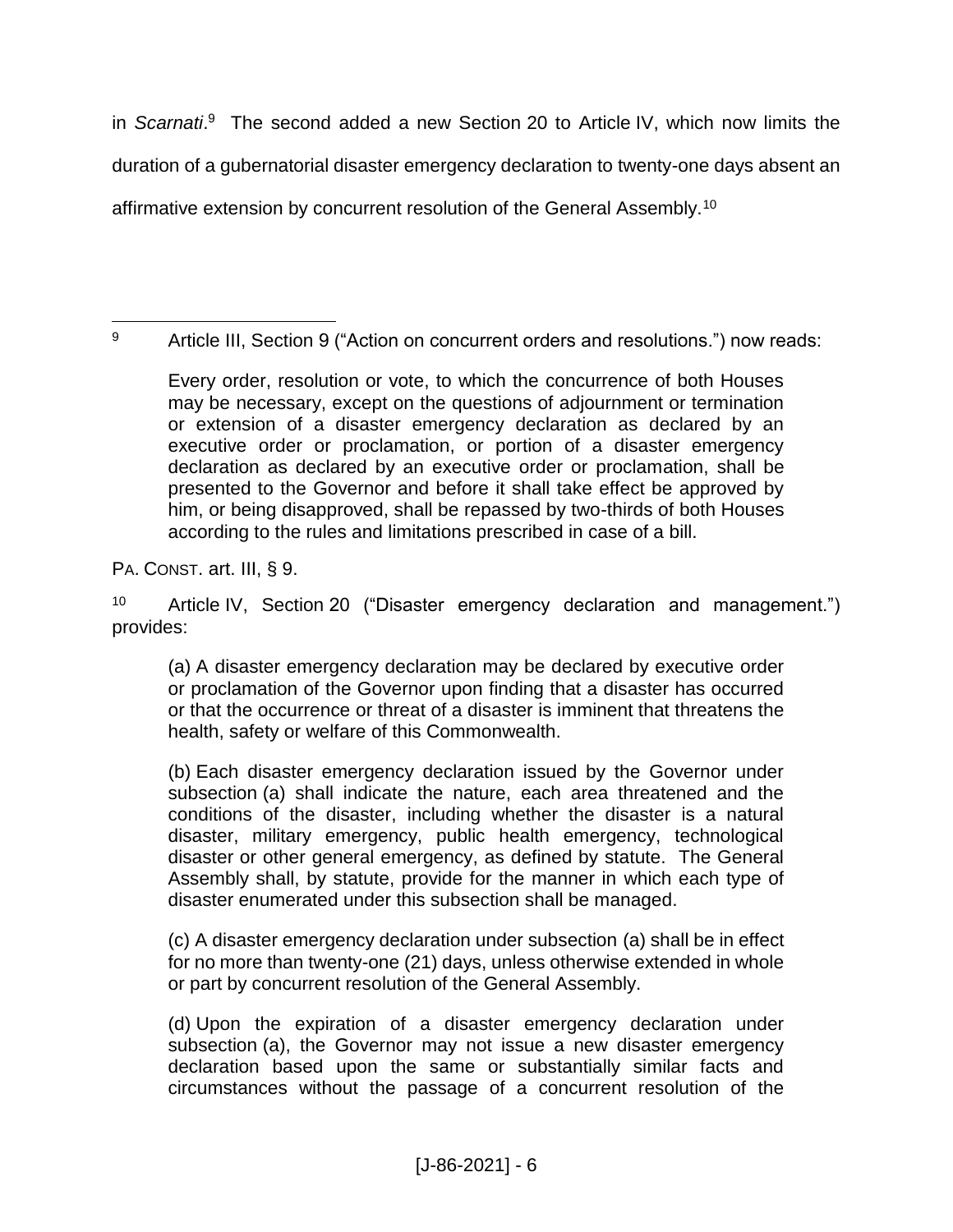On May 20, two days after the statewide referendum, Governor Wolf issued his fifth amended Disaster Proclamation, which the General Assembly terminated on June 10 by concurrent resolution under the newly-amended Article III, Section 9. Governor Wolf has not issued a new proclamation of disaster emergency since then.

On August 31, in anticipation of the statewide return to in-person learning for the 2021-2022 school year, Secretary Beam issued an order titled "Order of the Acting Secretary of the Pennsylvania Department of Health Directing Face Coverings in School Entities" ("Mask Mandate" or "Order").<sup>11</sup> Effective September 7, the Order directed "[e]ach teacher, child/student, staff, or visitor working, attending, or visiting a School Entity"<sup>12</sup> in Pennsylvania to abide by a "General Masking Requirement" while indoors, "regardless of vaccination status." Order at 4, § 2. The Order specifically mandated that those individuals wear a "face covering," which meant the

PA. CONST. art. IV, § 20.

 $\overline{a}$ 

<sup>12</sup> The Order defined "School Entity" (hereinafter, "school") as any of the following:

Order at 3-4, § 1 (capitalization and punctuation modified).

General Assembly expressly approving the new disaster emergency declaration.

<sup>11</sup> Available at https://www.health.pa.gov/topics/Documents/Diseases%20and%20 Conditions/Order%20of%20the%20Acting%20Secretary%20Directing%20Face%20Cov erings%20in%20Schools.pdf.

<sup>(1)</sup> a public PreK-12 school; (2) a brick and mortar or cyber charter school; (3) a private or parochial school; (4) a career or technical center (CTC); (5) an intermediate unit (IU); (6) a PA Pre-K Counts program, Head Start Program, Preschool Early Intervention program, or Family Center; (7) a private academic nursery school and locally-funded prekindergarten activities; [and] (8) a child care provider licensed by the Department of Human Services of the Commonwealth.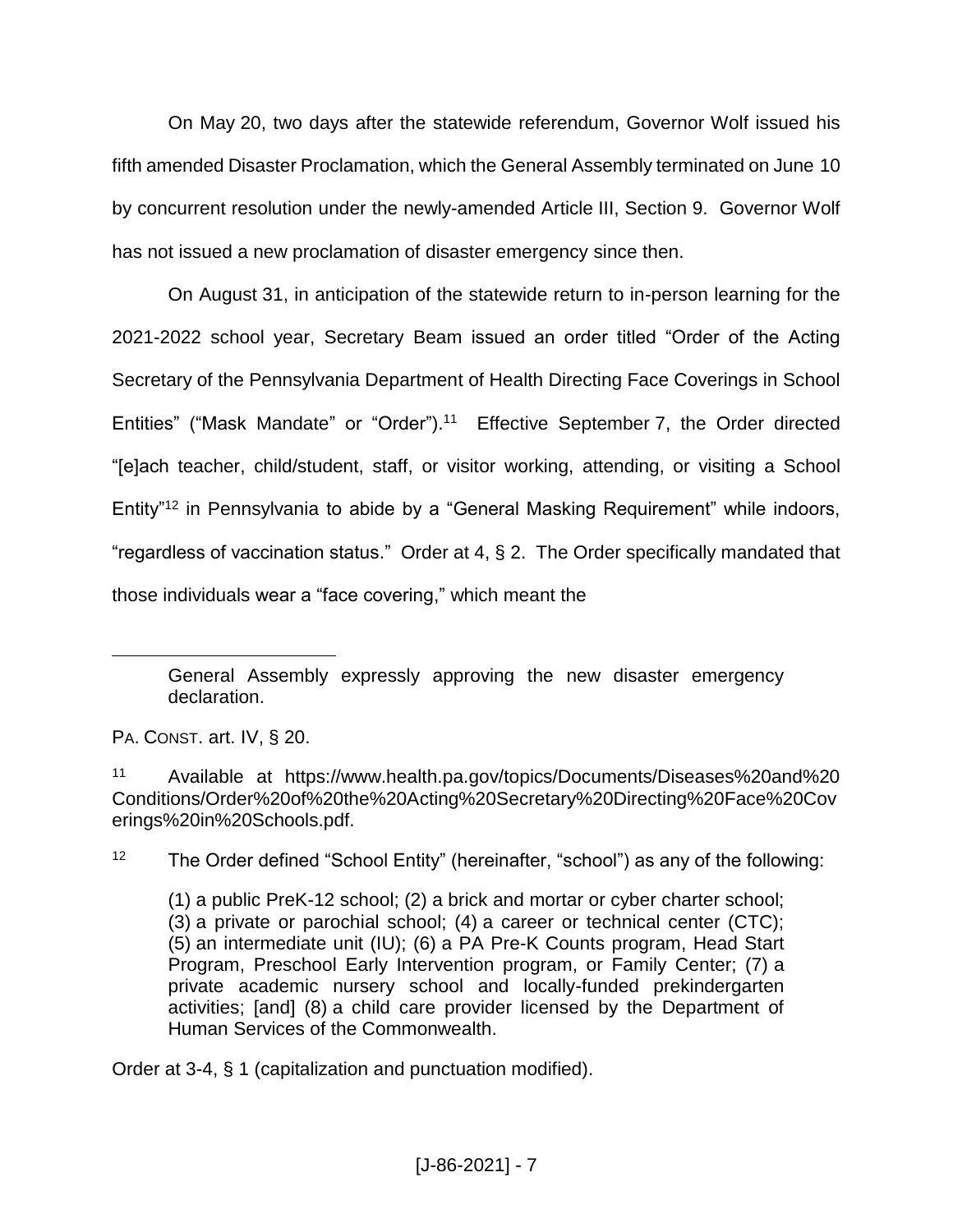covering of the nose and mouth with material that is secured to the head with ties, straps, or loops over the ears or is wrapped around the lower face. A 'face covering' can be made of a variety of synthetic or natural fabrics, including cotton, silk, or linen. A 'face covering' may be factory-made, sewn by hand, or be improvised from household items, including, but not limited to, scarfs, bandanas, t-shirts, sweatshirts, or towels. While procedural and surgical masks intended for health care providers and first responders, such as N95 respirators, meet those requirements, these specialized masks should be reserved for appropriate occupational and health care personnel.

*Id.* at 3, § 1.<sup>13</sup>

 $\overline{a}$ 

Although generally applicable to every individual who entered a school, the Mask

Mandate included eight enumerated exceptions. Individuals were not required to wear a

face covering while inside a school under the following circumstances:

- A. If wearing a face covering while working would create an unsafe condition in which to operate equipment or execute a task as determined by local, state, or federal regulators or workplace safety guidelines.
- B. If wearing a face covering would either cause a medical condition, or exacerbate an existing one, including respiratory issues that impede breathing, a mental health condition or a disability.
- C. When necessary to confirm the individual's identity.
- D. When working alone and isolated from interaction with other people with little or no expectation of in-person interaction.
- E. If an individual is communicating or seeking to communicate with someone who is hearing-impaired or has another disability, where the ability to see the mouth is essential for communication.
- F. When the individual is under two (2) years of age.
- G. When an individual is:
	- (1) Engaged in an activity that cannot be performed while wearing a mask, such as eating and drinking, or playing

 $13$  The Order permitted individuals to utilize an "alternative to a face covering," including "a plastic face shield that covers the nose and mouth, extends below the chin and to the ears, and leaves no exposed gap between the forehead and the shield's headpiece." Order at 3, § 1.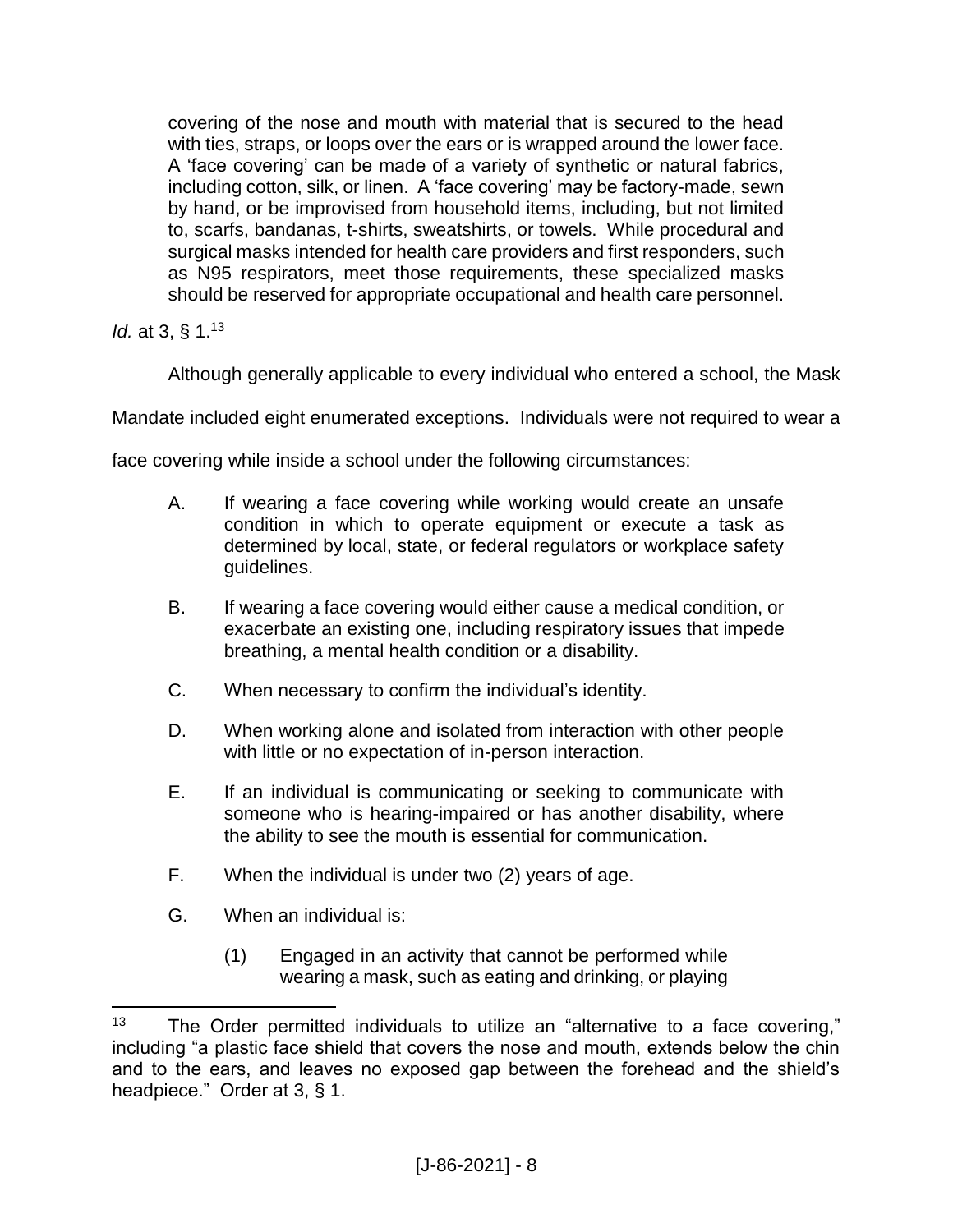an instrument that would be obstructed by the face covering; or

- (2) Participating in high intensity aerobic or anerobic activities, including during a physical education class in a well-ventilated location and able to maintain a physical distance of six feet from all other individuals.
- H. When a child/student is participating in a sports practice activity or event, whether indoors or outdoors.

Order at 4-5, § 3; *see id.* (cautioning that "[a]ll alternatives to a face covering, including

the use of a face shield, should be exhausted before an individual is excepted from this

Order").

 $\overline{a}$ 

As for her legal authority to impose the Mask Mandate, the Secretary stated:

COVID-19 is a threat to the public's health, for which the Secretary of Health may order general control measures. This authority is granted to the Secretary of Health pursuant to Pennsylvania law. *See* section 5 of the Disease Prevention and Control Law, 35 P.S. § 521.5; section 2102(a) of the Administrative Code of 1929, 71 P.S. § 532(a); and the Department of Health's regulation at 28 Pa. Code § 27.60 (relating to disease control measures). Particularly, the Department of Health [ ] has the authority to take any disease control measure appropriate to protect the public from the spread of infectious disease. *See* 35 P.S. § 521.5; 71 P.S. §§ 532(a), and 1403(a); 28 Pa. Code § 27.60.

*See id.* at 3. By its own terms, the Order was to "remain in effect until otherwise

terminated." *Id.* at 6, § 6.

On September 3, Petitioner-Appellees<sup>14</sup> filed a petition for review in the

Commonwealth Court's original jurisdiction challenging the Mask Mandate, alleging that

<sup>14</sup> Petitioners include Jacob D. Corman, III, President *pro tempore* of the Pennsylvania Senate, in his individual capacity; Jesse Wills Topper; Calvary Academy; Hillcrest Christian Academy; James and Michelle Reich; Adam and Chelsea McClure; Victoria T. Baptiste; Jennifer D. Baldacci; Klint Neiman; and Amanda Palmer. On September 24, Petitioners filed an amended petition adding Penncrest School District, Chestnut Ridge School District, and West York Area School District as petitioners.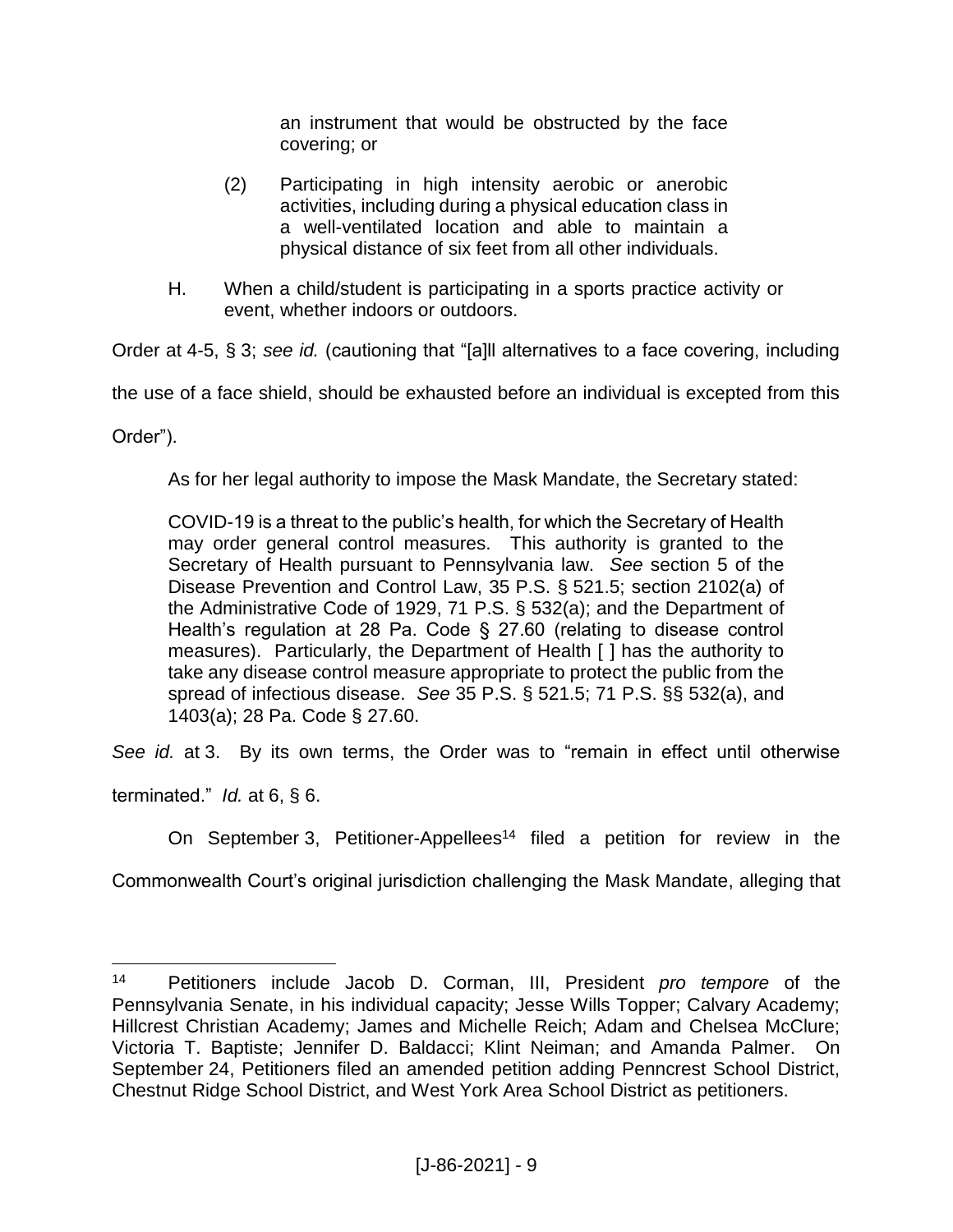the Secretary failed to adhere to statutory rulemaking requirements before issuing the Order. They also filed an application for special relief in the form of an emergency preliminary injunction to prevent the Secretary from enforcing the Order. Following a prehearing conference, the Commonwealth Court stayed a scheduled hearing by agreement of the parties and directed them to file briefs addressing whether the Order constituted a rule or regulation subject to the provisions of the Regulatory Review Act and whether it violated the non-delegation doctrine.<sup>15</sup>

Thereafter, Petitioners withdrew their application for special relief, and the parties filed their respective applications for summary relief and responses thereto.<sup>16</sup> Petitioners argued that the Mask Mandate lacked independent statutory support and that it was not issued during a period when agency rulemaking procedures were suspended pursuant to a gubernatorial disaster emergency declaration. In their view, the Order constituted a

<sup>&</sup>lt;sup>15</sup> "The non-delegation doctrine" is a constitutional principle, predicated upon the separation of powers, that "forbids entities other than the legislative branch from exercising 'legislative power,' as those entities do not have 'the power to make law."" *Scarnati*, 233 A.3d at 704 (quoting *Protz v. Workers' Comp. Appeal Bd. (Derry Area Sch. Dist.)*, 161 A.3d 827, 833 (Pa. 2017)).

<sup>&</sup>lt;sup>16</sup> On September 14, the Pennsylvania House of Representatives' Health Committee concluded that the Mask Mandate is a rule or regulation requiring compliance with the Regulatory Review Act. The committee presented its determination by letter to the Joint Committee on Documents, an inter-branch body charged with reviewing claims that agency documents should be published or promulgated as regulations. *See* 45 Pa.C.S. § 502(a). By a vote of 7-4, the Joint Committee came to the contrary conclusion. *See* Order in Favor of Respondent Department of Health, 10/21/2021 ("Joint Committee Order"). On October 27, the Secretary moved to supplement the record with the Joint Committee Order, which the Commonwealth Court construed as an application for postsubmission communication pursuant to Pa.R.A.P. 2501(a) and granted. The Health Committee appealed the Joint Committee's ruling to the Commonwealth Court, which has not yet issued a decision. *See The Honorable Kathy L. Rapp, Chair, on behalf of the House of Representatives Health Comm. v. Dep't of Health*, 1184 C.D. 2021 (Pa. Cmwlth.).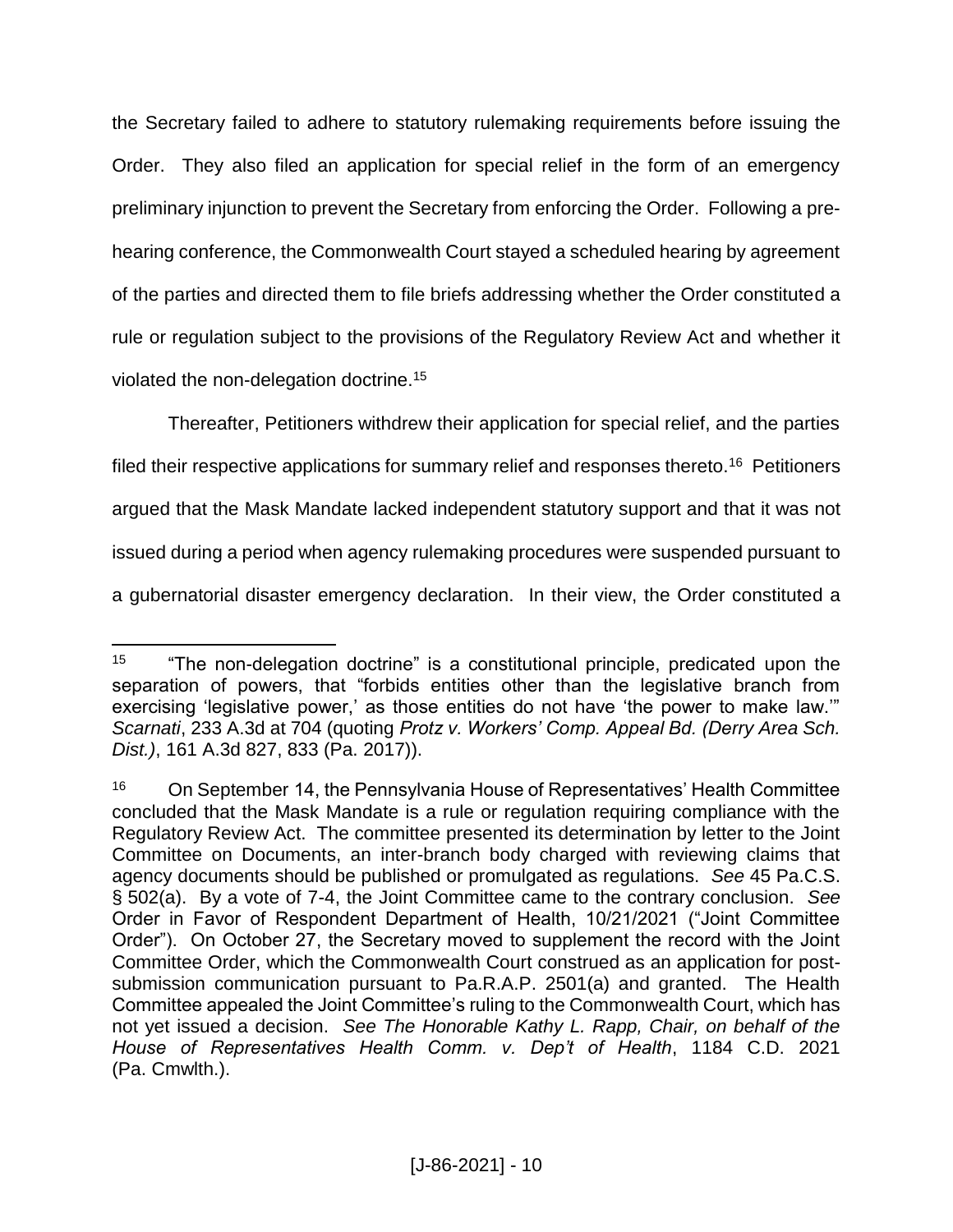rule or regulation, the issuance of which did not comply with established regulatory requirements set forth in the Regulatory Review Act,<sup>17</sup> the Commonwealth Documents Law,<sup>18</sup> and the Commonwealth Attorneys Act.<sup>19</sup> Conversely, the Secretary contended that the Order was not a rule or regulation subject to the procedures set forth in those statutes, but instead was promulgated pursuant to existing statutory and regulatory authority.

Following argument on October 20, the Commonwealth Court, by a vote of 4-1,

granted the Petitioners' application and denied the Secretary's application. *Corman v.* 

*Acting Sec'y of the Pa. Dep't of Health*, 294 M.D. 2021, --- A.3d ----, 2021 WL 5227124

(Pa. Cmwlth. Nov. 10, 2021) (*en banc*).<sup>20</sup>

The court began by reviewing the legal requirements for promulgating agency regulations:

An agency derives its power to promulgate regulations from its enabling act. An agency's regulations are valid and binding only if they are: (a) adopted within the agency's granted power, (b) issued pursuant to proper procedure, and (c) reasonable. . . . [W]hen promulgating a regulation, an agency must comply with the requirements set forth in the Commonwealth Documents

 $\overline{a}$ <sup>17</sup> Act of June 25, 1982, P.L. 633, No. 181, *codified as amended at* 71 P.S. §§ 745.1, *et seq.*

<sup>18</sup> Act of July 31, 1968, P.L. 769, No. 240, *codified as amended at* 45 P.S. §§ 1102, *et seq.*, and 45 Pa.C.S. §§ 501, *et seq.*

<sup>19</sup> Act of Oct. 15, 1980, P.L. 950, No. 164, *codified as amended at* 71 P.S. §§ 732- 101, *et seq.*

 $20$  Notably, two days before the Commonwealth Court issued its decision, Governor Wolf announced that the statewide school Mask Mandate would expire January 17, 2022, thus leaving the decision whether to implement masking requirements to local school leaders. *See* Press Release, "Gov. Wolf: State Anticipates Returning K-12 School Mask Requirement to Local Leaders January 17, 2022," available at https://www.governor.pa.gov/newsroom/gov-wolf-state-anticipates-returning-k-12 school-mask-requirement-to-local-leaders%E2%80%AFjanuary-17-2022/.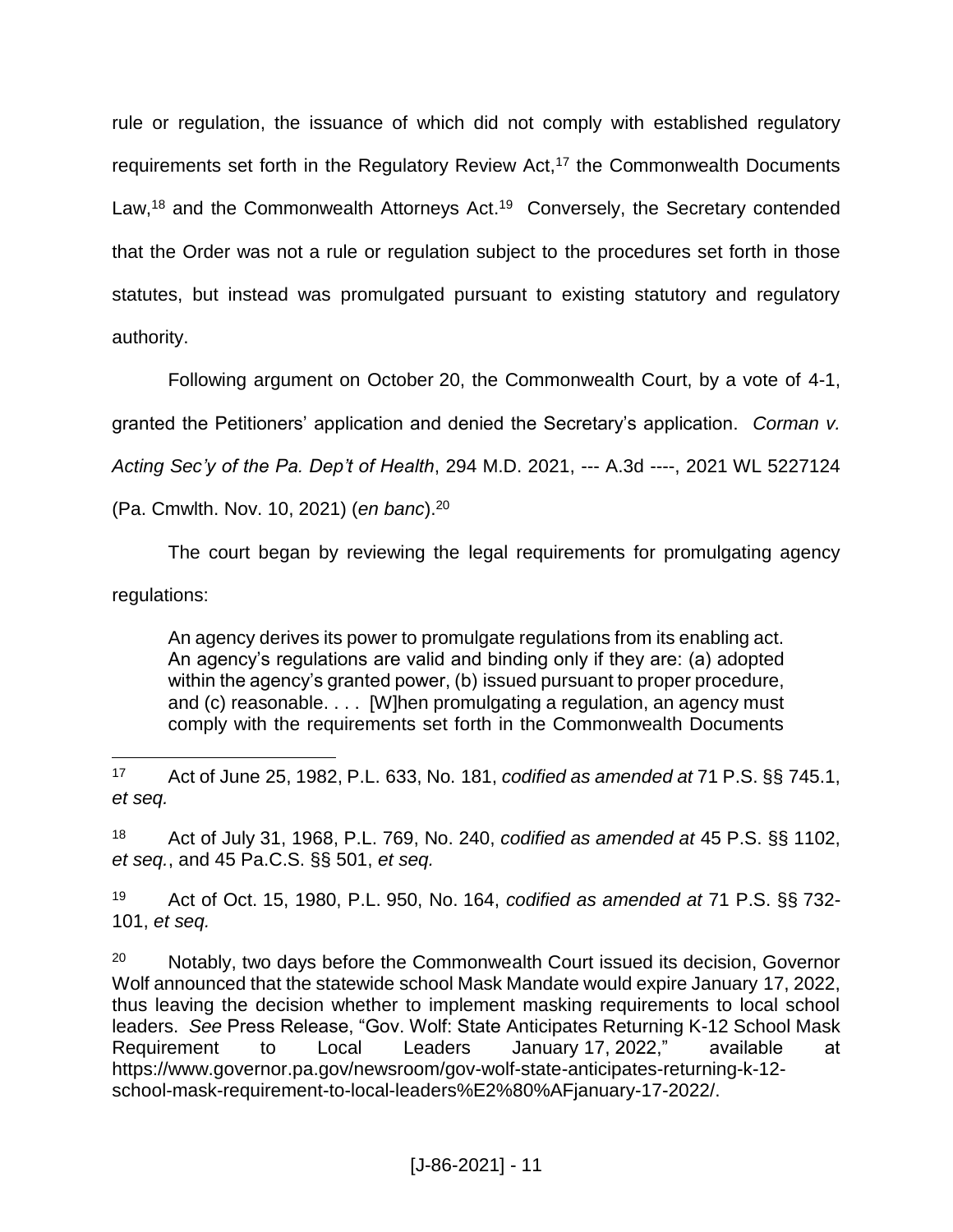Law, the Commonwealth Attorneys Act, and the Regulatory Review Act. Regulations promulgated in accordance with these requirements have the force and effect of law. A regulation not promulgated in accordance with the statutory requirements will be declared a nullity.

In general, the purpose of the Commonwealth Documents Law is to promote public participation in the promulgation of a regulation. To that end, an agency must invite, accept, review and consider written comments from the public regarding the proposed regulation; it may hold public hearings if appropriate. After an agency obtains the Attorney General's approval of the form and legality of the proposed regulation, the agency must deposit the text of the regulation with the Legislative Reference Bureau for publication in the *Pennsylvania Bulletin*.

*Id.* at \*6-7 (quoting *Germantown Cab Co. v. Phila. Parking Auth.*, 993 A.2d 933, 937-38

(Pa. Cmwlth. 2010)) (cleaned up). "Additionally, the Regulatory Review Act establishes a 'mandatory formal rulemaking procedure that is, with rare exceptions, required for the promulgation of [agency] regulations.'" *Id.* at \*7 (quoting *Naylor v. Dep't of Pub. Welfare*, 54 A.3d 429, 433 (Pa. Cmwlth. 2012)). Thus, "in the absence of a gubernatorial proclamation of disaster emergency or a statute or regulation that authorizes or requires a new agency rule or requirement," all agencies must follow the statutory procedures governing rulemaking. *Id.* (citing 71 P.S. § 745.5).

The court then identified two ways in which the rulemaking process can be expedited or circumvented, if necessary, under existing law. First, "Section 6(d) of the Regulatory Review Act authorizes the Governor to certify the immediate adoption of regulations 'to meet an emergency which includes conditions which may threaten the public health, safety or welfare.'" *Id.* at \*7 n.20 (quoting 71 P.S. § 745.6(d)). When a proposed rule is so certified pursuant to Section 6(d), the Independent Regulatory Review Commission is barred from issuing an order blocking an agency from "promulgating a final-form or final omitted regulation," and the proposed regulation is allowed to "take effect on the date of publication" while its review by the Commission and House and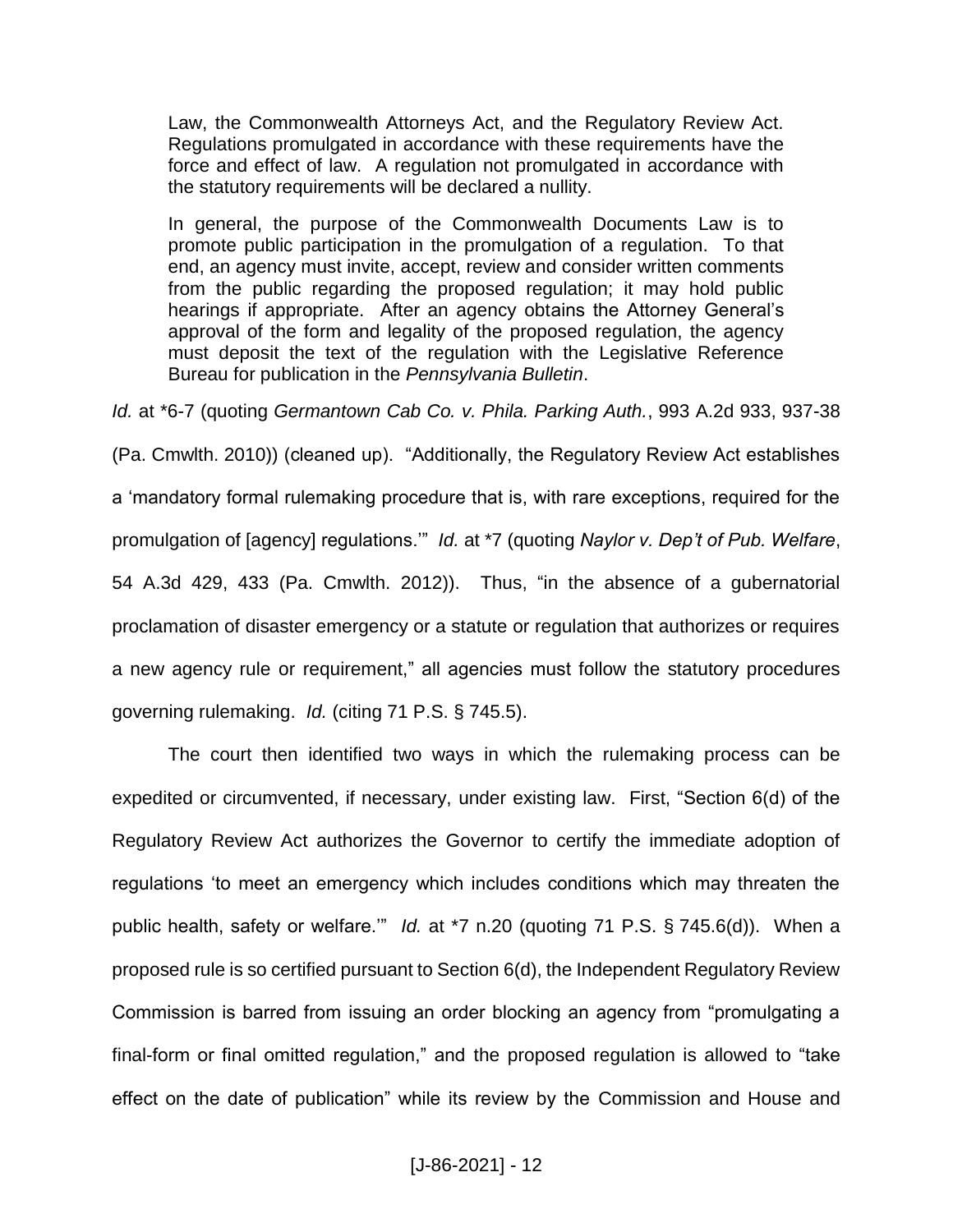Senate committees takes place over a 120-day period. 71 P.S. § 745.6(d). The emergency regulation "shall be rescinded after 120 days or upon final disapproval, whichever occurs later." *Id.* If no action is taken on the regulation by the expiration of the review period, the regulation shall continue in full force and effect until otherwise suspended or repealed. *Id.*

Second, the court acknowledged that the Governor may suspend the Regulatory Review Act's otherwise mandatory rulemaking procedures upon the declaration or proclamation of a disaster emergency in accordance with the Emergency Code, which this Court has recognized as a valid exercise of the police power. *Id.* at \*7 (citing *Scarnati*, 233 A.3d at 705; *DeVito*, 227 at 887-88, 892-93). Here, however, no disaster proclamation was in place when the Secretary promulgated the Mask Mandate. Accordingly, the Commonwealth Court identified the "pertinent question" as whether the Order "represents a rule or regulation subject to the formal requirements for regulatory rulemaking and, if so, whether the Secretary was authorized by statute or regulation to promulgate the [ ] Order without complying with" the aforementioned statutes. *Id.* at \*8.

The court explained that an agency may formulate policy that has the force of law in one of two ways: by promulgating substantive rules, or via binding, precedential adjudications. Because general policy statements are a product of neither approach, they do not require adherence to the Regulatory Review Act's procedural requirements.

The critical distinction between a substantive rule and a general statement of policy is the different practical effect that these two types of pronouncements have in subsequent administrative proceedings. . . . A properly adopted substantive rule establishes a standard of conduct which has the force of law. . . . The underlying policy embodied in the rule is not generally subject to challenge before the agency.

A general statement of policy, on the other hand, does not establish a "binding norm". . . . A policy statement announces the agency's tentative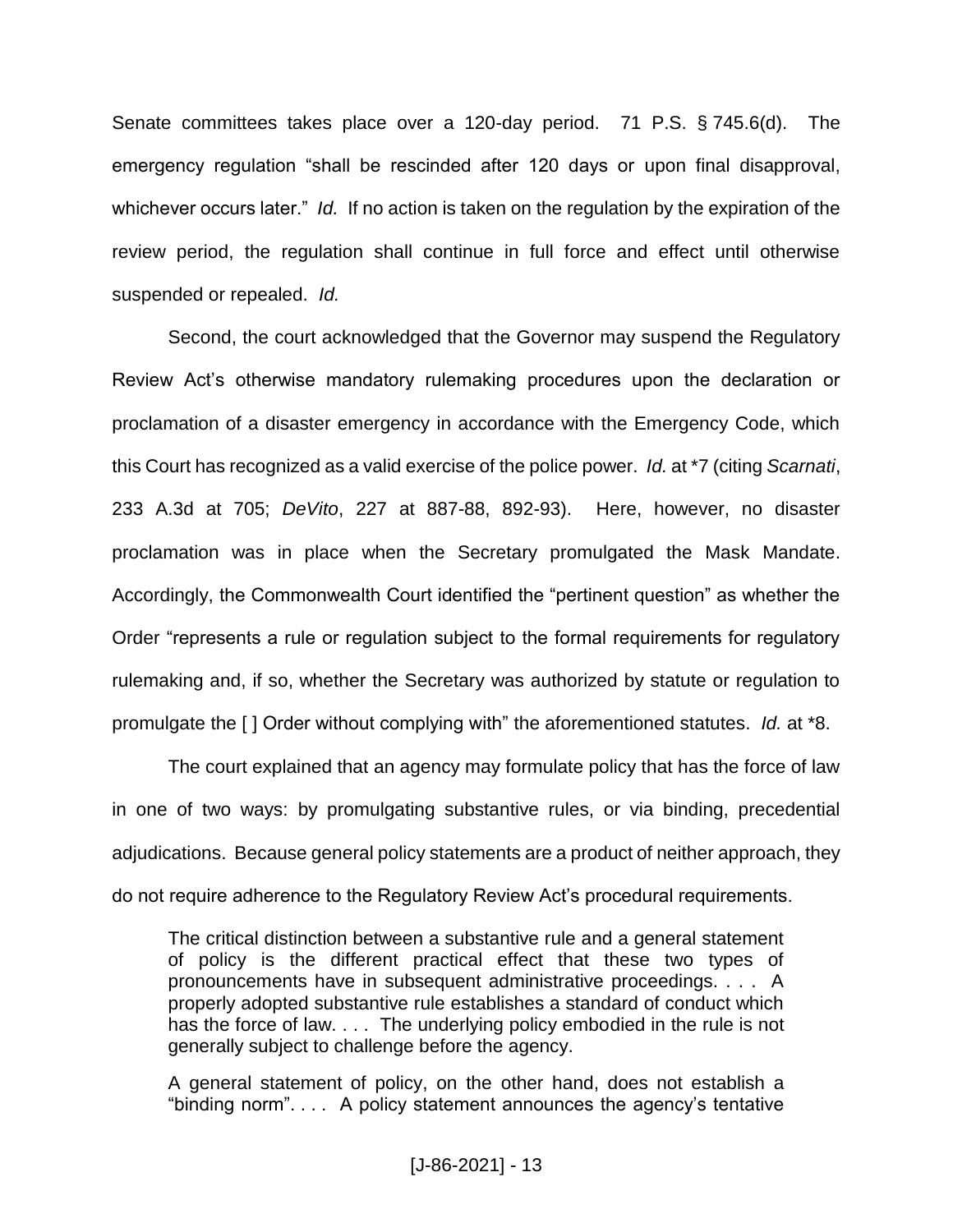intentions for the future. When the agency applies the policy in a particular situation, it must be prepared to support the policy just as if the policy statement had never been issued.

*Id.* (quoting *Pa. Human Rels. Comm'n v. Norristown Area Sch. Dist.*, 374 A.2d 671, 679 (Pa. 1977)).

Reasoning that the Secretary "intended to, and actually [did], dictate citizens' standards of conduct within Pennsylvania's schools" by "requir[ing] all persons physically within a School Entity . . . to wear a face covering regardless of COVID-19 infection or vaccination status," the Commonwealth Court rejected the notion that the Mask Mandate was "mere guidance" in pursuit of statutory interpretation, rather than a substantive rule with "the force and effect of law." *Id.* at \*8-10. As such, for the Order to survive, it had to be authorized by statute or regulation. To that end, the Secretary relied upon the statutory provisions cited in her Order—namely, the Disease Prevention and Control Law of 1955,<sup>21</sup> the Administrative Code of 1929,<sup>22</sup> and the Department of Health Act<sup>23</sup>—in addition to a departmental regulation,<sup>24</sup> which she asserted empowered the Department to implement *any* disease control measure necessary to protect the public from the spread of infectious disease. The Commonwealth Court disagreed.

Before addressing each of those provisions, the court offered the following observation regarding "the principle of administrative agency deference":

<sup>24</sup> *See* 28 Pa. Code § 27.60.

<sup>21</sup> Act of Apr. 23, 1956, P.L. (1955) 1510, *codified as amended at* 35 P.S. §§ 521.1, *et seq.*

<sup>22</sup> Act of Apr. 9, 1929, P.L. 177, No. 175, *codified as amended at* 71 P.S. §§ 51, *et seq.*

<sup>23</sup> Act of Apr. 27, 1905, P.L. 312, *codified as amended at* 71 P.S. §§ 1401, *et seq.*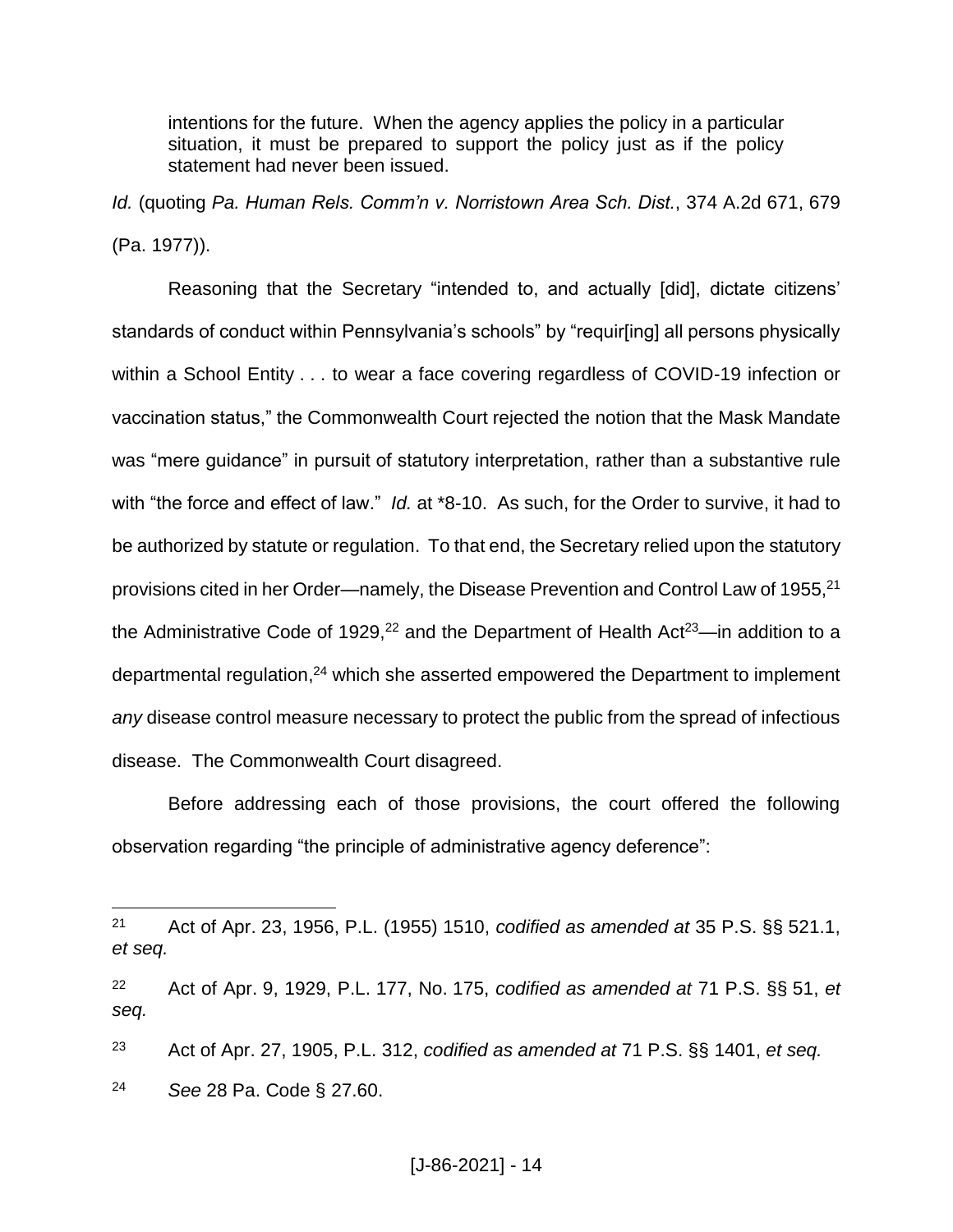Courts give substantial deference to an agency's interpretation of a statute the agency is charged with implementing and enforcing. An administrative agency's interpretation of the statute it is charged to administer is entitled to deference on appellate review absent fraud, bad faith, abuse of discretion or clearly arbitrary action. Interpretations of an ordinance that are entitled to deference become of controlling weight unless they are plainly erroneous or inconsistent with the ordinance. However, when an administrative agency's interpretation is inconsistent with the statute itself, or when the statute is unambiguous, such administrative interpretation carries little weight.

*Id.* at \*10 (quoting *Azoulay v. Phila. Zoning Bd. of Adjustment*, 194 A.3d 241, 249

(Pa. Cmwlth. 2018)) (cleaned up). Finding the text of the asserted authorities to be

unambiguous, the court determined that the Secretary's interpretation was owed no

deference. *Id.* The court addressed each in turn.

The court began with Section 5 of the Disease Prevention and Control Law,

entitled "Control measures," which provides:

Upon the receipt by a local board or department of health or by the [D]epartment [of Health], as the case may be, of a report of a disease which is subject to isolation, quarantine, or any other control measure, the local board or department of health or the [D]epartment [of Health] shall carry out the appropriate control measures *in such manner and in such place as is provided by rule or regulation*.

35 P.S. § 521.5 (emphasis added). The court construed this provision as requiring that

a "control measure" be "limited to one as provided by an existing rule or regulation."

*Corman*, 2021 WL 5227124, at \*10. In the court's view, because the Mask Mandate

"require[d] neither isolation nor quarantines . . . the Acting Secretary by necessity relie[d]

on the 'any other control measure' portion" of the statute for support. *Id.* (footnotes

omitted). However, the court found that the provision's language "contemplates existing

control measures for diseases already subject to those existing control measures." *Id.*

Additionally, the court noted that the Secretary's proposed construction did not account

for the portion of the provision italicized above, which the court considered to be an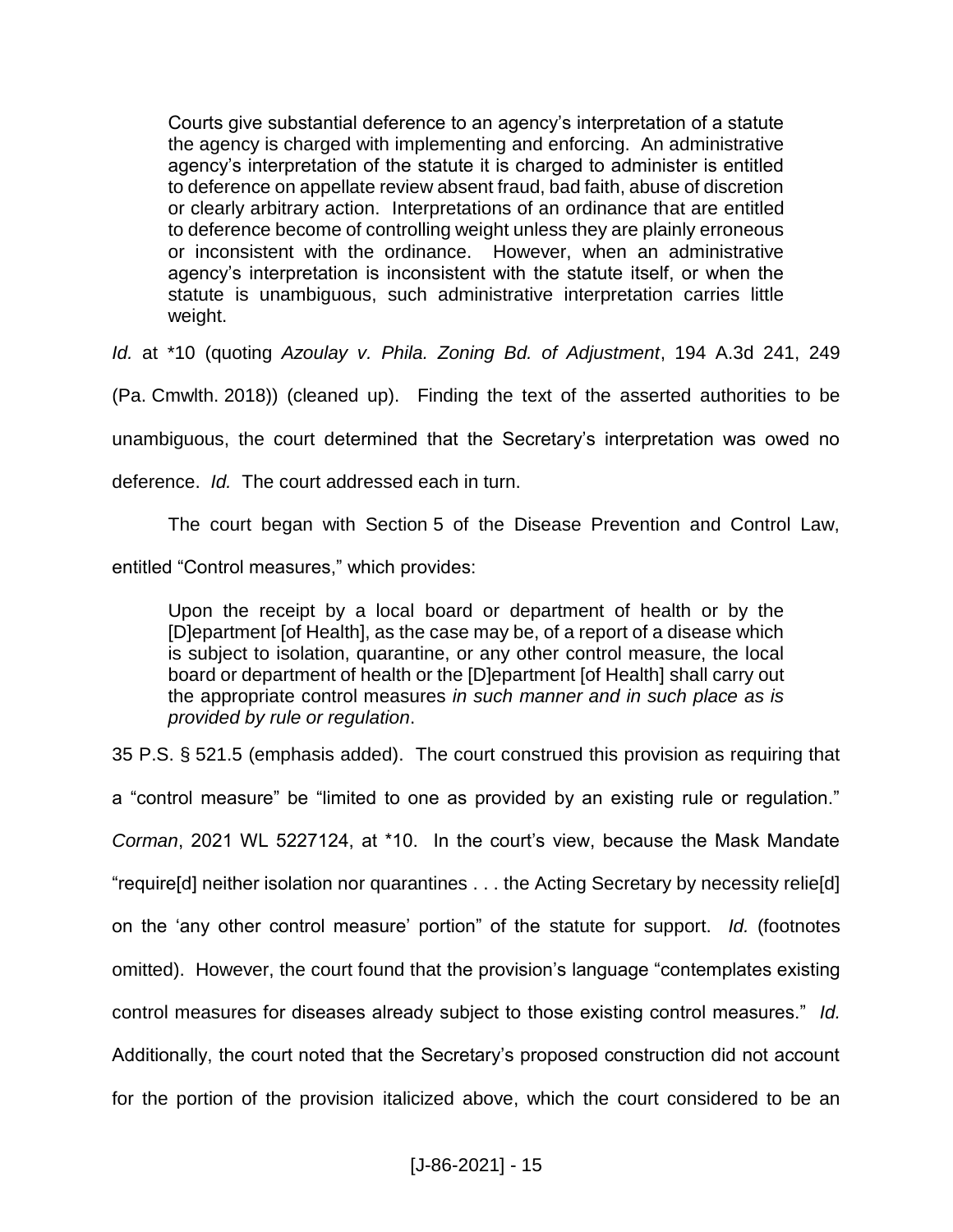"express limitation" that cabins the Department's authority to "carry out appropriate control measures." *Id.* (observing that "it does not provide the Acting Secretary with the blanket authority to create new rules and regulations out of whole cloth"). With that in mind, the court concluded that Section 5 "does not, on its own, provide the Acting Secretary with the authority to impose the Masking Order's non-isolation, non-quarantine control measure of requiring all individuals to wear masks or face coverings inside Pennsylvania's School Entities to combat reports of COVID-19." Rather, it "limits the 'other control measures' available to [the Secretary] to those permitted under existing rules and regulations." *Id.*

With regard to Section 2102(a) of the Administrative Code and Section 8 of the Department of Health Act—which collectively refer to the Department's "duty" and "power" to "determine and employ the most efficient and practical means for the prevention and suppression of disease," 71 P.S. §§ 532(a), 1403(a)—the court acknowledged that, while these provisions empower the Department to promulgate rules and regulations in furtherance of its general duty to protect Pennsylvanians' health, they "do not authorize specific means by which the Department [ ] may accomplish the duties, nor do they provide specific authority for the [Mask Mandate]." *Corman*, 2021 WL 5227124, at \*11. Because those statutes "make no reference whatsoever to disease control measures of any kind," the court found that they did not sanction non-compliance with established rulemaking protocols. *Id.* ("It goes without saying that the Department of Health must carry out these duties within the constraints of the law and does not have *carte blanche* authority to impose whatever disease control measures the Department of Health sees fit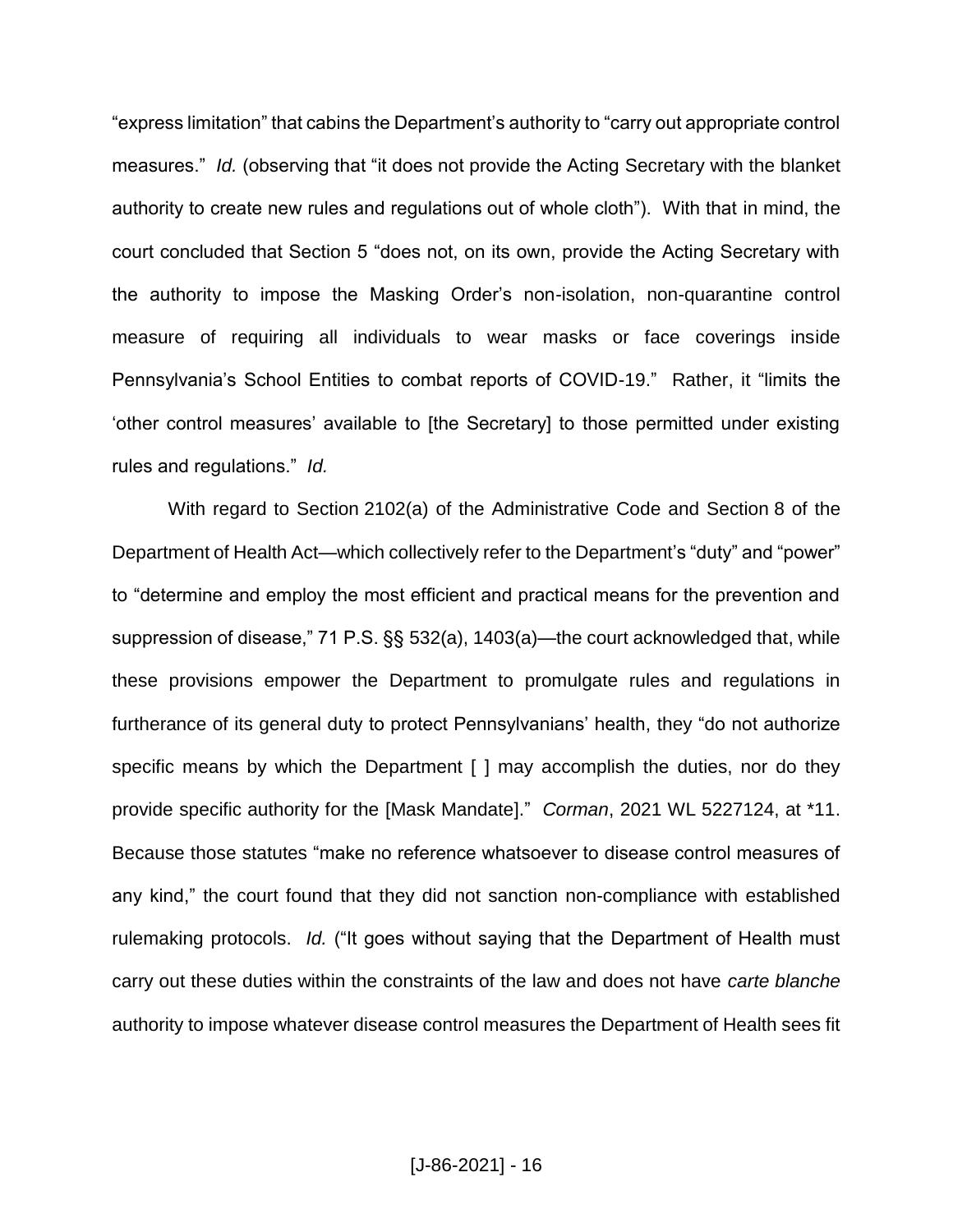to implement without regard for the procedures for promulgating rules and regulations,

expedited or otherwise.").

The court then turned to the Secretary's reliance upon Section 27.60 of the Department's regulations, which provides:

The Department [of Health] or local health authority shall direct isolation of a person or an animal *with a communicable disease or infection*; surveillance, segregation, quarantine or modified quarantine of contacts of a person or an animal *with a communicable disease or infection*; and any other disease control measure the Department [of Health] or the local health authority considers to be *appropriate for the surveillance of disease*, when the disease control measure is necessary to protect the public from the spread of infectious agents.

28 Pa. Code § 27.60(a) (emphasis added). The court observed that the regulation "speaks in terms of isolating and/or surveilling animals or individuals with a communicable disease or infection," as well as surveilling, segregating, and quarantining "contacts" of those persons or animals. *Corman*, 2021 WL 5227124, at \*11 (footnotes omitted). Because the Mask Mandate required everyone within a school to wear a mask regardless of their infection or exposure status, the court concluded that the Order "cannot be said to be in furtherance of" those specific disease control measures. *Id.* To the extent that the Secretary relied upon the portion of the regulation that permits the Department to implement "any other disease control measure the Department . . . considers to be appropriate," the court noted that this clause "does not provide blanket authority to create new rules and regulations out of whole cloth," but rather is qualified by language that limits such measures to those that are "appropriate for the surveillance of disease." *Id.* at \*12. And since "[m]ask wearing is not disease surveillance," in the court's view, that portion of the regulation also provided no support for the Mask Mandate. *Id.*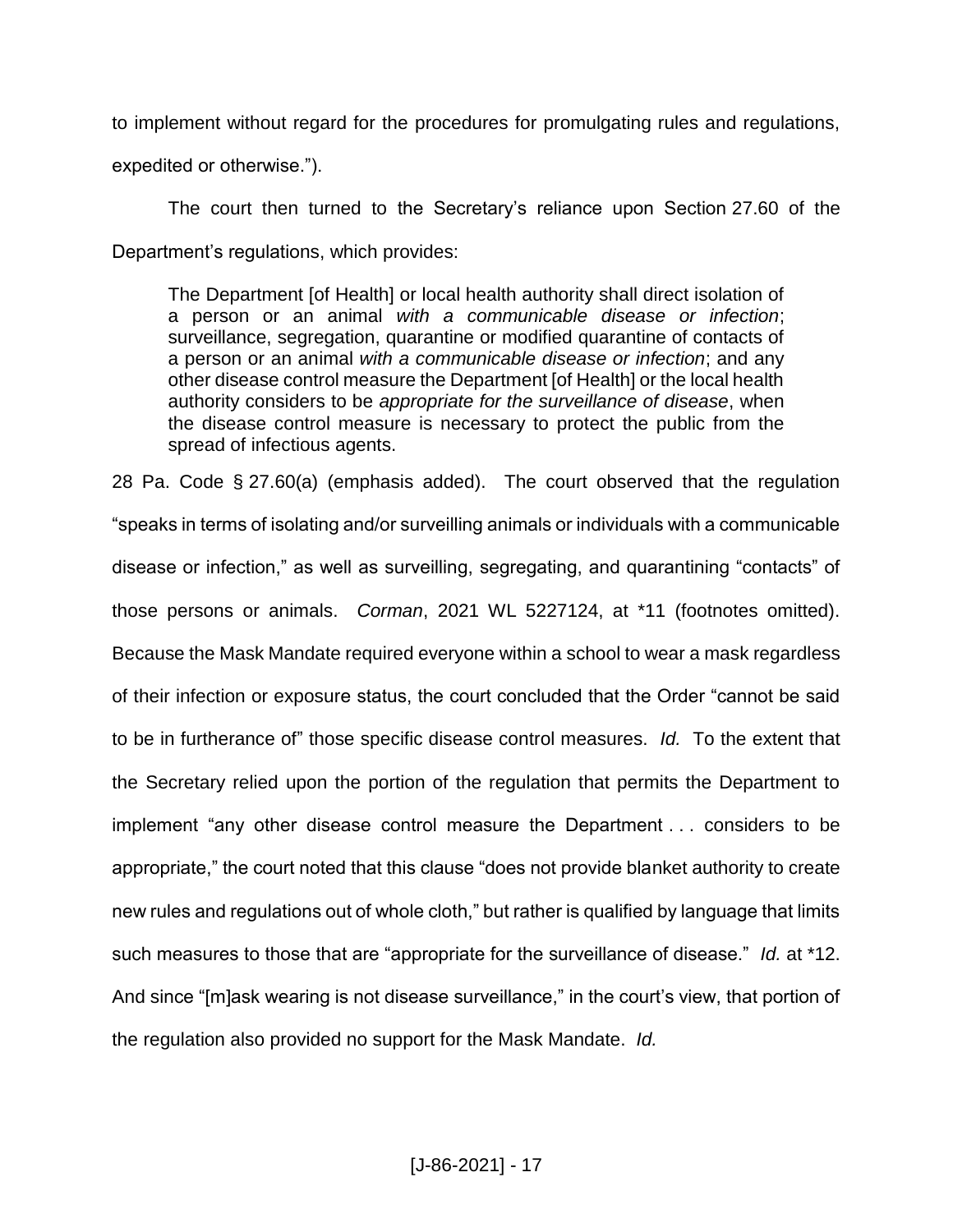Nor would the court consider compulsory mask-wearing to be a form of "modified quarantine," which the Department's regulations define as

[a] selected, partial limitation of freedom of movement determined on the basis of differences in susceptibility or danger of disease transmission which is designated to meet particular situations. The term includes the exclusion of children from school and the prohibition, or the restriction, of those exposed to a communicable disease from engaging in particular activities.

28 Pa. Code § 27.1. Emphasizing that this definition "contemplates the limitation of *movement* of individuals who *have already been exposed* to a communicable disease," the court declined to equate a "partial limitation of freedom of movement" applicable to those exposed to disease with a blanket masking requirement applicable to everyone regardless of their exposure statue. *Corman*, 2021 WL 5227124, at \*12 (emphasis in original). To do so "would improperly ignore the plain language of the definitions contained in the Department['s] own regulations." *Id.*

The court also noted that Section 27.60(b) requires the Department to "determine the appropriate disease control measure based upon the disease or infection, the patient's circumstances, the type of facility available and any other available information relating to the patient and the disease or infection." *Id.* (quoting 28 Pa. Code § 27.60(b)). In referring to "the patient's circumstances," the court found that this language "specifically limits the authority and possible actions of the Department [ ] to those individuals who have already contracted specific diseases, not the general, uninfected population as a whole." *Id.* Likewise, the court reasoned that the subsection's reference to available facilities indicates a focus upon facilities for surveilling, segregating, or quarantining individuals already known to have been exposed to a disease or infection. *Id.* Accordingly, the court concluded that this subsection could not provide the broad authority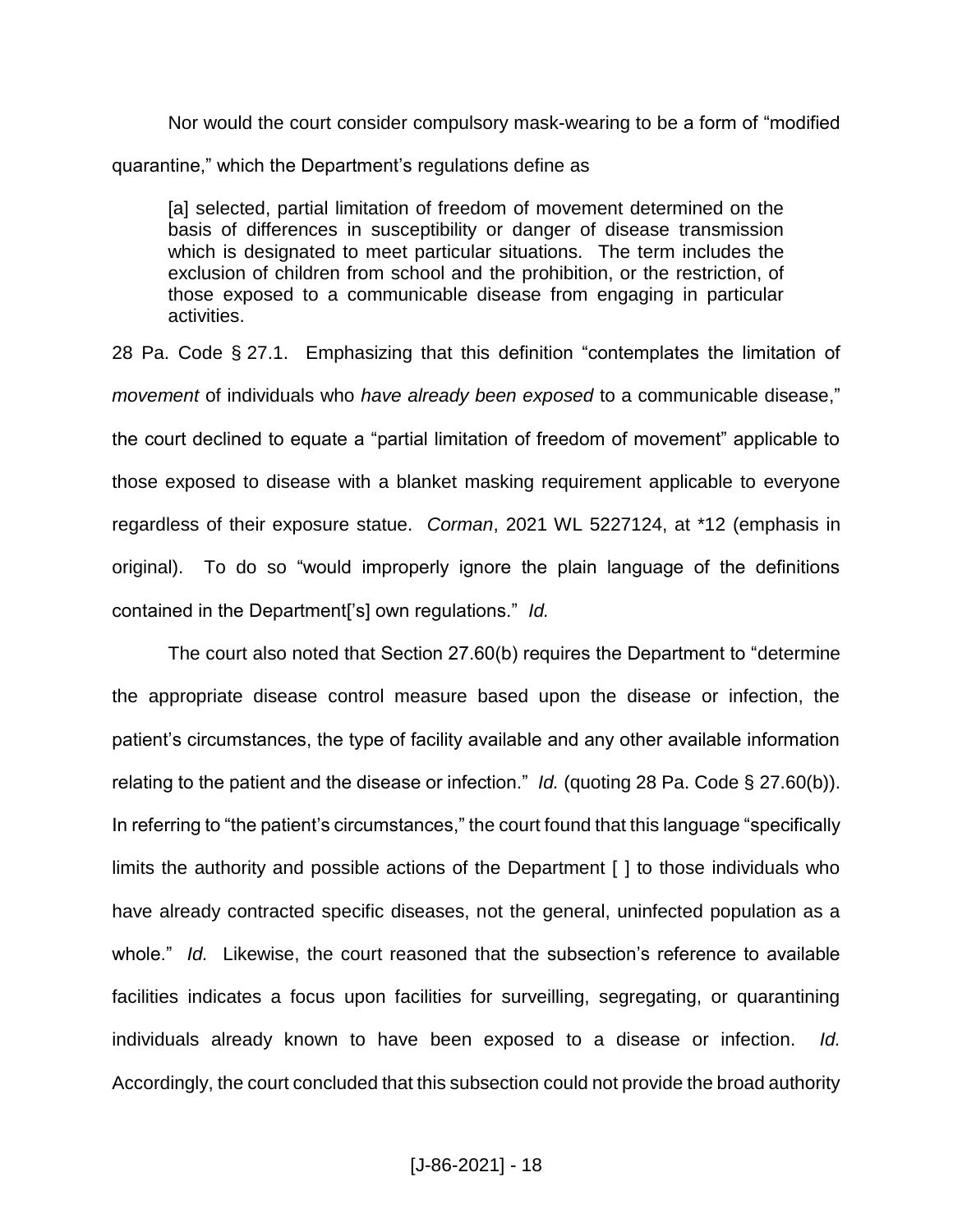asserted by the Secretary in support of ordering "otherwise healthy Pennsylvanians attending, working in, or otherwise visiting Pennsylvania's" schools to wear masks. *Id.*

Finally, the court reiterated that the Emergency Code grants the governor the power to issue "executive orders, proclamations and regulations which shall have the effect of law," and observed that this Court recognized in *Scarnati* and *DeVito* that the General Assembly granted the governor the power to "[s]uspend the provisions of any regulatory statute prescribing the procedures for conduct of Commonwealth business, or the orders, rules or regulations of any Commonwealth agency, if strict compliance . . . would in any way prevent, hinder or delay necessary action in coping with the emergency" declared pursuant to Section 7301(f)(1) of that Code. *Corman*, 2021 WL 5227124, at \*12 (quoting 35 P.S. §§ 7301(b), (f)(1)). As there was no such emergency declaration in place when the Secretary issued the Mask Mandate, the court concluded that she was required to follow the prescribed procedures for rulemaking set forth in the Regulatory Review Act and related statutes. Because she did not, the court held that her Order was void *ab initio*. *Id.* at \*13.<sup>25</sup>

Judge Wojcik dissented. Characterizing the Mask Mandate as "a valid interpretive rule that track[ed] the statutory and regulatory authority conferred upon" the Secretary of Health, the dissent concluded that it was not a rule or regulation that must be formally promulgated. *Id.* (Wojcik, J., dissenting). Relying upon the authority cited by the Secretary, the dissent opined that:

the increase in COVID-19 cases caused by the Delta variant of the SARS-CoV-2 virus at the time of [the Order's] issuance, in combination with the concern of the quick and dangerous spread among unvaccinated children,

 $25$  Having invalidated the Mask Mandate on statutory grounds, the court declined to address the Petitioners' constitutional claim. *Corman*, 2021 WL 5227124, at \*13 n.33.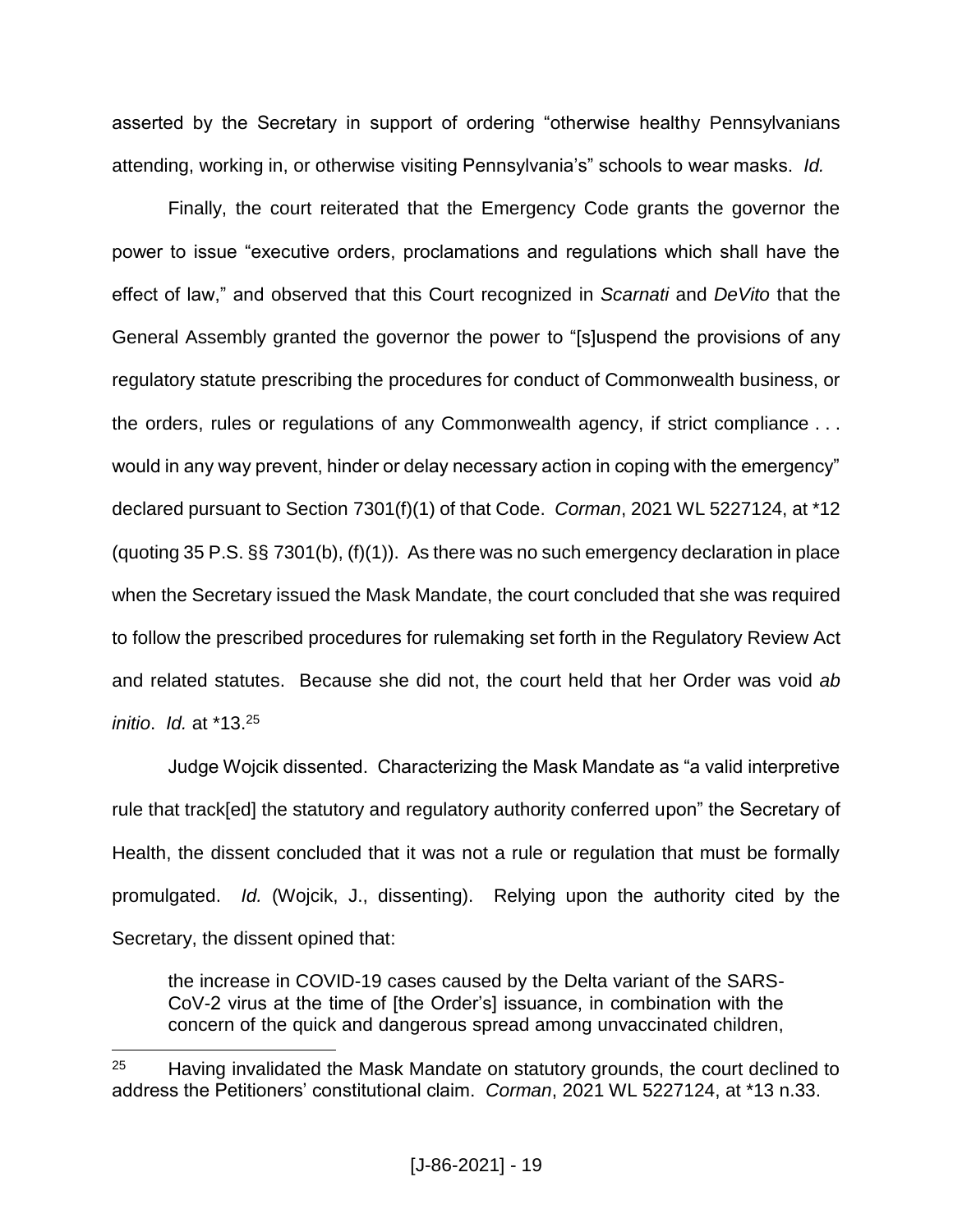while considering the mental health needs of students to return to in-person instruction in schools, compelled the Secretary to follow the advice of the [Centers for Disease Control and Prevention] and [the American Academy of Pediatrics] to temporarily impose the least restrictive and "most efficient and practical means" of ensuring the safety of the vulnerable student population. In the absence of universal testing of all individuals who may come into contact with a student while in a "School Entity," the use of masks by all individuals in this setting during the life of the COVID-19 pandemic is an appropriate and limited "isolation" or "segregation" measure to prevent the spread of an airborne virus causing, in some cases, an asymptomatic disease. This temporary measure is "the most efficient and practical means for the prevention and suppression of [this] disease," as mandated by Section 2102(a) of the Administrative Code and Section 8(a) of the [Department of Health] Act, and is a specifically authorized mode of prevention provided by Section 5 of the Disease Control Law and Section 27.60(a) of [the Department's] regulations.

*Id.* at \*17 (footnotes omitted).

 $\overline{a}$ 

The dissent stressed that the Secretary's interpretation of the foregoing statutes and Department regulations should be afforded "great deference," and that a reviewing court should not disturb it "absent fraud, bad faith, abuse of discretion or clearly arbitrary action." *Id.* at \*19 (quoting *Winslow-Quattlebaum v. Md. Ins. Grp.*, 752 A.2d 878, 881 (Pa. 2000)); *see id.* at \*17 n.12 (quoting *Blumenschein v. Pittsburgh Hous. Auth.*, 109 A.2d 331, 334-35 (Pa. 1954) ("That the court might have a different opinion or judgment in regard to the action of the agency is not a sufficient ground for interference; *judicial* discretion may not be substituted for *administrative* discretion.") (emphasis in original)).<sup>26</sup> Finding no such abuse in the Secretary's conduct, Judge Wojcik would have upheld the Mask Mandate as a valid exercise of her administrative power. *Id.* at \*20. He also would

 $26$  Judge Wojcik also opined that the court "should defer to the Joint Committee's expertise and determination that the Secretary's Order does not constitute a rule or regulation" requiring adherence to formal rulemaking procedures. *Corman*, 2021 WL 5227124, at \*19. The majority found the Joint Committee Order to be unpersuasive, remarking that it "was issued absent analysis or rationale and, in any case, has no precedential or binding effect on the judiciary." *Id.* at \*9 n.23.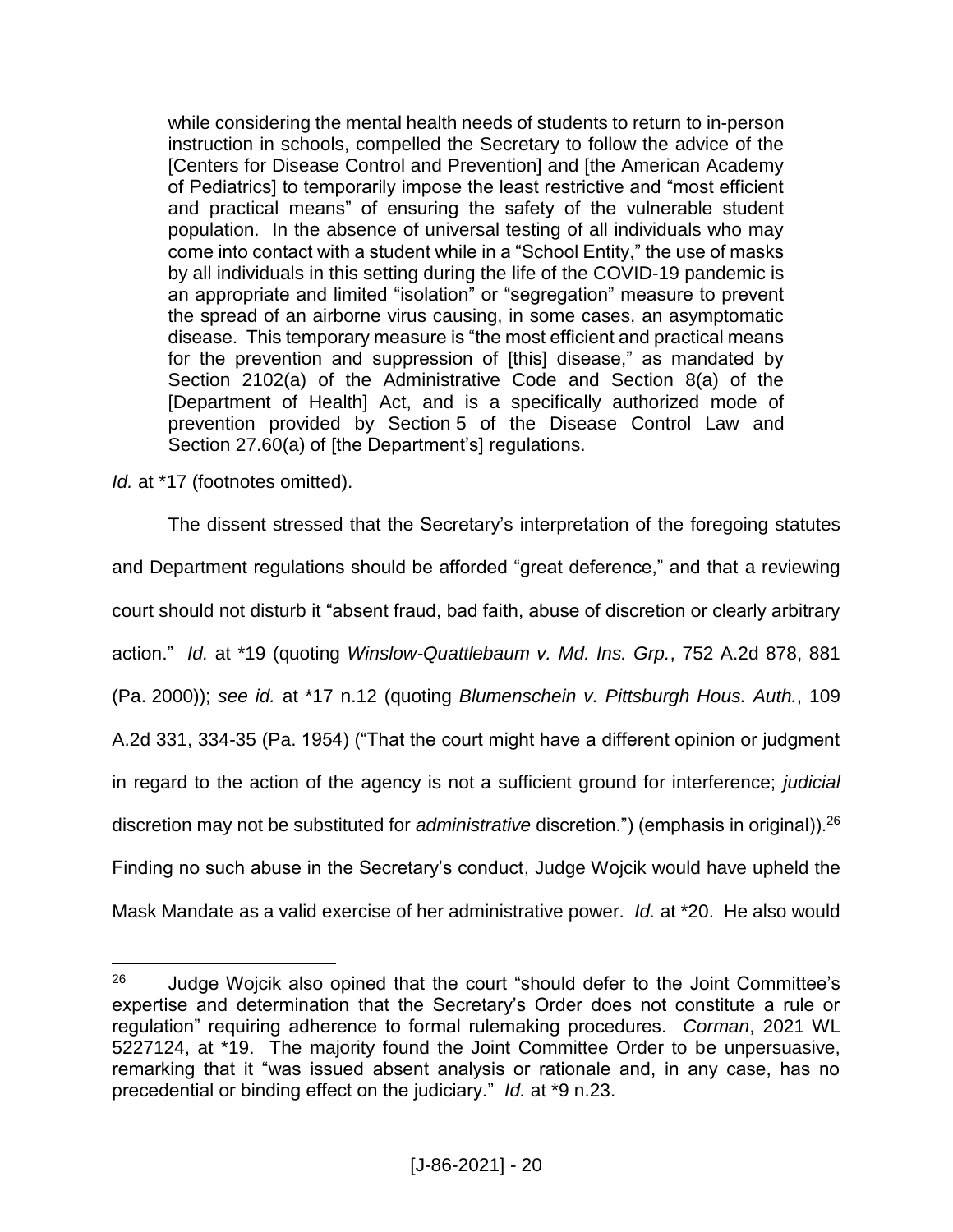have reached the non-delegation question and answered it in the Department's favor. *Id.* at \*20-21.

The Secretary immediately appealed the Commonwealth Court's decision to this Court, triggering an automatic stay. *See* Pa.R.A.P. 1736(b) ("Unless otherwise ordered pursuant to this chapter the taking of an appeal by any party specified in Subdivision (a) of this rule," including the Commonwealth or any officer thereof acting in his or her official capacity, "shall operate as a *supersedeas* in favor of such party, which *supersedeas* shall continue through any proceedings in the United States Supreme Court."). We granted her request for expedited review on November 16, 2021. That same day, Judge Fizzano Cannon, on Petitioners' (now Appellees') motion, lifted the automatic stay in a singlejudge order, effective December 4, 2021, four days before the matter was scheduled to be argued before this Court. We granted the Secretary's emergency application to reinstate the *supersedeas* pending further consideration following argument.<sup>27</sup>

**II.**

The Secretary presents the following questions for our review:

I. Did the General Assembly empower the Department of Health to issue an order requiring masking in school buildings, as the most efficient and practical means to suppress the transmission of COVID-19 among unvaccinated school children, without having to engage in the lengthy process of promulgating a new regulation?

II. Did the General Assembly violate the Non-Delegation Doctrine in granting the Department of Health authority and discretion to quickly suppress novel diseases afflicting the Commonwealth?

Secretary's Br. at 4. The validity of an administrative agency's orders under its enabling

statutes, and the constitutionality of the authority delegated to an agency therein, are pure

<sup>27</sup> <sup>27</sup> The stay was lifted by *per curiam* order on December 10, 2021. *See supra* n.1.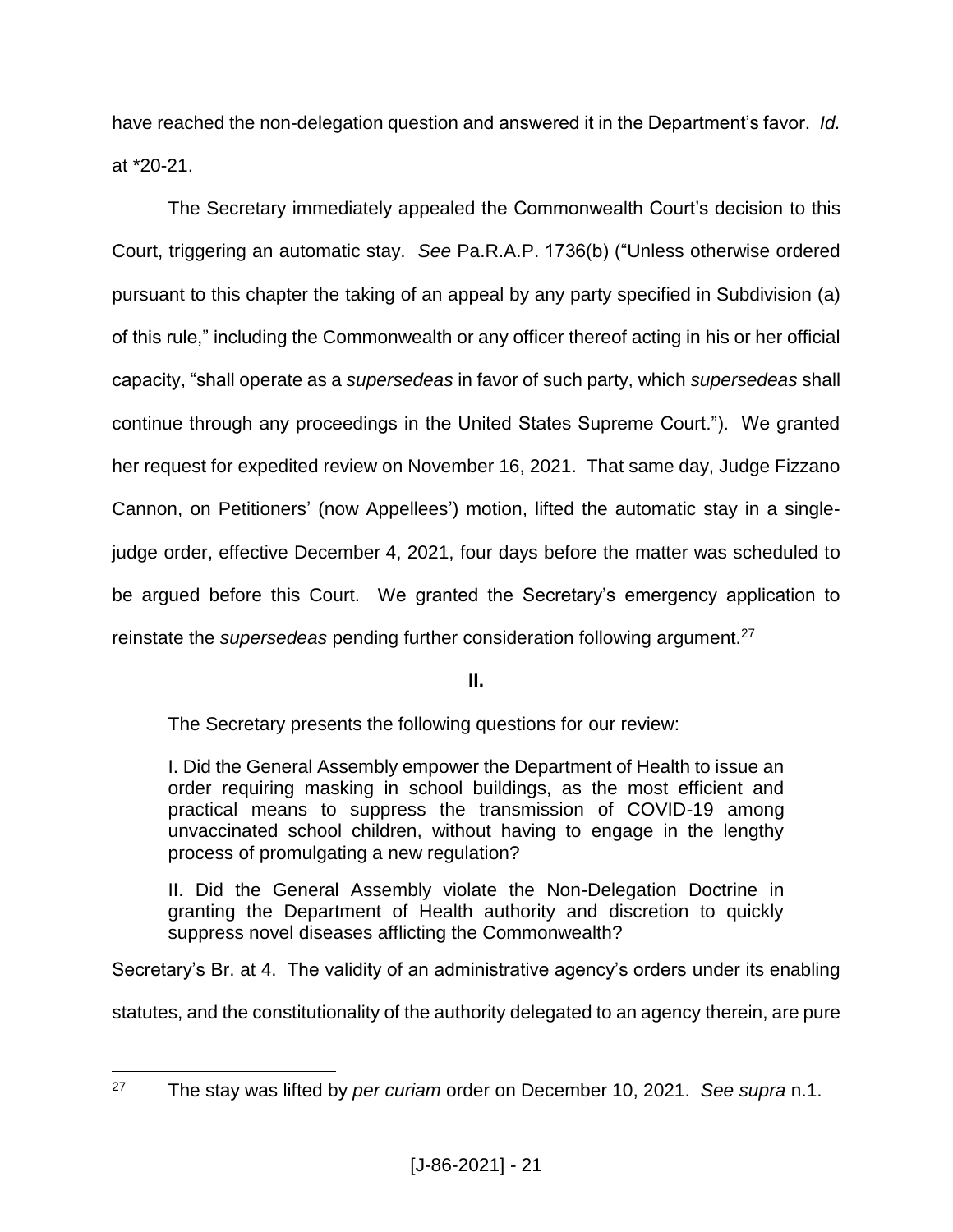questions of law, as to which our standard of review is *de novo*, and our scope of review is plenary. *Crown Castle NG East LLC v. Pa. Pub. Util. Comm'n*, 234 A.3d 665, 674 (Pa. 2020); *Protz*, 161 A.3d at 833.<sup>28</sup>

The Secretary contends that the Commonwealth Court misapprehended the Department's statutory and regulatory authority. She asserts that the pertinent question is whether the General Assembly granted the Department the "discretion to quickly issue orders tailored to employ the most efficient and practical methods for fighting a new disease, or must the Department promulgate new regulations every time a novel health crisis arises?" Secretary's Br. at 19. Highlighting the conclusions of the Joint Committee on Documents, the Secretary echoes the dissenting view of Judge Wojcik that the Mask Mandate is authorized by the Disease Prevention and Control Law, the Administrative Code, and the Department's existing regulations. *Id.* at 20-21.

As the Secretary notes, the Department's duty "to protect the health of the people of the State, and to determine and employ the most efficient and practical means for the prevention and suppression of disease," has not changed since its inception in 1905. *Id.* at 23 (quoting 71 P.S. § 1403(a)). Indeed, she observes that when the General Assembly enacted the Administrative Code in 1929, it reiterated the Department of Health Act's "broad empowering language" in declaring that the Department "'shall have the power, and its duty shall be . . . [t]o protect the health of the people of this Commonwealth, and to determine and employ the most efficient and practical means for the prevention and

 $28$  Because we resolve this appeal on statutory grounds, we do not consider whether the General Assembly violated the non-delegation doctrine by empowering the Department to promulgate disease control measures by rule or regulation. To the extent the parties' arguments address that constitutional issue, we omit them from the following summary.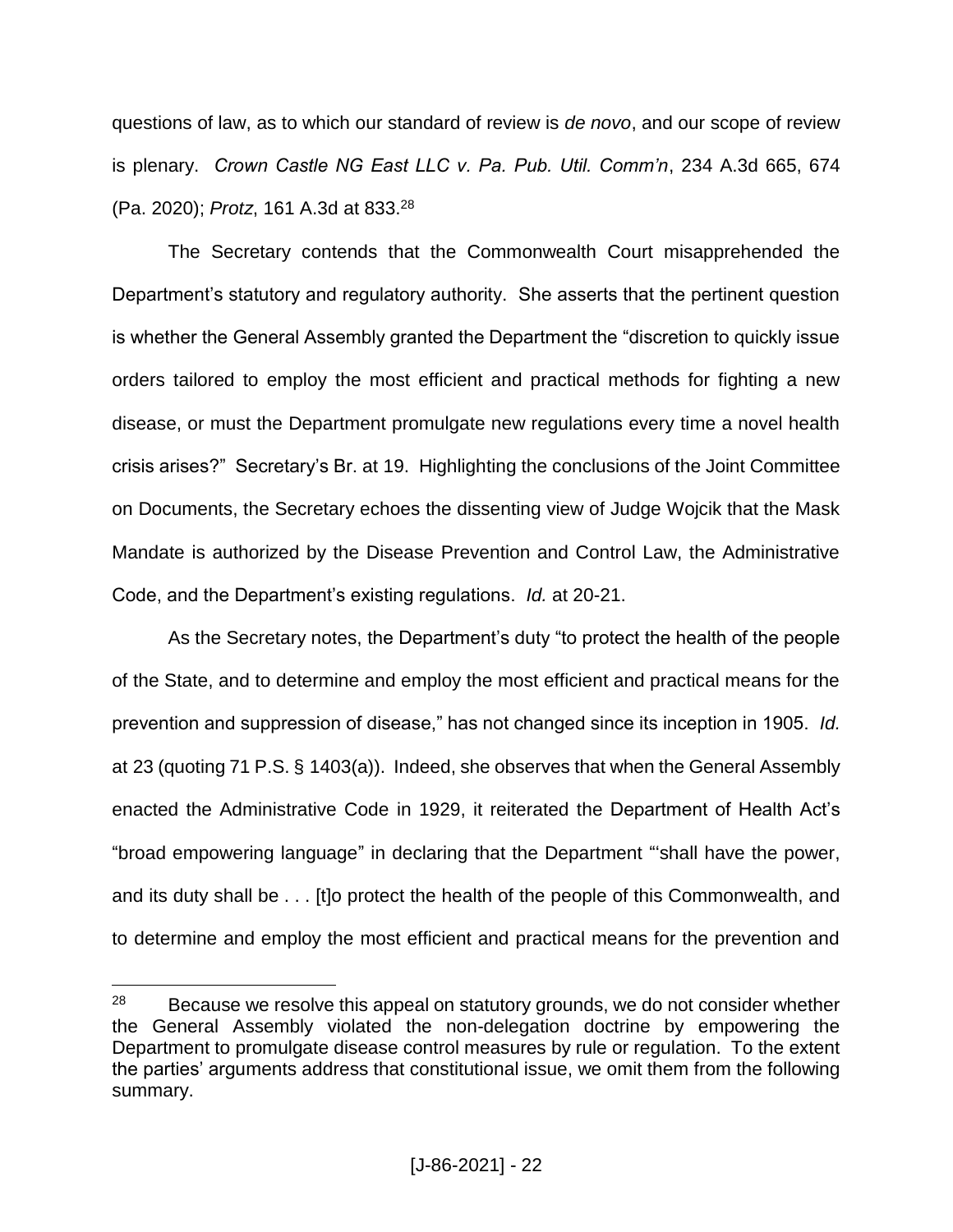suppression of disease.'" *Id.* (quoting 71 P.S. § 532(a)). The Mask Mandate falls within this statutory authority, she claims, because it is "the most efficient and practical means for the prevention and suppression" of COVID-19 among school children. *Id.*

The Secretary avers that the Commonwealth Court erred in determining that these statutes authorized no specific disease control measures at all for a number of reasons. *Id.* at 24-25 ("Respectfully, to require the General Assembly to specify what means the Department must employ to combat future unknowable diseases is an impossible task. That was the entire reason behind creating a Department of Health with broad authority and discretion—to allow the medical and health *experts* discretion to quickly and nimbly respond to ongoing public health emergencies." (emphasis in original)). In the Secretary's view, the court improperly read words into the statute that do not exist—namely, that the Department is only permitted to employ disease control measures that are specifically authorized elsewhere—before erroneously reducing the authorizing language to mere surplusage simply because the General Assembly did not define what "efficient and practical means" were available to the Department. *Id.* at 25. She further objects to the court's reasoning as "ahistorical," noting that the Department of Health Act's robust grant of authority predated the Disease Prevention and Control Law by half-a-century. Thus, she asserts, the court's "conclusion that the 1905 grant of authority was somehow dependent upon the passage of future laws before it became effective leads to an absurd result." *Id.* at 26 ("If the General Assembly intended the broad 'efficient and practical means' language to be limited or cabined by more specific language, it would have stated this.").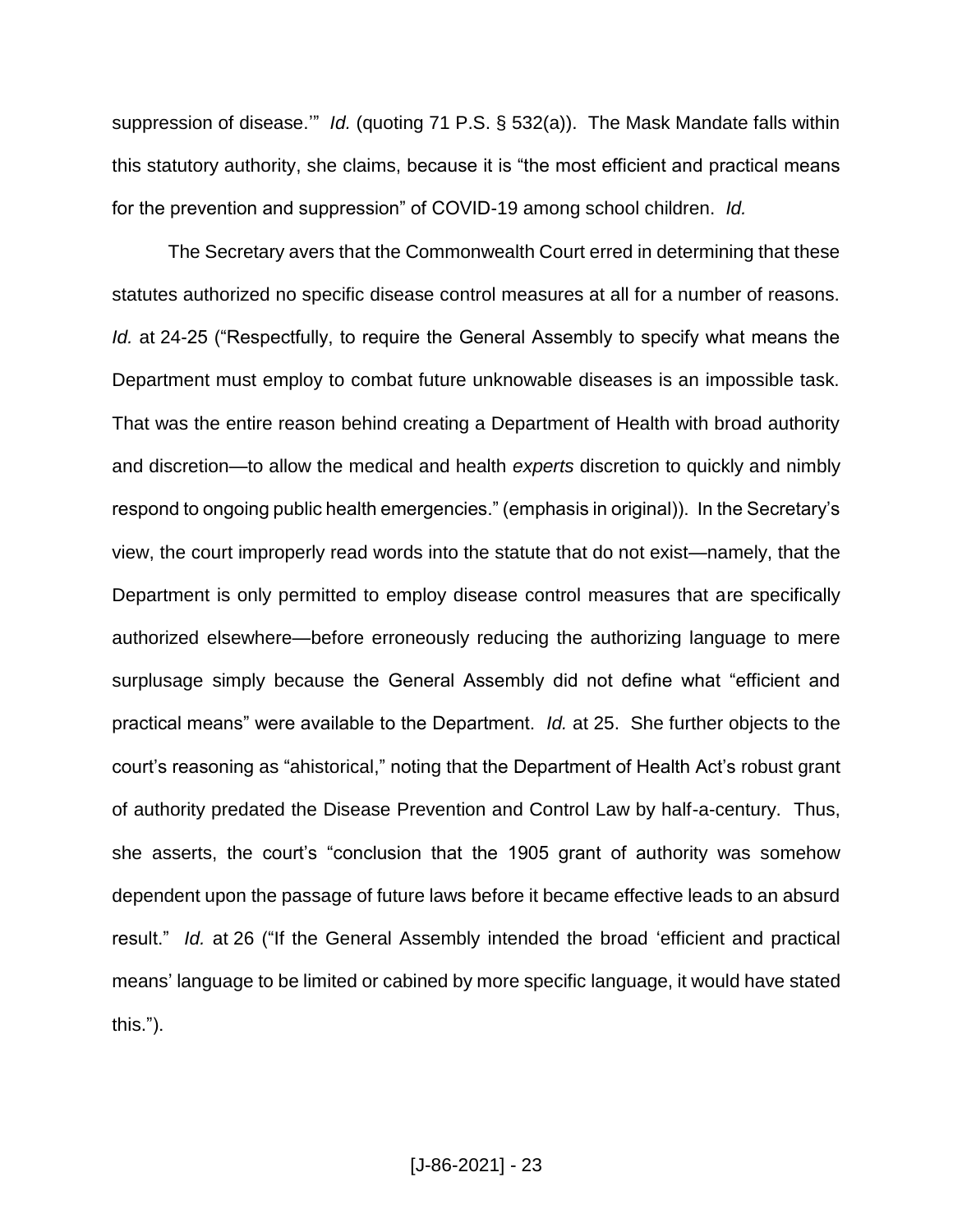The Secretary further opines that the Legislature's decision to leave the available means of controlling the spread of disease to the Department in its expertise "is both logical and prudent." *Id.* Since the vast majority of legislators are not doctors or medical experts, and because no one can predict the future, she posits that necessity compels a broad interpretation of the Department's authority to act when a health crisis arises in order to quickly combat communicable disease. *Id.* Lastly, she asserts that the court incorrectly characterized the discretion granted to the Department as "*carte blanche*." To the contrary, she says, the Department cannot issue orders that have no connection to the prevention and suppression of the disease at issue, or that employ inefficient or impractical means. *Id.* at 27-28. Ultimately, she asserts that neither the Commonwealth Court nor Appellees questioned the "limiting principle in this case"—that "universal masking prevents the transmission of COVID-19 among students, reducing the number of children who are hospitalized." *Id.* at 28 ("This concession to medical reality is dispositive.").

Invoking the Disease Prevention and Control Law, the Secretary asserts that the Department is empowered to carry out appropriate control measures for the suppression of disease: "Under this law, upon 'a report of a disease which is subject to isolation, quarantine, or any other control measure, the . . . department shall carry out the appropriate control measures in such manner and in such place as is provided by rule or regulation.'" *Id.* (quoting 35 P.S. § 521.5 ("Control measures")). Pursuant to that statute, in 2000, the Department promulgated Section 27.60 of its regulations, which authorizes the Department to order a "'modified quarantine of contacts of a person . . . with a communicable disease or infection.'" *Id.* at 30 (quoting 28 Pa. Code § 27.60(a)).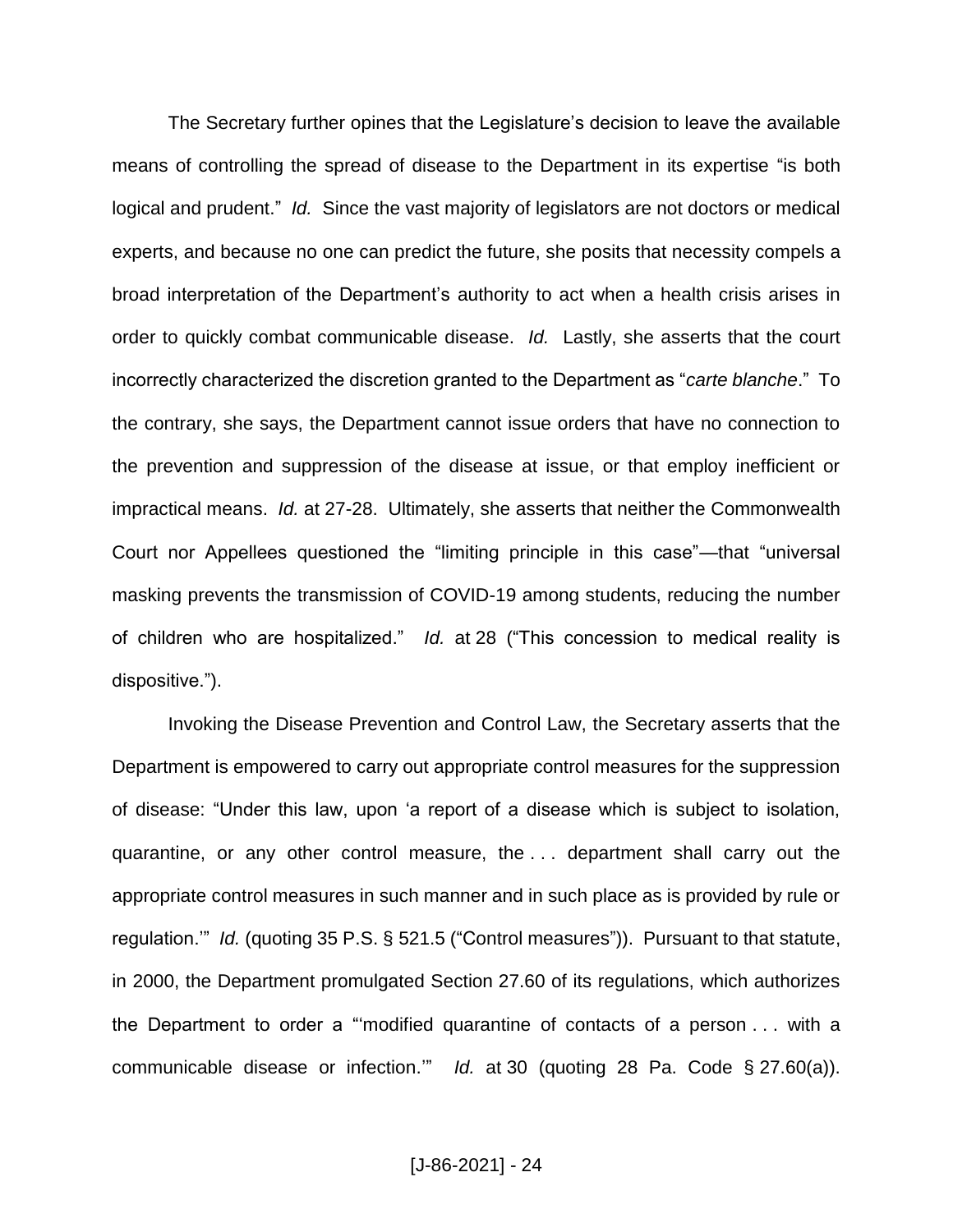Because the Mask Mandate is a "partial limitation of freedom of movement" applied to those "engaging in particular activities"—*e.g.*, individuals who enter a school—it falls within the definition of a modified quarantine. *Id.* at 31 (quoting 28 Pa. Code § 27.1).

The Secretary claims that the Commonwealth Court mistakenly concluded that a modified quarantine only applies to the "*limitation of movement* of individuals who *have already been exposed* to a communicable disease," *id.* (quoting *Corman*, 2021 WL 5227124, at \*12 (emphasis in original)), for three reasons. First, the court's determination that the Order does not fall within this definition because it applies to all individuals entering a school without knowledge of whether they have been exposed to COVID-19 "ignores the nature of this virus and the manner in which it is transmitted." *Id.* at 32 (quoting *DeVito*, 227 A.3d at 889-90).

Given the prolific nature of this virus, the manner in which it is transmitted by asymptomatic and pre-symptomatic individuals, and the large number of infected individuals in society, the possibility of exposure to an infected person at any given time is high. This is precisely why, despite high levels of vaccinations and after nearly two years of fighting this pandemic, thousands of new cases are reported in Pennsylvania every day. We are, therefore, all "contacts" as defined by the regulation. And any unmasked indoor activity among a large population of unvaccinated children presents an opportunity for acquiring the infection.

*Id.* at 32-33 (footnote omitted). Second, contrary to the court's suggestion, modified quarantines are not cabined to only the limitation of movement, as the definition explicitly permits restricting individuals from engaging in particular activities—which naturally includes limiting individuals from entering a school building without a mask. *Id.* at 33. Indeed, the definition's use of the phrase "to include" demonstrates that it is introducing examples, not an exhaustive list. *Id.* at 33-34. Third, principles of statutory construction require that a statute be read in the manner which will effectuate its purpose. The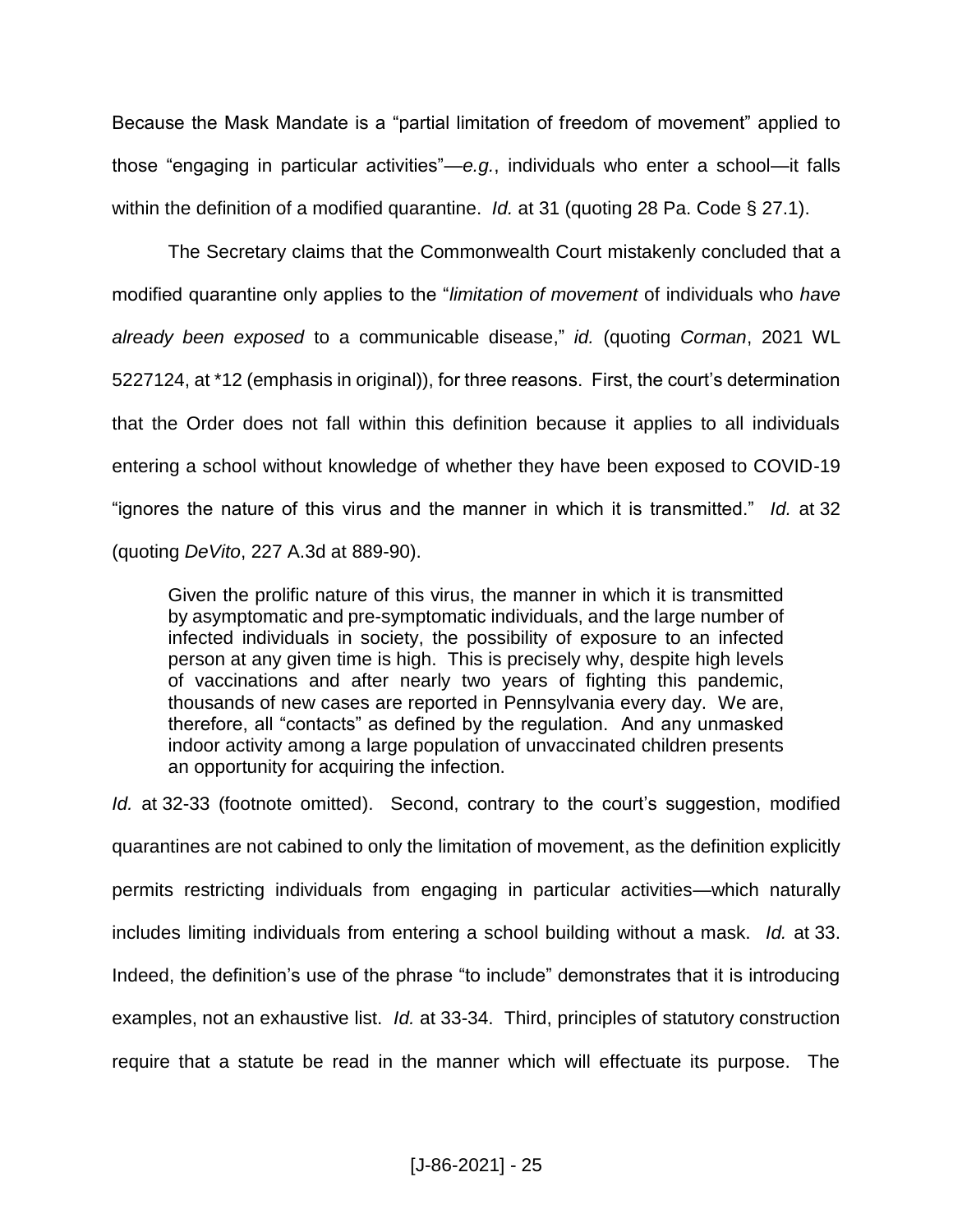Department's statutory duty to protect public health "cannot be served if it is powerless to protect students from a global pandemic." *Id.* at 35.

Even if the Mask Mandate was not a modified quarantine, the Secretary argues in the alternative that it was authorized by the last provision of Section 27.60(a), which permits the Department to use "any *other* disease control measure the Department . . . considers to be appropriate for the surveillance of disease, when the disease control measure is necessary to protect the public from the spread of infectious agents." *Id.* at 35-36 (quoting 28 Pa. Code. § 27.60(a) (emphasis in original)). While the regulations do not define "disease control measure," the adjective "other" reveals that the measures contemplated are those other than isolation, quarantine, or modified quarantine. The Mask Mandate clearly is a "disease control measure," the Secretary maintains, because it suppresses the transmission of COVID-19. The Commonwealth Court erroneously concluded that the Order did not fit this definition because it "focuse[d] myopically" on the surveillance-of-disease language, rather than viewing the provision holistically. *Id.* at 36- 37. In doing so, the court overlooked the fact that surveillance is a passive activity, and that one "cannot control a disease merely by studying it." *Id.* at 37. That is why "active control measures" are necessary: "The two go hand-in-hand." *Id.* In sum, the Secretary contends that "permitting the Department to isolate and quarantine," while barring it from "employ[ing] lesser methods to address the problem of transmission by asymptomatic and pre-symptomatic carriers, is neither efficient nor practical." *Id.* at 37-38.

While the Secretary believes that the regulation clearly provides authority for the Mask Mandate, she avers that, "at worst, the regulation is ambiguous, as reasonable minds arrived at multiple interpretations of the same regulatory language." *Id.* at 39.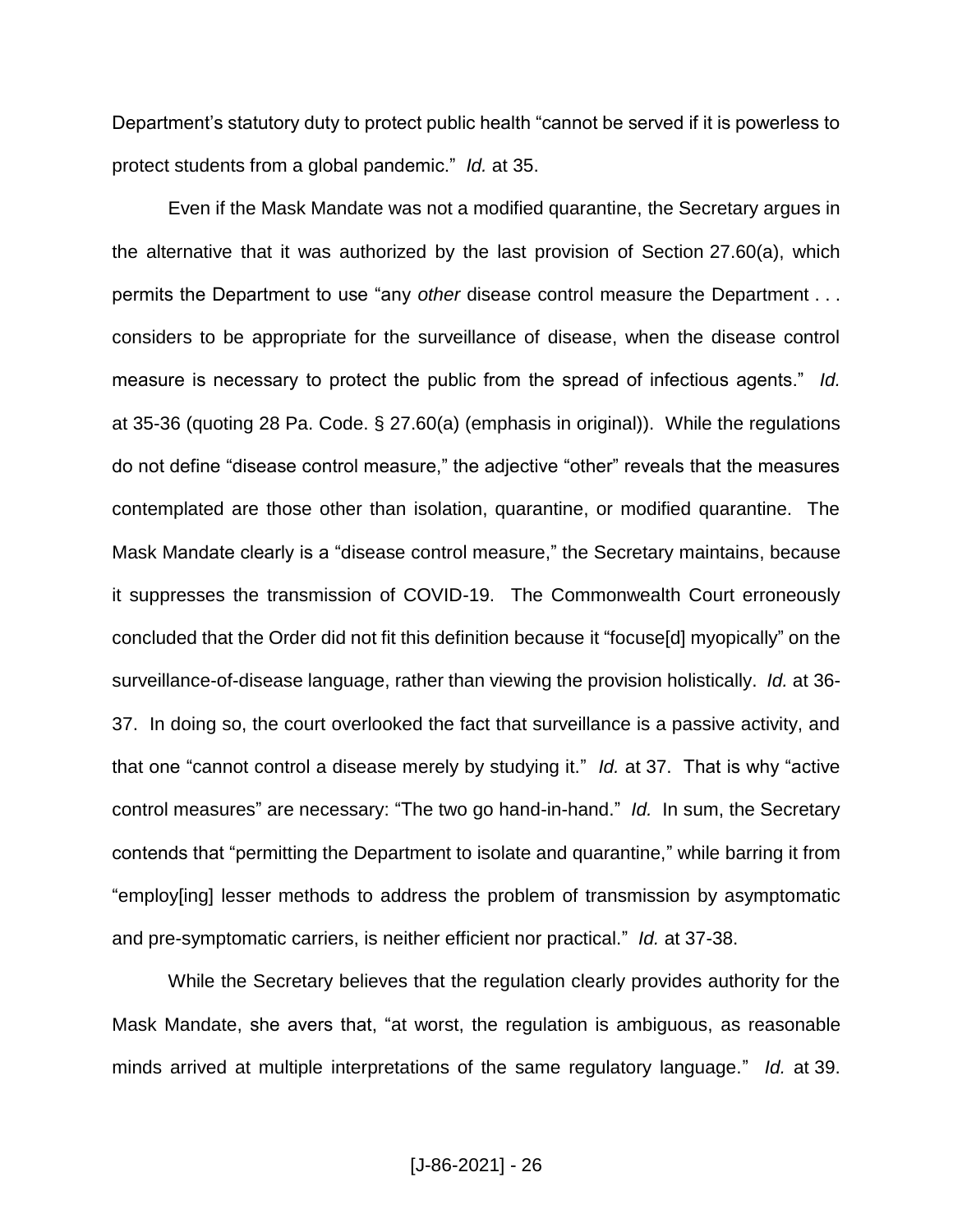Consequently, she asserts that the lower court erred when it declined to defer to the Department's interpretation of its own regulations. *Id.*

Lastly, the Secretary suggests that the Commonwealth Court "demonstrate[d] a fundamental misunderstanding of the process for promulgating an emergency [ ] regulation" when it indicated that the Department could pass an emergency regulation in as little as five days. *Id.* at 40. "While an emergency-certified regulation takes effect upon publication in the Pennsylvania Bulletin," *id.* (citing 1 Pa. Code § 313.2), the Secretary submits that, in order to get to that stage, the Department "is still subject to various statutory and regulatory document and transmission requirements," including, *inter alia*, completion of a twelve-page regulatory analysis form and a fiscal note. In her estimation, the information that must accompany a proposed regulation—including a cost-benefit analysis, supportive data, and a small business analysis—"is significant." *Id.* at 41 ("Completing this type of analysis and providing the data and relevant peer-reviewed articles to support the regulation requires time."). The Department denies the lower court's suggestion that it can "timely promulgate new regulations every time it is confronted with a novel health crisis." *Id.* Simply put, "[d]ays of delay are counted in lives lost." *Id.* "The Commonwealth Court's attempt to limit the authority and discretion of the Department [] during such emergencies is unsupported by statutory language, contrary to principles of statutory construction . . ., and dangerous to public health." *Id.* at 42. *29*

<sup>&</sup>lt;sup>29</sup> The Pennsylvania Chapter of the American Academy of Pediatrics ("PA AAP") submitted an *amicus curiae* brief, along with its national organization, in support of the Mask Mandate, which notes that Pennsylvania has reported nearly 290,000 cases of COVID-19 among children, the fifth-most in the nation, and that at least nineteen children have died from the disease in the Commonwealth. PA AAP's Br. at 4. *Amici* describe some of the severe symptoms experienced by children, as well as many secondary and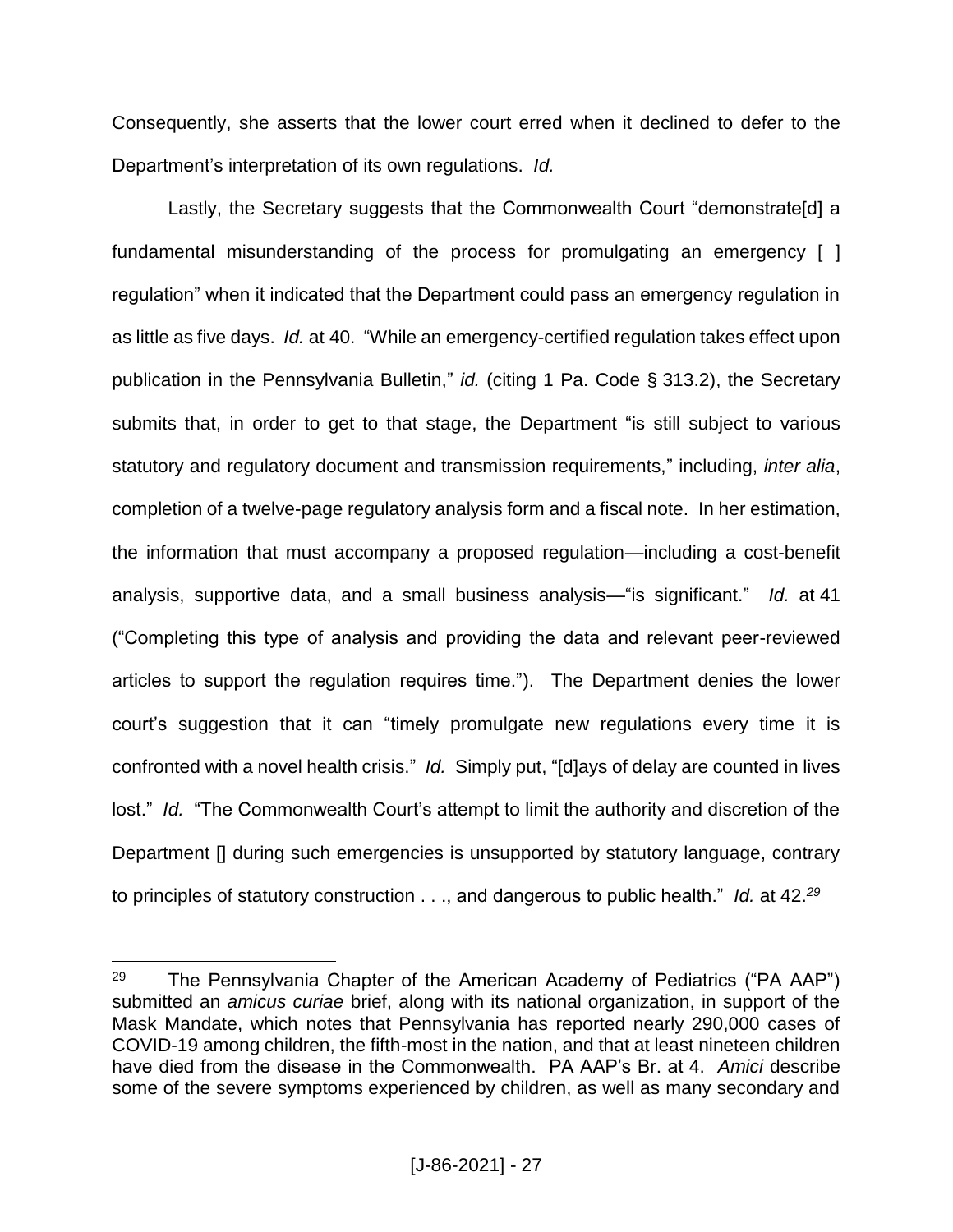For their part, Appellees' argument largely tracks the Commonwealth Court's analysis. They assert that the control measures available to the Department under the Disease Prevention and Control Law are limited to those permitted under existing rules and regulation. Appellees' Br. at 6. As far as the "any other disease control measure" clause of Section 27.60(a) of the Department's regulations is concerned, Appellees submit that the lower court correctly held that the available measures must relate to surveilling a disease. Appellees fear that if the Secretary is correct that the regulation provides her with the authority to issue the Order, then she "has limitless authority to create and implement other disease control measures at her sole discretion." *Id.* at 7.

The alleged authority . . . would also include the authority to define new terms, to define procedures for the implementation of the new disease control measure, to define the enforcement provisions, to impose the disease control measure on healthy, non-infected individuals, and any other matters the Secretary wishes to include with the disease control measure. All of which would circumvent the scrutiny of the regulatory review process as set forth in the Regulatory Review Act.

*Id.* at 8; see *id.* ("If there are limitations to the [Secretary's] asserted authority," she has

articulated none.).

 $\overline{a}$ 

While Appellees acknowledge that the Department has authority to isolate,

segregate, quarantine, and surveil persons or animals with communicable diseases and

those persons or animals who come into contact with the infected, they contend that there

long-term conditions attributable to the disease. *Id.* at 4-5. They cite various research studies and literature indicating that universal masking in schools is an "effective and safe" way to reduce the likelihood and rate of infections. *Id.* at 10-14. Notably, *amici* cite several federal cases in which courts have found that universal mask policies are *required* in order to comply with the Americans with Disabilities Act and the federal Rehabilitation Act of 1973, due to the heightened risks of severe complications that children with certain preexisting medical conditions face if they contract COVID-19. *Id.* at 14 & n.37 (citing federal district court decisions from Iowa, South Carolina, Tennessee, and Texas granting permanent or preliminary injunctions or temporary restraining orders).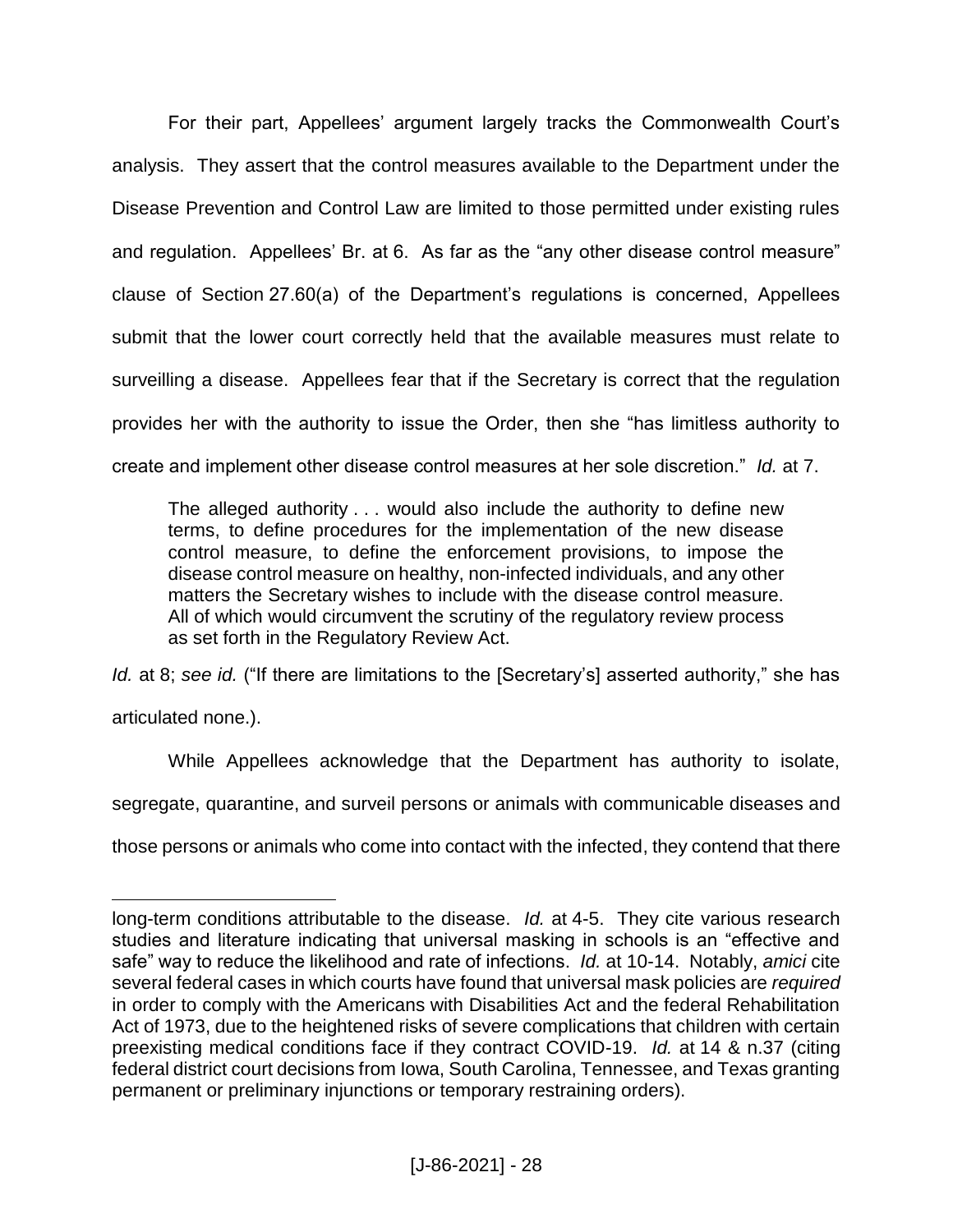is no existing rule that vests the Department with the authority to issue a mask order. *Id.* at 17. The Administrative Code and Department of Health Act provide "general policy statement[s] regarding the general duties of the Department," but they do not authorize the Order absent a rule or regulation to that effect. *Id.* at 16. Because the relevant statutes are clear and unambiguous in Appellees' view, the Secretary's interpretation is not entitled to deference. *Id.* at 18. As she failed to comply with Pennsylvania's formal rule-making procedures in promulgating the Order, it is void *ab initio*. *Id.* at 19-25; *see id.* at 22-24 (likening the Mask Mandate to the CDC's extension of the nationwide eviction moratorium, which the Supreme Court struck down in *Alabama Association of Realtors v. Department of Health and Human Services*, 141 S.Ct. 2485, 2489 (2021) (*per curiam*) (explaining that "the Government's read of § 361(a) [of the Public Health Service Act for authority to promulgate and extend the eviction moratorium] would give the CDC a breathtaking amount of authority")).<sup>30</sup>

# **III.**

The issues raised in this case require us to construe the terms of several statutes and administrative rules. For this, we look to the Statutory Construction Act. *See* 

<sup>&</sup>lt;sup>30</sup> The Honorable Kathy L. Rapp, Chair of the Pennsylvania House of Representatives' Health Committee, filed an *amicus* brief in favor of Appellees. Chair Rapp's Committee is responsible for reviewing the applicable regulations promulgated by the Department "to, *inter alia*, ensure conformity with legislative intent." Chair Rapp's Br. at 2. By promulgating the Order without undergoing formal rulemaking, Chair Rapp asserts that the Secretary stripped the Health Committee of its statutory authority to review the agency's action in contravention of the separation of powers. *Id.* at 3. She suggests that the Department "could (and should) have availed itself of the emergency certified procedure for the Masking Order to have immediate effect, while still appropriately providing for review by the Independent Regulatory Review Commission, the Health Committee, and the People of the Commonwealth." *Id.* at 7-8.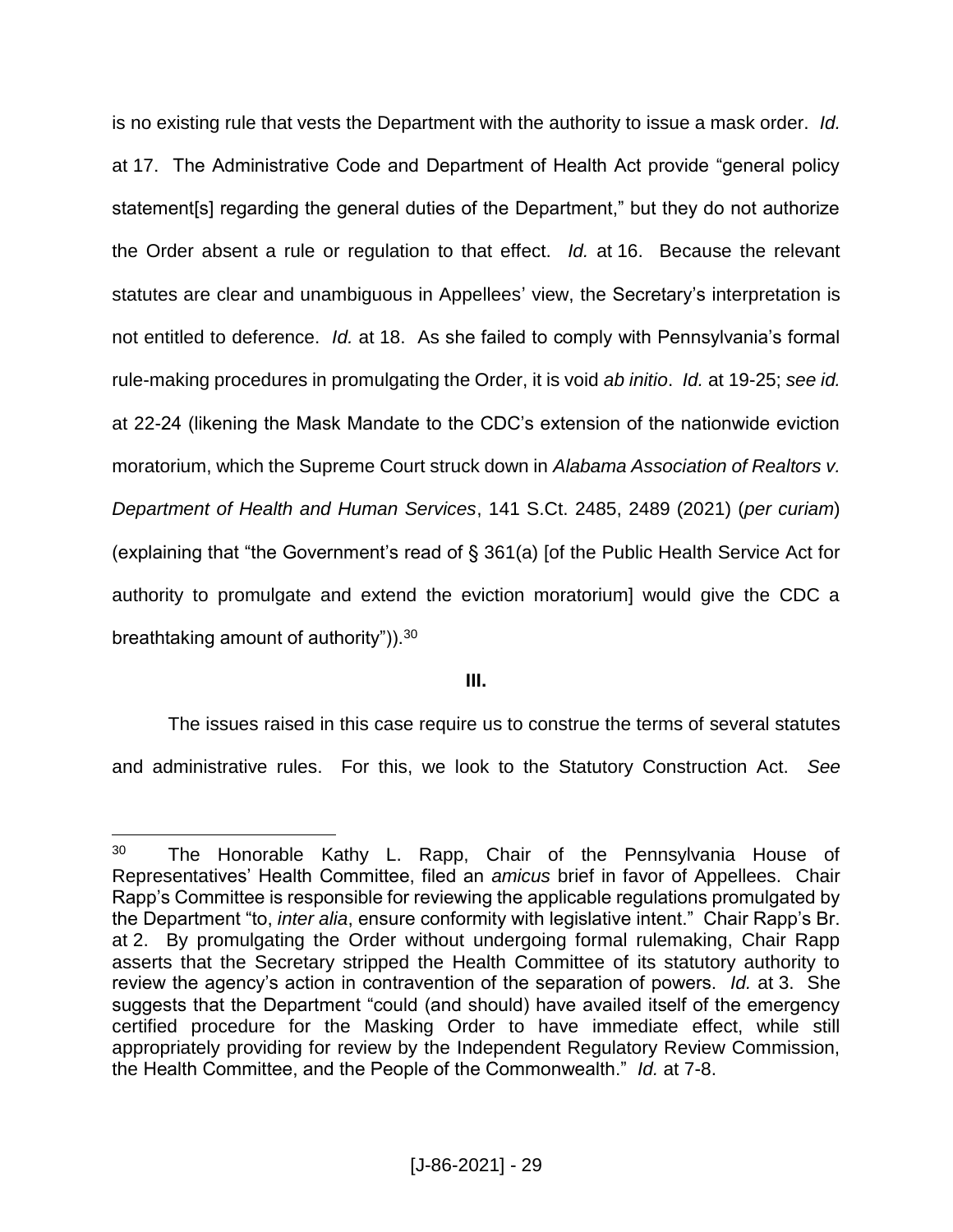1 Pa.C.S. §§ 1901, *et seq.*<sup>31</sup> Our duty is "to ascertain and effectuate the intention of the General Assembly." *Id.* § 1921(a). "Every statute shall be construed, if possible, to give effect to all its provisions." *Id.* "The best indication of legislative intent is the plain language of the statute." *Crown Castle*, 234 A.3d at 674. In ascertaining its meaning, "we consider the statutory language in context and give words and phrases their 'common and approved usage.'" *Id.* (quoting *Commonwealth by Shapiro v. Golden Gate Nat'l Senior Care LLC*, 194 A.3d 1010, 1027-28 (Pa. 2018)). "When the words of a statute are clear and free from all ambiguity, the letter of it is not to be disregarded under the pretext of pursuing its spirit." 1 Pa.C.S. § 1921(b). But when the words are not explicit, we may glean the Legislature's intent by considering, among other things, "the occasion and necessity for the statute"; "the circumstances under which it was enacted"; "the mischief to be remedied"; "the object to be obtained"; "the former law, if any, including other statutes upon the same or similar subjects"; and "the consequences of a particular interpretation." *Id.* § 1921(c) (capitalization and punctuation altered). With these principles in mind, we turn to the origins of the Department of Health.

#### **A.**

The United States' struggle against communicable disease is as old as the nation itself, and Pennsylvania is no stranger to that effort. Indeed, the founding generation was intimately aware of the devastation that contagions had wrought throughout the world and close to home. The scourge of smallpox was so common in 17th- and 18th-century

<sup>31</sup> *Id.* § 1901 ("In the construction of the statutes of this Commonwealth, the rules set forth in this chapter shall be observed, unless the application of such rules would result in a construction inconsistent with the manifest intent of the General Assembly.").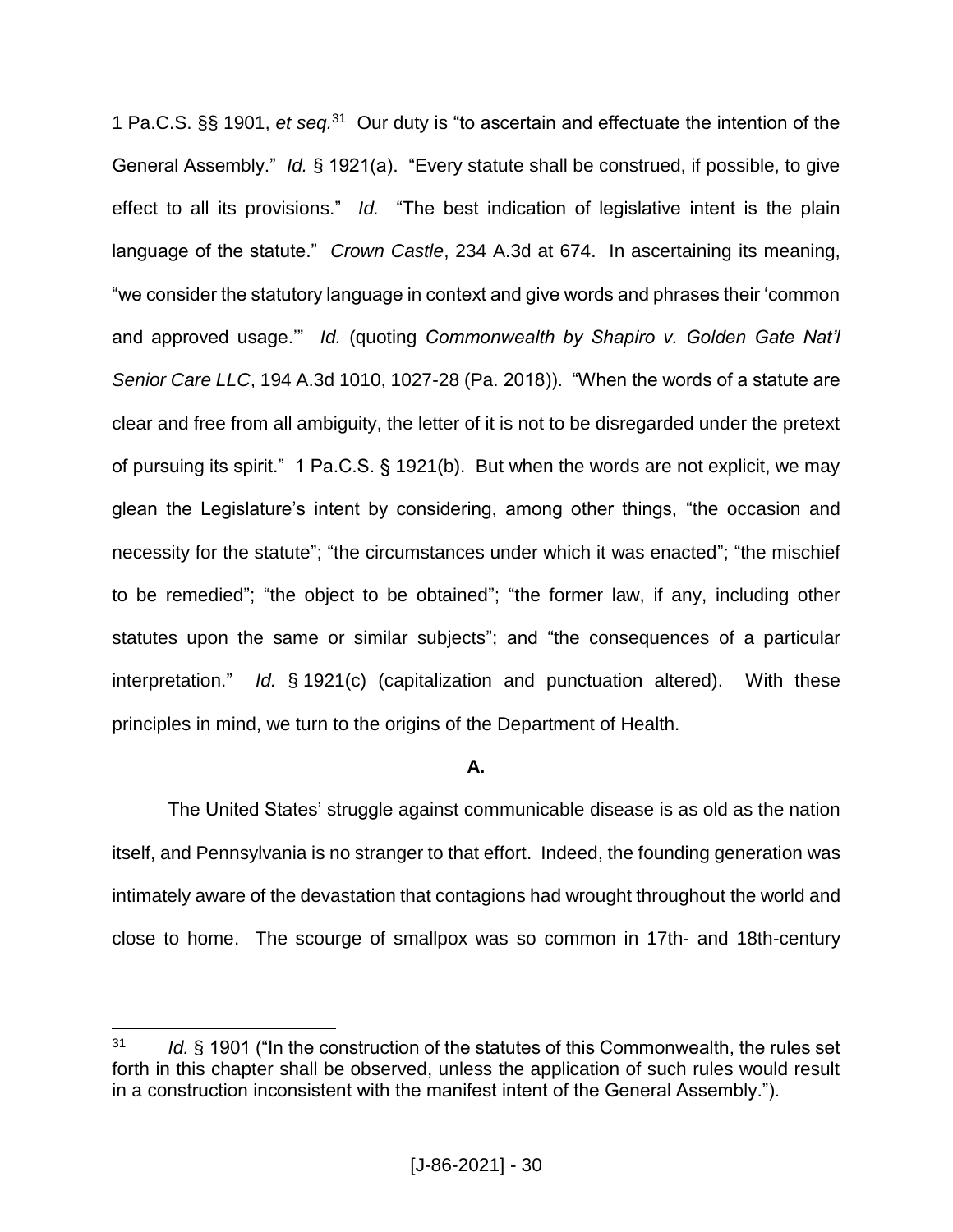America that nearly every colony had laws in place to deal with outbreaks by the time of the Revolution, with severe enforcement penalties for those who broke quarantine.<sup>32</sup>

Pennsylvania was the rare exception. The Commonwealth "was without authority for local quarantine until well after the War for Independence."<sup>33</sup> As a consequence of government officials' "cavalier" attitude toward public health, Philadelphia was perhaps the only city where smallpox was endemic during the Revolution, which coincided with a historic epidemic that lasted from 1775 to 1782.<sup>34</sup> With rumors circulating that the British might employ "germ warfare" against the military and civilian populations alike, George Washington, then-Commander in Chief of the Continental Army and himself a smallpox survivor, resolved to preempt a biological attack.<sup>35</sup> Fearing the repercussions that an outbreak would have upon the war effort, Washington carried out the first mass-smallpox

<sup>32</sup> The word "quarantine" is derived from the Italian *quaranta giorni*—"forty days" and can be traced to 14th-century Venice's practice of detaining ships arriving in port for that length of time to stop the spread of bubonic plague during the Black Death. *See* Philip A. Mackowiak & Paul S. Sehdev, *The Origin of Quarantine*, 35 CLINICAL INFECTIOUS DISEASES 1071, 1071-72 (2002).

<sup>33</sup> Elizabeth C. Tandy, *Local Quarantine and Inoculation for Smallpox in the American Colonies (1620-1775)*, 13 AM. J. PUB. HEALTH 203, 205 (1923) ("Indeed, in the colonial statutes of Pennsylvania smallpox was not a disease for which even seaboard quarantine might be established.").

<sup>34</sup> ELIZABETH FENN, POX AMERICANA: THE GREAT SMALLPOX EPIDEMIC OF 1775-82, 82- 85 (2001) ("Nowhere in North America was smallpox more persistent than in the city of Philadelphia. By the time of the Revolutionary War, Pennsylvania's thriving commercial hub may well have been the only place on the continent where *Variola* had become endemic. . . . [T]he persistent contagion established Philadelphia as a sort of distribution center from which the pox could spread far and wide.").

<sup>35</sup> *Id.* at 15, 88-92.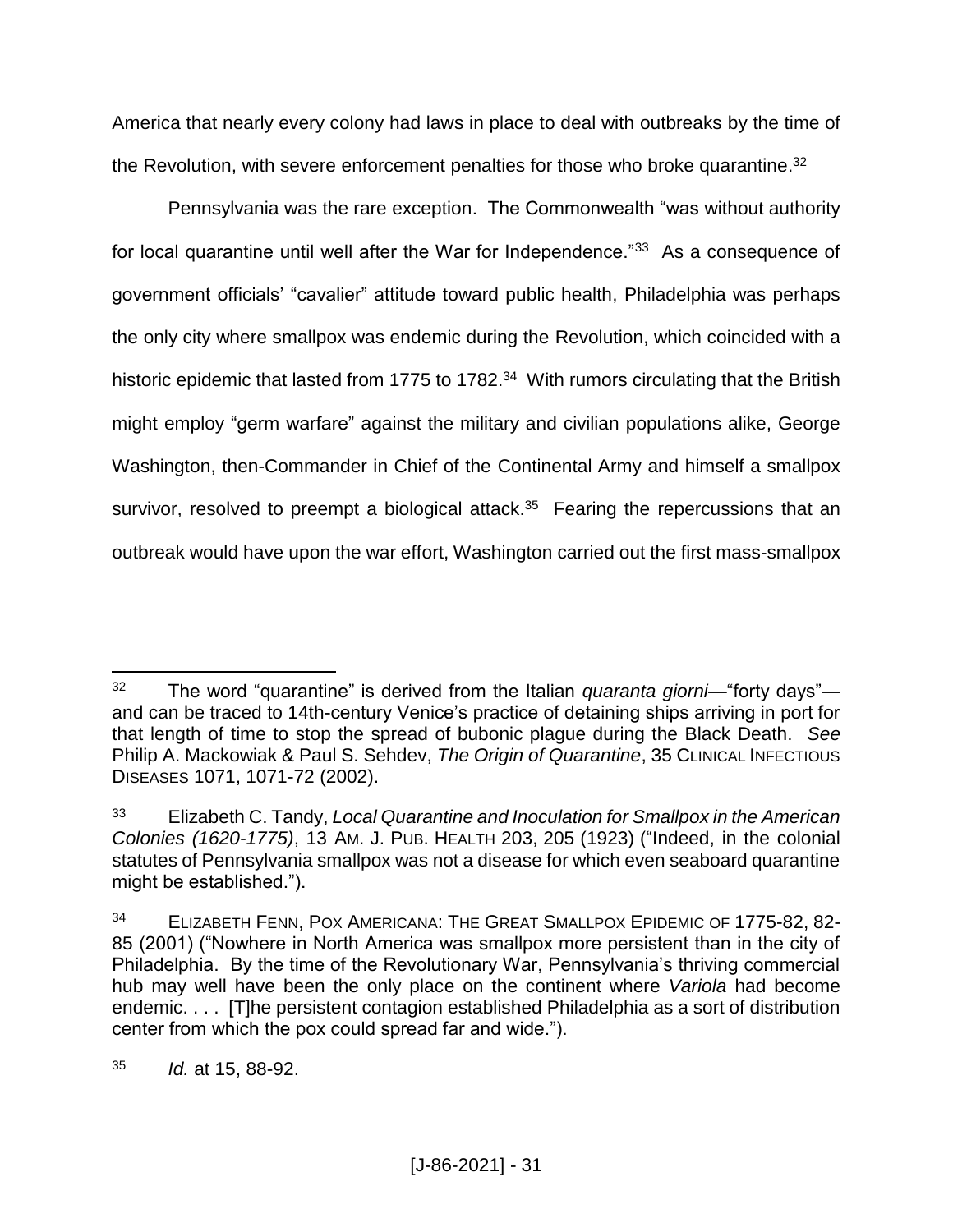inoculation in military history while the Continental Army was encamped in and around Philadelphia in February 1777, repeating the endeavor the next winter at Valley Forge.<sup>36</sup>

Yellow fever, too, was endemic to Philadelphia, which was ravaged by recurring outbreaks of the mosquito-borne disease throughout the 18th century. Most notably, between August and November 1793, a yellow fever epidemic killed more than 5,000 of the city's inhabitants—one-tenth of its population—prompting a mass exodus from the fledgling nation's capital.<sup>37</sup> In its wake, Congress adopted the first federal quarantine law, authorizing

the President of the United States . . . to direct the revenue-officers and the officers commanding forts and revenue-cutters, to aid in the execution of quarantine, and also in the execution of the health-laws of the states, respectively, in such manner as may to him appear necessary.<sup>38</sup>

But the frequency of epidemics in the United States would not soon abate.

By the 19th century, tuberculosis, or "consumption," was estimated to have killed one-in-seven people *who had ever lived*, earning the ancient disease the grim nickname "Captain of Death."<sup>39</sup> In the United States, where tuberculosis was "by far the leading cause of death," the sanatorium movement spawned one of the first truly "public" health responses when it took root in the early 1880s with "the construction of dedicated care

<sup>36</sup> *Id.* at 92-101.

<sup>&</sup>lt;sup>37</sup> STEPHEN FRIED, RUSH: REVOLUTION, MADNESS & THE VISIONARY DOCTOR WHO BECAME A FOUNDING FATHER 364, 367-68 (2018)

<sup>38</sup> Act of May 27, 1796, 1 Stat. 474 ("An Act Relative to Quarantine").

<sup>39</sup> *See generally* THOMAS M. DANIEL, CAPTAIN OF DEATH: THE STORY OF TUBERCULOSIS (1997).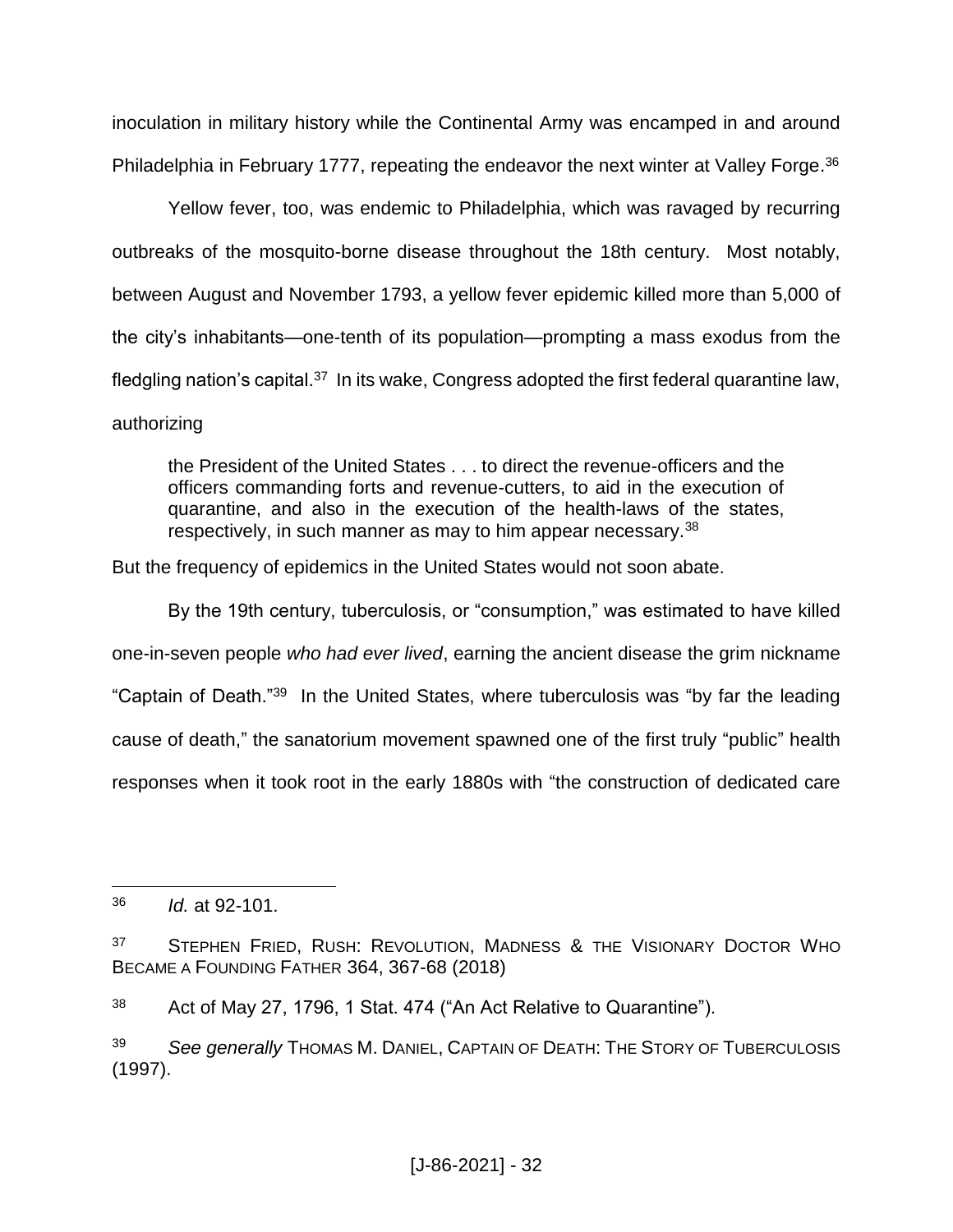facilities target[ing]" the disease.<sup>40</sup> That century also witnessed no fewer than five cholera pandemics, three of which struck the United States, in 1832, 1849, and 1866, killing more than 200,000 Americans.<sup>41</sup> Typhus (a highly lethal bacterial infection spread by body lice), and typhoid (a food-borne illness that produced similar feverish symptoms), afflicted Philadelphia as well, with major outbreaks of one or the other in 1836, 1876, 1888-89, 1899, and 1906.<sup>42</sup> And the influenza pandemic of 1889-1890—"with the exception of 1918-19, the most severe influenza pandemic in the last three centuries"—killed more than one million people worldwide, including many Americans.<sup>43</sup>

It was against *this* backdrop that the General Assembly adopted the Department of Health Act in April 1905, unmistakably signaling its belief that the swift prevention and control of communicable disease was of paramount importance to public health and safety throughout the Commonwealth.<sup>44</sup> The Legislature made it "the duty of the

<sup>42</sup> Timothy K. Holliday, *What an 1836 Typhus Outbreak Taught the Medical World About Epidemics*, SMITHSONIAN MAGAZINE (Apr. 21, 2020), https://www.smithsonianmag .com/history/what-1836-typhus-outbreak-taught-medical-world-about-epidemics-180974707/. Scarlet fever also afflicted Philadelphia throughout the 1800s, but accurate statistics of that disease were not kept until the turn of the 20th century. Maurice Ostheimer, *Scarlet Fever During 1915 in Philadelphia*, 6 AM. J. PUB. HEALTH 1104, 1104 (1916).

 $\overline{a}$ <sup>40</sup> Annika Neklason, *A Historical Lesson in Disease Containment*, THE ATLANTIC (Mar. 21, 2020), available at https://www.theatlantic.com/health/archive/2020/03/ tuberculosis-sanatoriums-were-quarantine-experiment/608335/.

<sup>41</sup> G.F. Pyle, *The Diffusion of Cholera in the United States in the Nineteenth Century*, 1 GEOGRAPHICAL ANALYSIS 59, 64 (1969) (observing that Philadelphia was "hard hit by the epidemic" of 1832).

<sup>43</sup> JOHN M. BARRY, THE GREAT INFLUENZA: THE STORY OF THE DEADLIEST PANDEMIC IN HISTORY 261 (2004).

<sup>&</sup>lt;sup>44</sup> In the context of early 20th-century America public health jurisprudence, the Act was adopted just two months after the United States Supreme Court upheld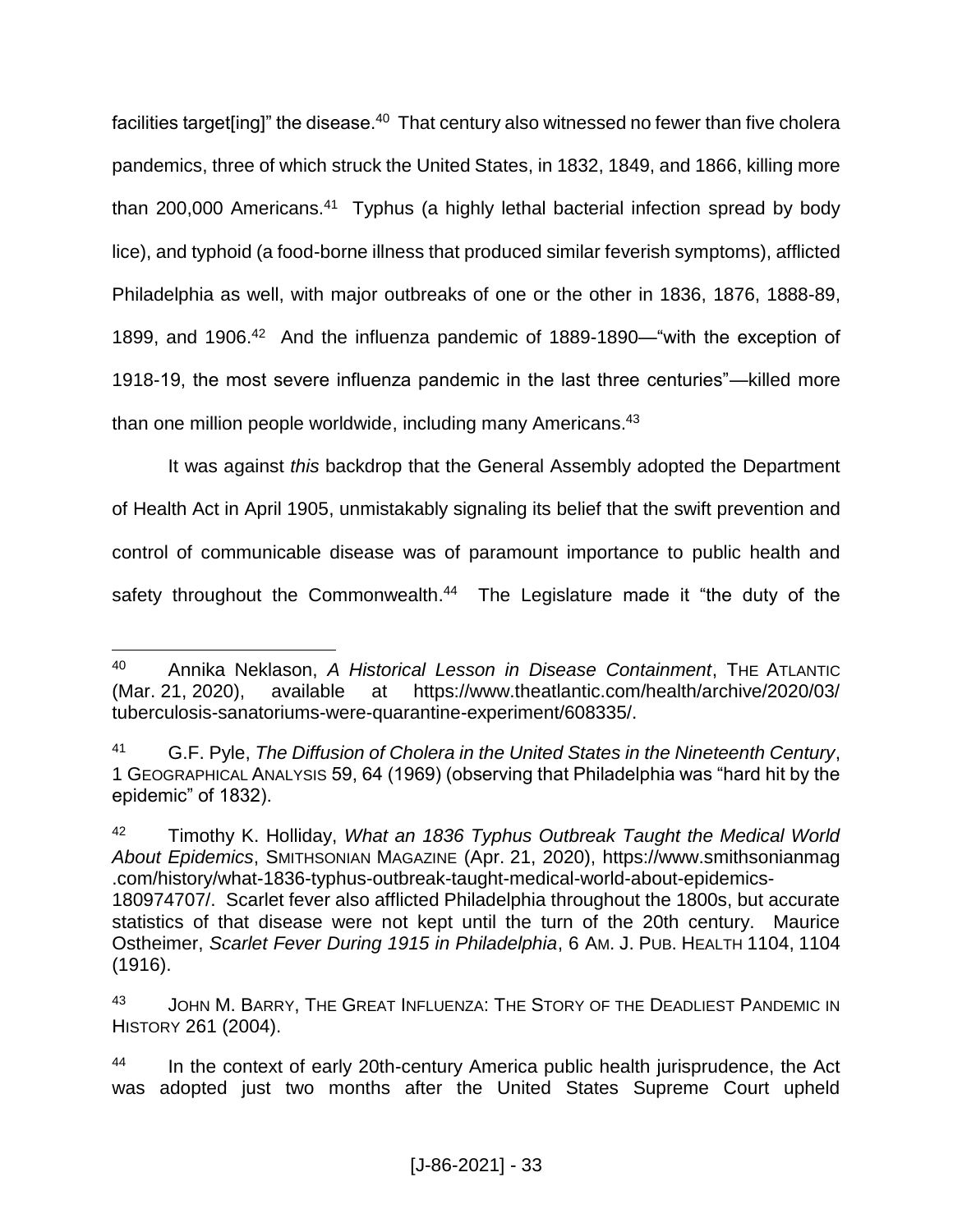Department of Health to protect the health of the people of the State, and to determine and employ the most efficient and practical means for the prevention and suppression of disease." 71 P.S. § 1403(a). To ensure that this power would be exercised with great care and expert judgment, the General Assembly required that the Department consist of a Commissioner (now Secretary) of Health, "appointed by the Governor, with the advice and consent of the Senate," who was "either a graduate of an accredited medical or osteopathic medical school who is a practicing physician licensed by the Commonwealth or an individual with professional experience in the field of public health, health services delivery or education or training of health service professionals"; an advisory board of physicians and public health experts; and a Physician General. *Id.* § 1401.

The Act expressly empowered the Commissioner of Health "to order nuisances, detrimental to the public health, or the causes of disease and mortality, to be abated and removed," including by such coercive tactics as mandatory quarantines. *Id.* § 1404. In furtherance of that mandate, the Commissioner was authorized to "revoke or modify any order, regulation, by-law, or ordinance of a local board of health, concerning a matter which, in his judgment, affects the public health beyond the territory over which such local board has jurisdiction." *Id.* § 1406 ("Orders of local boards may be revoked"). The Act also authorized the Commissioner to "enter upon" any "premises" (except coal mines and

Massachusetts' compulsory smallpox vaccination law, which made non-compliance punishable by fines and imprisonment, as a valid exercise of the general police power. *See Jacobson v. Massachusetts*, 197 U.S. 11, 27 (1905) ("Upon the principle of selfdefense, of paramount necessity, a community has the right to protect itself against an epidemic of disease which threatens the safety of its members."); *cf. Hannibal & St. J.R. Co. v. Husen*, 95 U.S. 465, 471-72 (1877) ("[T]he police powers of a State justifies the adoption of precautionary measures against social evils. . . . [A] State . . . may prevent persons and animals suffering under contagious or infectious diseases . . . from entering the State; [and] for the purpose of self-protection it may establish quarantine . . . .").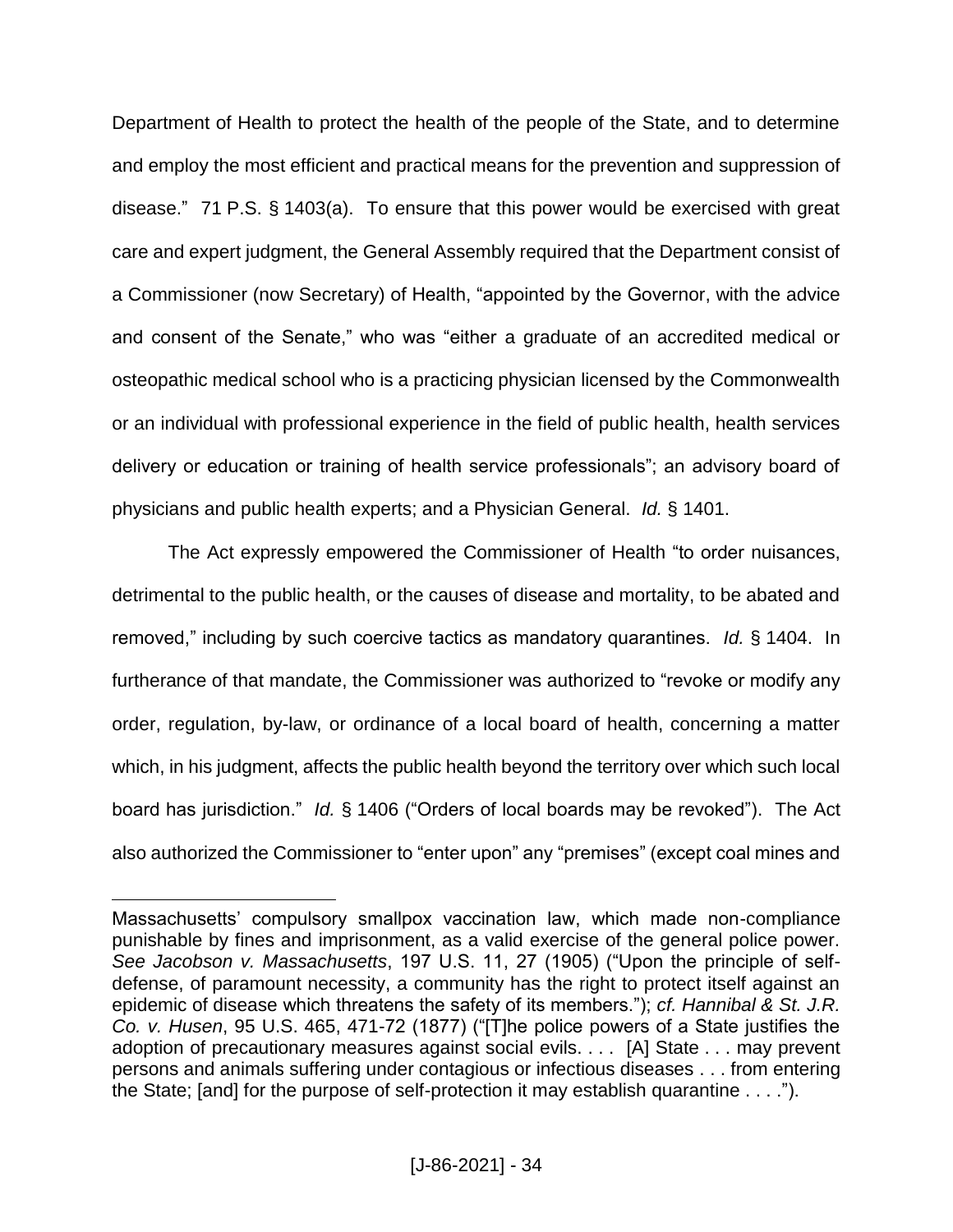tanneries) without the owner or occupant's permission in order to "abate or remove" disease, *id.* § 1404; to "employ competent persons to render sanitary service and make or supervise practical and scientific investigations and examinations requiring expert skill, and prepare plans and reports relative thereto"; to "issue subpoenas to secure the attendance of witnesses, and compel them to testify in any matter or proceeding before him or his authorized agent"; and to "issue warrants to any sheriff, constable, or policeman to apprehend and arrest such persons who disobey the quarantine orders or regulations of the department of health." *Id.* § 1402 ("Employment of investigators; subpoenas; warrants").

While the 1905 Act did not expressly require that disease control measures be promulgated by any formal mechanism, it contemplated that the Commissioner would have the power "to enforce quarantine *regulations*," *id.* § 1404 (emphasis added), and prescribed penalties for non-compliance with those regulations. In fact, the Act made the "violat[ion of] any order or regulation of the Department," or the "resist[ance] or interfere[nce] with any officer or agent thereof in the performance of his duties in accordance with the regulations and orders of the Department," a summary offense punishable by "a fine of not less than ten (\$10.00) dollars and costs nor more than fifty (\$50.00) dollars and costs," the default of which was further punishable by imprisonment in the "county jail for a period of thirty days." *Id.* § 1409 ("Fine and penalty for violations of orders").

In furnishing the newly-established Department with the authority to develop and implement efficient and practical means to suppress the incidence and spread of disease—which had theretofore been exercised inconsistently, and with sometimes tragic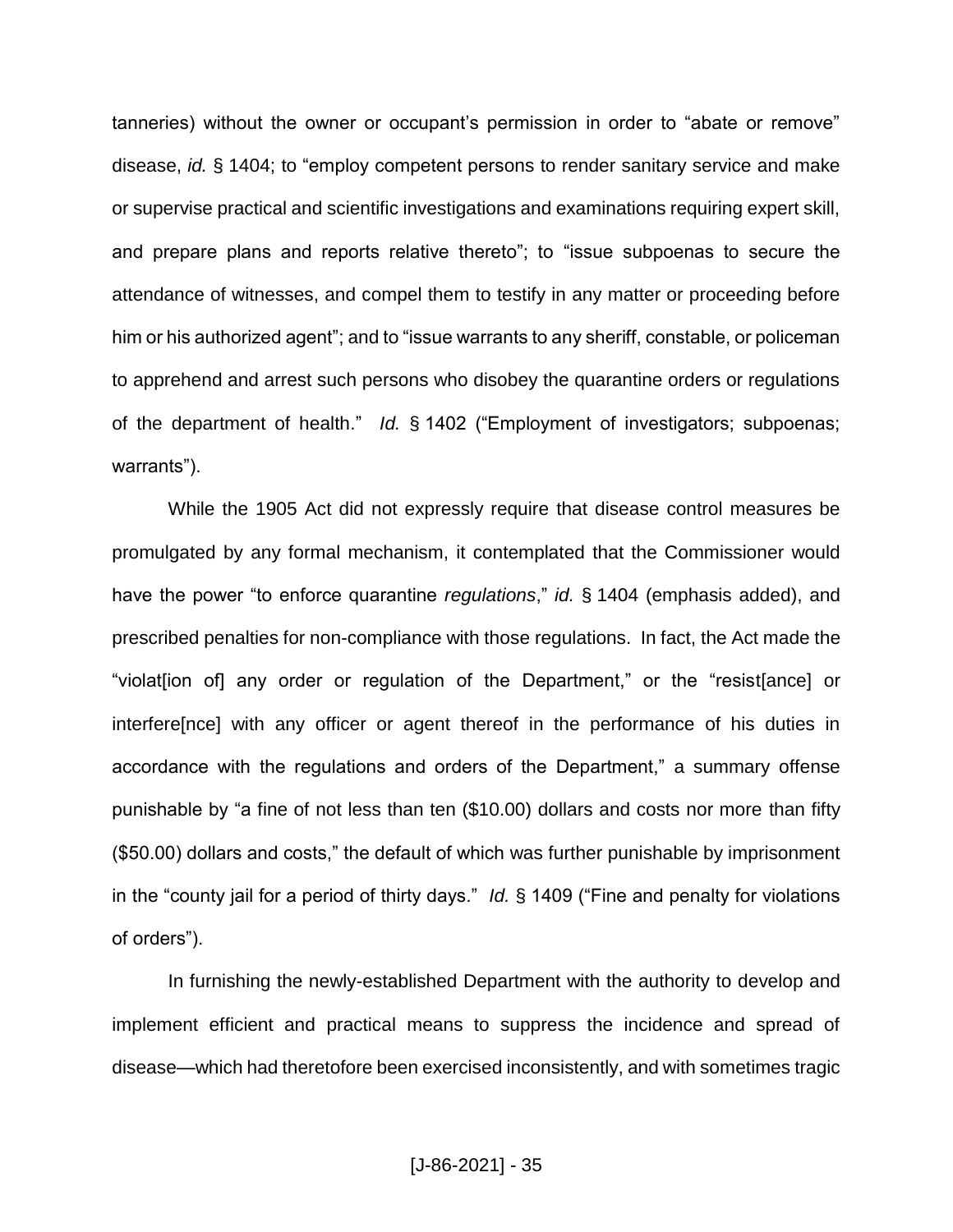effect, by a patchwork of various local health bureaus, independent boards, charities, and commissions—the Act embodied the basic truth that the Legislature could not possibly predict all the ways in which public health might be threatened.<sup>45</sup> Hence the creation of a body of medical experts with the flexibility to act as the need arose. The General Assembly's worries proved prescient. Barely a decade later, during "the hot summer of 1916," a polio epidemic spread throughout the northeastern United States, killing or paralyzing thousands of children and prompting Pennsylvania's Health Commissioner to close the schools until the first week of October. 46

When another influenza pandemic gripped the United States in the fall of 1918, the Commissioner directed local boards of health "to close all public places of entertainment, including theatres, moving picture establishments, saloons and dance halls, and to prohibit all meetings of every description until further notice." *Commonwealth v. Keeper of Lycoming Cty. Prison*, 1918 WL 3227, \*1 (Com. Pl. Lycoming Cty. Nov. 6, 1918) (quoting October 3, 1918 Order of Commissioner of Health Edward Martin).<sup>47</sup> Alas, the

 $\overline{a}$  $45$  Indeed, the field of virology, the scientific study of viruses, wouldn't be established until 1926, when Dr. Thomas M. Rivers "defined the difference between viruses and bacteria." BARRY *supra* n.43, at 417.

<sup>46</sup> Daniel J. Wilson, *Polio in Pennsylvania*, 19 PENN. LEGACIES 24 (2019), available at https://hsp.org/blogs/fondly-pennsylvania/polio-pennsylvania; *see also* Keith Meyers & Melissa A. Thomasson, *Can pandemics affect educational attainment? Evidence from the polio epidemic of 1916*, 15 CLIOMETRICA 231, 235 (2021) ("The extent and nature of these [school] closures varied across political and geographic divisions of the USA due to the decentralized structure of the nation's public health system. For example, Pennsylvania and Vermont postponed the start of the school year across the entire state, while states such as Connecticut and New Jersey left the decision up to local public health authorities or local school boards.").

 $47$  While past practice may be indicative of present authority, apart from the Commissioner's statewide business-closure order, our research has not definitively resolved whether mask mandates were employed in Pennsylvania during that time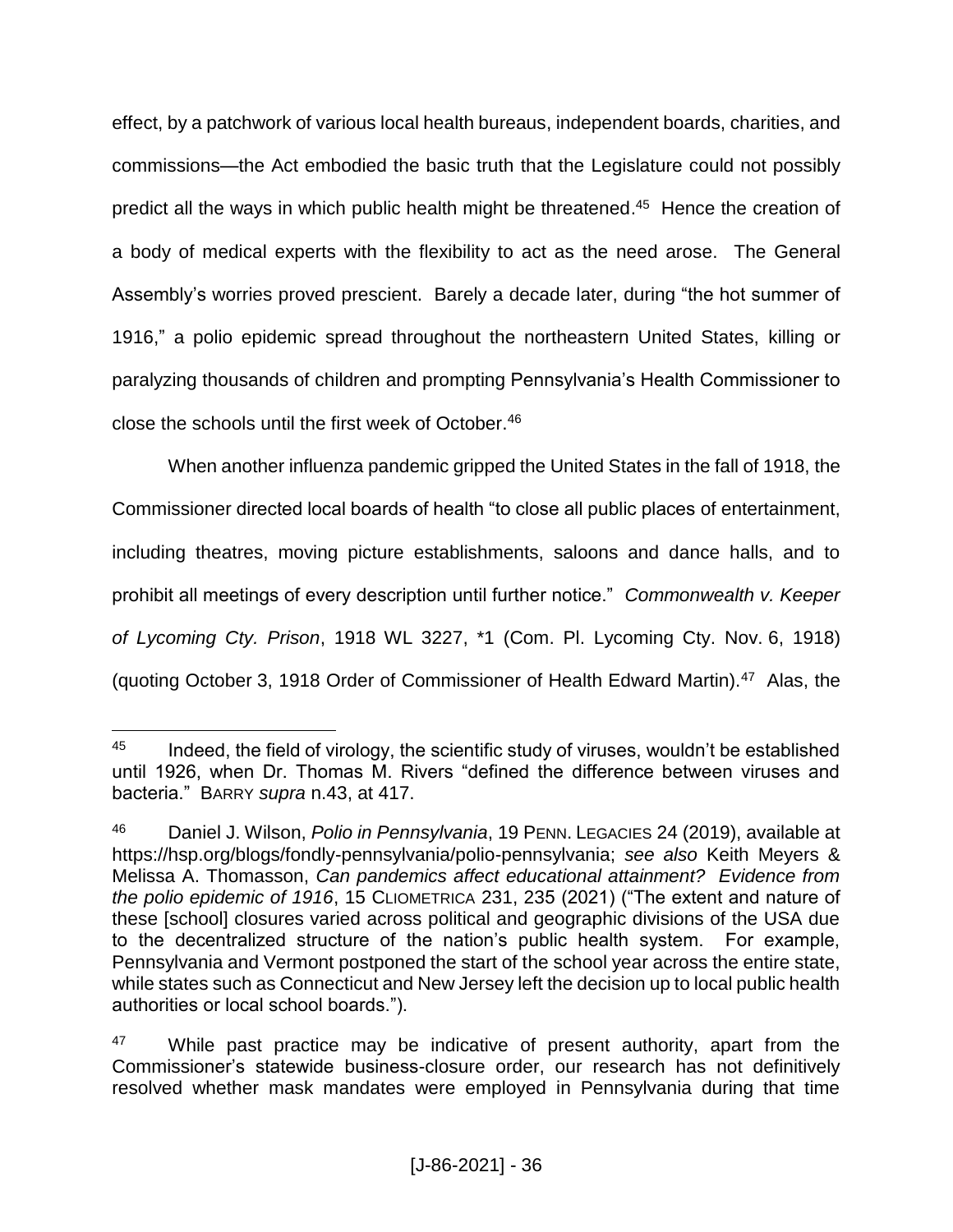Commissioner's order would not be enough to stem the tide. By the pandemic's end, no two American cities had been hit harder by "*la grippe*" than Pittsburgh and Philadelphia. 48

In hindsight, though some might consider the Commissioner's robust exercise of the authority delegated to him to be "breathtaking," *see* Appellees' Br. at 22-24 (quoting *Ala. Assoc. of Realtors*, 141 S.Ct. at 2489), the General Assembly took the lesson of 1918 and repeatedly refined and constrained the Department's discretion to respond to public health threats, first with the adoption of the Administrative Code of 1929—which reiterated the Department's "power" and "duty" to protect public health by suppressing disease through "efficient and practical means," *see* 71 P.S. §§ 532(a), 536—and then with the promulgation of the Disease Prevention and Control Law of 1955, which imposed a

 $\overline{a}$ 

Overall, Pittsburgh experienced the worst epidemic of any major city in the United States. The average death rate for Eastern cities was 555 per 100,000 [people]. By contrast, Pittsburgh's excess death rate was a whopping 807 per 100,000 people. The Steel City's ordeal with influenza was even deadlier than that of Philadelphia (748) or Boston (710), two communities where influenza ran rampant in the fall of 1918.

period. *See* Christine Hauser, *The Mask Slackers of 1918*, N.Y. TIMES, Aug. 3, 2020 (updated Dec. 10, 2020) (noting that, "[b]y the fall of 1918, seven cities—San Francisco, Seattle, Oakland, Sacramento, Denver, Indianapolis, and Pasadena, Calif.—had put in effect mandatory face mask laws," and recounting anecdotal reports of anti-mask protests in Illinois and California, including, notably, the Anti-Mask League of San Francisco), https://www.nytimes.com/2020/08/03/us/mask-protests-1918.html.

<sup>48</sup> Estimates place the number of H1N1 influenza A infections at half-a-billion people worldwide between 1918 and 1920, with upwards of 100 million dead. In the United States, "epidemiologists have settled on 675,000 [deaths] out of a population of 105 million" as the "official" mortality rate. BARRY *supra* n.43, at 396-97. For an authoritative account of Philadelphia's experience during the pandemic, including the aftermath of its ill-fated Liberty Loan Parade, *see id.* at 197-227, 321-44.

U. MICH. CTR. FOR THE HISTORY OF MED. & U. MICH. LIBRARY, *Influenza Encyclopedia – The American Influenza Epidemic of 1918-1919: A Digital Encyclopedia*, available at https://www.influenzaarchive.org/cities/city-pittsburgh.html#.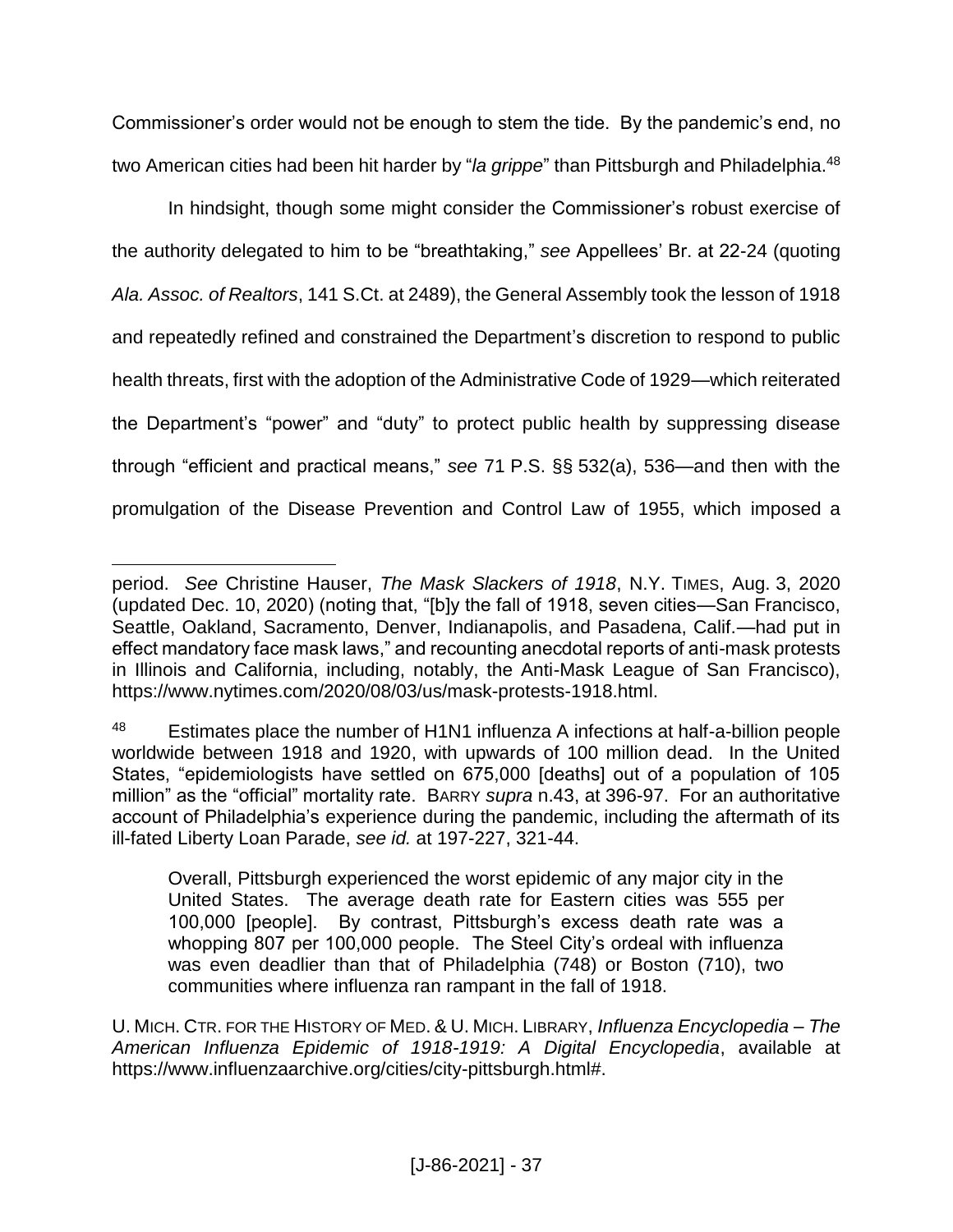number of prerequisites before the Department could do much of anything in the way of disease control. The evolution of that comprehensive statutory framework dictates the resolution of this matter.

**B.**

Among its various reforms, the Disease Prevention and Control Law expressly cabined the Department's power to carry out disease control by restricting the available measures to those promulgated by formal rule or regulation. *See* 35 P.S. § 521.5 ("the department *shall carry out the appropriate control measures in such manner and in such place as is provided by rule or regulation*") (emphasis added). 49 This mid-century mandate tracks the Administrative Code's treatment of the Department's powers under the Department of Health Act decades earlier. To illustrate the point: although the Code expressly reauthorized the Department "[t]o establish and enforce quarantines," the Department was constrained to act "in such manner, for such period, and with such powers, as may now or hereafter be provided by law." 71 P.S. § 536(b); *accord id.*

 $\overline{a}$ <sup>49</sup> *Cf.* 71 P.S. § 532(g) ("The Department [ ] shall have the power . . . [t]o promulgate its rules and regulations  $\ldots$  "); *id.* § 536(a) ("The Department [] shall have the power . . . to establish such regulations for the prevention of the spread of diseases as the department and the Advisory Health Board shall deem necessary and appropriate . . . ."); *id.* § 541(b) ("The Advisory Health Board shall have the power . . . [t]o make such reasonable rules and regulations, not contrary to law, as may be deemed by the board necessary for the prevention of disease, and for the protection of the lives and health of the people of the Commonwealth, and for the proper performance of the work of the Department of Health, and such rules and regulations, when made by the board, shall become the rules and regulations of the department . . . ."); 35 P.S. § 521.16(a) ("The Board [of Health] may issue rules and regulations with regard to," *inter alia*, "(3) the communicable diseases which are to be subject to isolation, quarantine, or other control measures; (4) the duration of the periods of isolation and quarantine; (5) the enforcement of isolation, quarantine and other control measures; (6) the immunization and vaccination of persons and animals; [and] (7) the prevention and control of disease in public and private schools . . . .").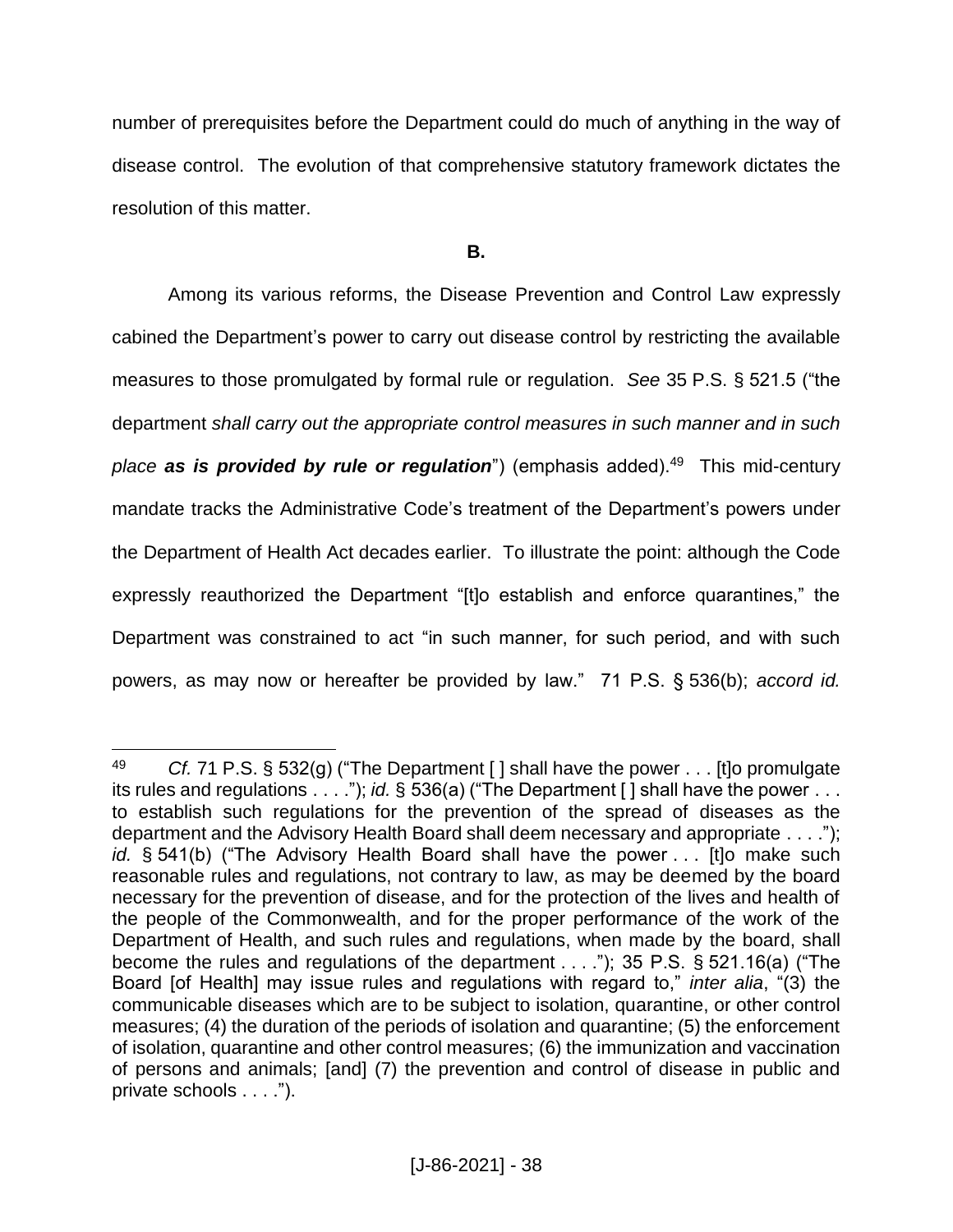§ 532(b) (empowering the Department "to enforce quarantine regulations"); *id.* § 1404 (same). While the Disease Prevention and Control Law filled in some of the apparent gaps in that authority (twenty-six years later)—in part by defining what it means to "quarantine" or "isolate" a person, and the temporal limitations thereof, 35 P.S. § 521.2 the General Assembly left it to the Department to promulgate regulations further detailing how isolation and quarantine would be effectuated, their duration, and the means available to the Department to enforce them. *See* 28 Pa. Code § 27.65 ("Quarantine"), *id.* § 27.67 ("Movement of persons . . . subject to isolation or quarantine by action of . . . the Department."); *id.* § 27.68 ("Release from isolation or quarantine.").

Thus, notwithstanding that the Department of Health Act and the Administrative Code granted the Department broad authority "[t]o protect the health of the people of [Pennsylvania], and to determine and employ the most efficient and practical means for the prevention and suppression of disease," 71 P.S. §§ 532(a), 1403(a), this general expression of public health policy does not permit the Department or the Secretary of Health to act by whim or fiat in all matters concerning disease. Though it may be more "efficient" to circumvent the regulatory process, we doubt that the General Assembly had that kind of efficiency in mind when it voiced these basic principles in the law. To conclude otherwise, we would have to ignore the numerous regulatory reforms that followed those enactments, which made the *manner* in which the Department exercises its powers and duties critical to that exercise's validity. Accordingly, we hold that the disease control measures available to the Department pursuant to its non-emergency powers are limited to those adopted by formal rule or regulation.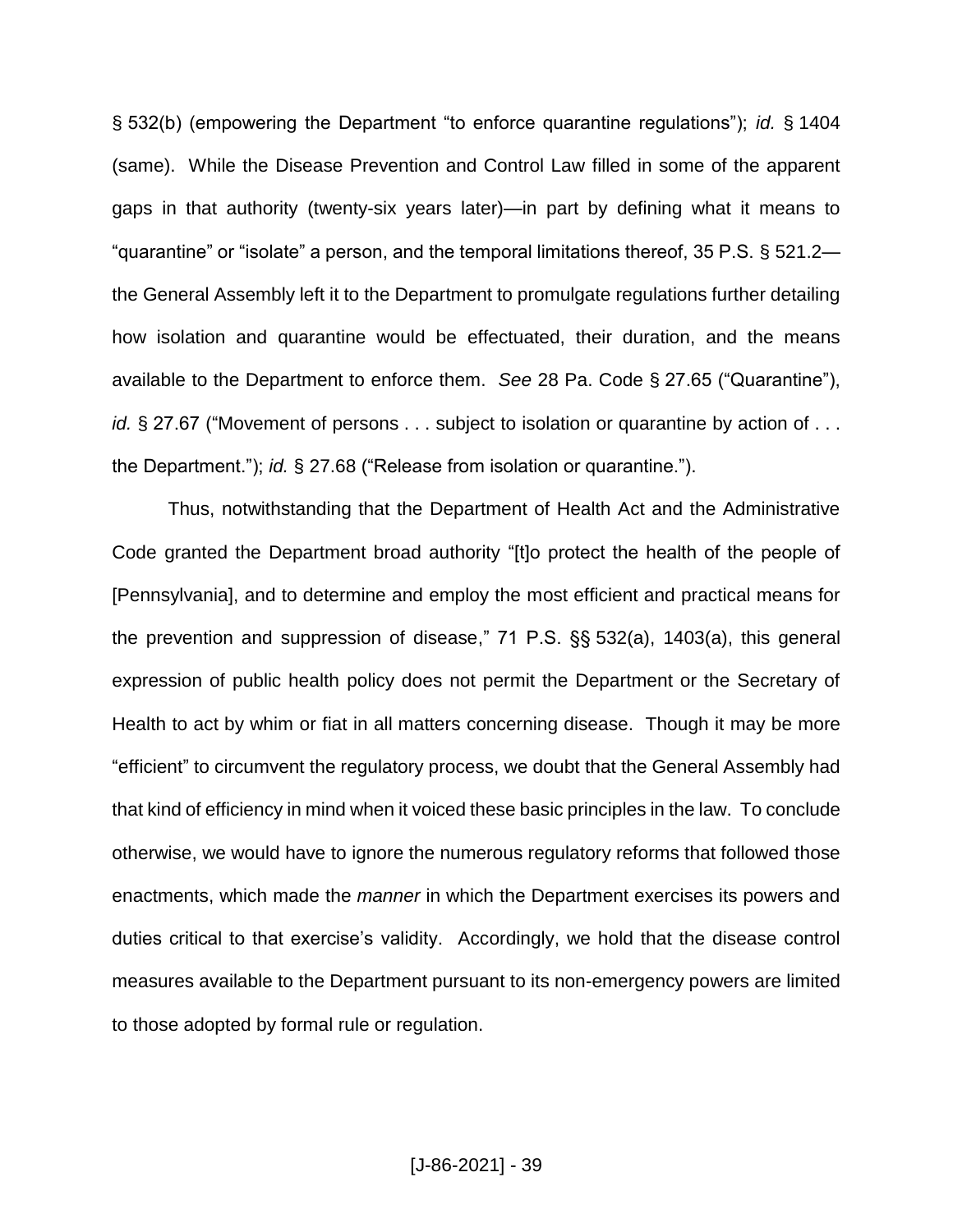Under the Disease Prevention and Control Law, the triggering event that enables the Department to undertake discrete mitigation efforts is its receipt of "a report of a disease." 35 P.S. § 521.5. Relevant here, a "reportable disease" includes "[a]ny communicable disease declared reportable by regulation," or "any unusual or group expression of illness which, in the opinion of the secretary, may be a public health emergency." *Id.* § 521.2(k)(a)-(b). The law defines "communicable disease" as "[a]n illness due to an infectious agent or its toxic products which is transmitted, directly or indirectly, to a well person from an infected person, animal or arthropod, or through the agency of an intermediate host, vector of the inanimate environment." *Id.* § 521.2(c).

Non-communicable diseases are, by definition, not transmissible from person to person (and most are non-infectious, though parasitic diseases would constitute an exception), so there would be no reason for the Department to subject an individual with a non-communicable disease, like cancer or diabetes, to coercive control measures. For that reason, although some "non-communicable diseases and conditions" are reportable, the Secretary's discretion as to those cases is limited to "authoriz[ing] reporting to provide data and information which, in the opinion of the Advisory Health Board, are needed in order effectively to carry out those programs of the department designed to protect and promote the health of the people of the Commonwealth, or to determine the need for the establishment of such programs." *Id.* § 521.2(k)(c). Therefore, the Department's identification of a reported disease as "communicable" or a threat to public health is a threshold step to further action by control measure.<sup>50</sup>

<sup>50</sup> The Department has identified COVID-19 as a reportable disease. *See* List of Reportable Diseases, Pa. Dep't of Health ("17. COVID-19"), available at https://www. health.pa.gov/topics/Reporting-Registries/Pages/Reportable-Diseases.aspx.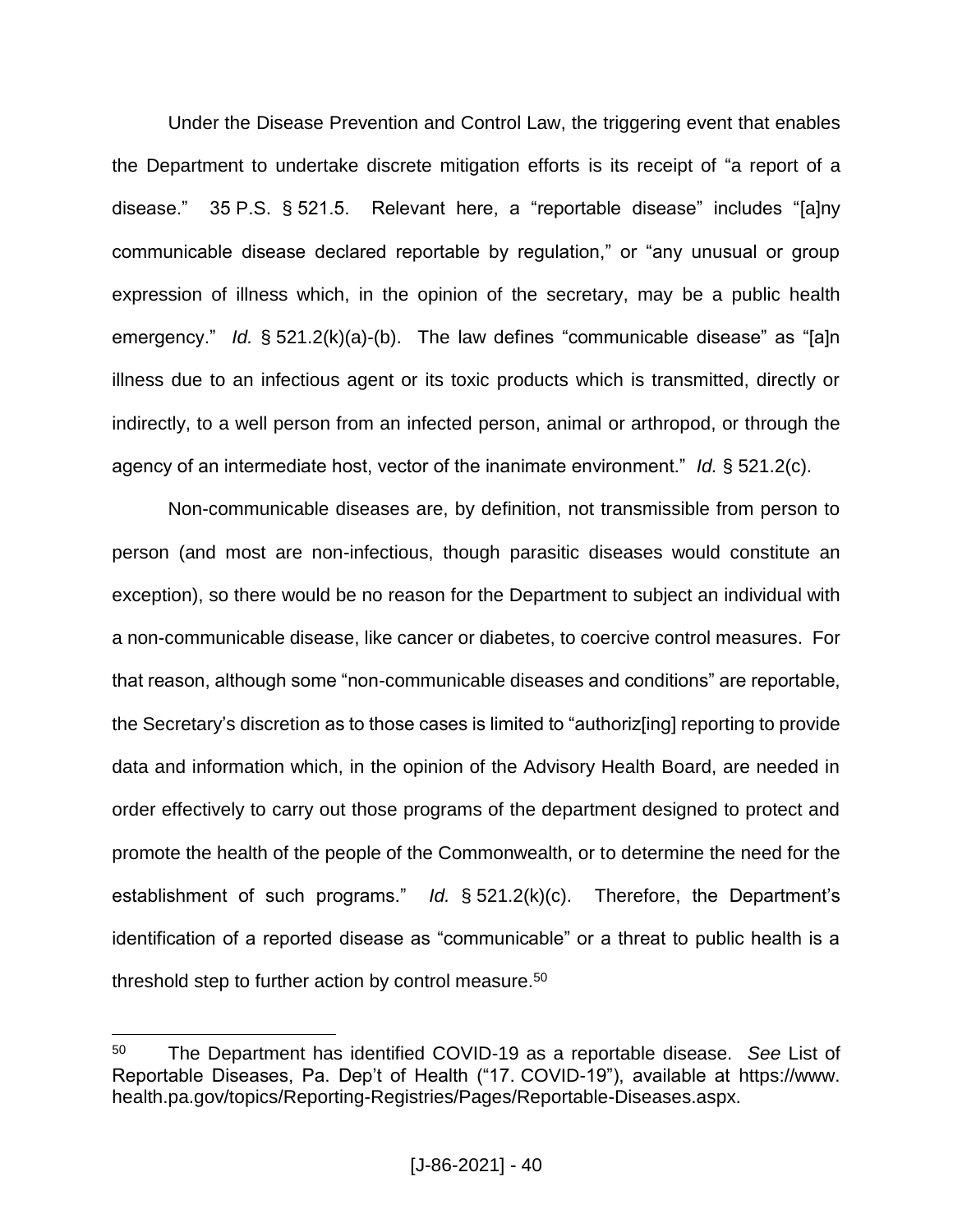Next, the Department must determine whether a reported disease "is subject to isolation, quarantine, or any other control measure." *Id.* § 521.5. The Disease Prevention and Control Law authorizes the State Advisory Health Board to identify "the communicable diseases which are to be subject to isolation, quarantine, or other control measures" by rule or regulation. *Id.* § 521.16(a)(3).<sup>51</sup> As noted, if the Department receives a report of a disease that is not capable of suppression via one or more control measures, whether due to its non-communicability or some other factor, the Secretary's power is limited to studying the disease in order to collect additional information about it. However, if the Department concludes that the reported disease "is subject to isolation, quarantine, or any other control measure," it must then identify and "carry out the appropriate control measures in such manner and in such place as is provided by rule or regulation." *Id.* § 521.5.

In 2000, the Department promulgated the regulation upon which the Secretary now

relies. That regulation provides:

 $\overline{a}$ 

The Department or local health authority shall direct isolation of a person or an animal with a communicable disease or infection; surveillance, segregation, quarantine or modified quarantine of contacts of a person or an animal with a communicable disease or infection; and any other disease control measure the Department or the local health authority considers to be appropriate for the surveillance of disease, when the disease control measure is necessary to protect the public from the spread of infectious agents.

<sup>51</sup> Secretary Levine identified COVID-19 as a disease subject to various control measures by order dated November 23, 2020. *See* Order of the Secretary of the Pa. Dep't of Health for Mitigation & Enforcement, 11/23/2020, at 1 ("Physical distancing, face coverings, and isolation and quarantine when ill or suspected of being ill or exposed to the virus are the first line of defense against [COVID-19's] spread."), available at https://www.governor.pa.gov/wpcontent/uploads/2020/11/20201123-Order-of-the-Secretary-for-Mitigation-and-Enforcement-SIGNED.pdf.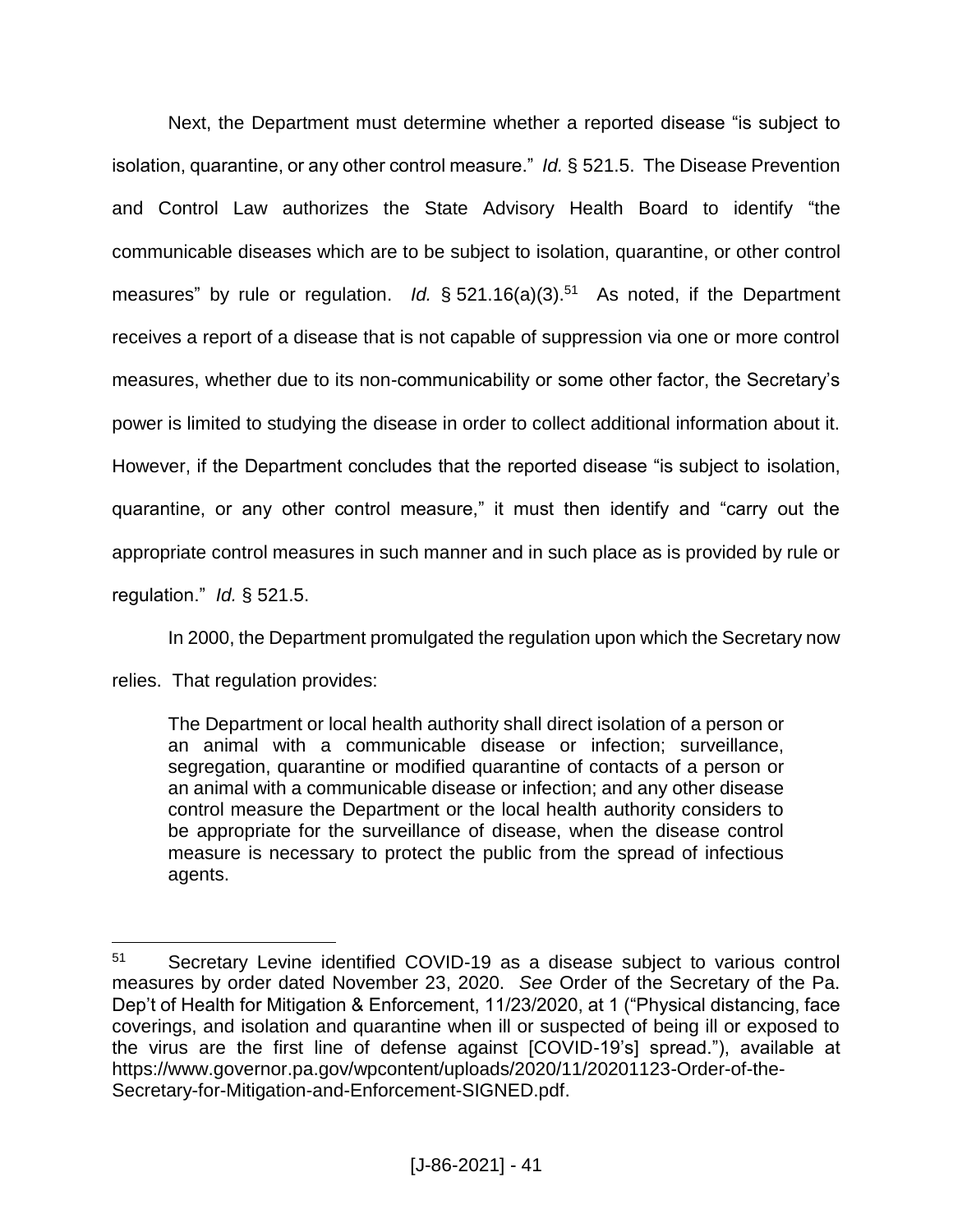28 Pa. Code § 27.60(a) ("Disease control measures").

Although neither the statute nor the regulation defines "other disease control measure," the principle of *ejusdem generis* sheds some light on the contours of that catchall. That canon of construction teaches that, "[w]here general words follow an enumeration of two or more things, they apply only to persons or things of the same general kind or class specifically mentioned." ANTONIN SCALIA & BRYAN A. GARNER, READING LAW: THE INTERPRETATION OF LEGAL TEXTS 199 (2012); *see Commonwealth v. Klucher*, 193 A. 28, 30 (Pa. 1937) ("[T]he Legislature, in using the words 'or **other** objects' in [a tax and licensing statute applicable to 'any game [ ] played with the use of balls and pins, or other objects'], deliberately selected a word which would give the taxing statute a wide application.") (emphasis in original). As always, we are mindful that "while *ejusdem generis* is a useful tool of statutory construction," it "must yield in any instance in which its effect would be to confine the operation of a statute within narrower limits than those intended by the General Assembly when it was enacted." *DeVito*, 227 A.3d at 889 (citing *Dep't of Assess. & Tax. v. Belcher, 553 A.2d 691, 696 (Md. 1989)).*<sup>52</sup>

Applying that precept to the phrase "other control measure," the means available to the Department include, at the very least, those that are comparable to isolation and quarantine, which the statute defines, respectively, as:

**(e) Isolation.** The separation for the period of communicability of infected persons or animals from other persons or animals in such places and under such conditions as will prevent the direct or indirect transmission of the

<sup>52</sup> In *Belcher*, the Court identified the limits of the canon's utility, explaining that "the general words will not be restricted in meaning if upon a consideration of the context and the purpose of the particular statutory provisions as a whole it is clear that the general words were not used in a restrictive sense." 553 A.2d at 696.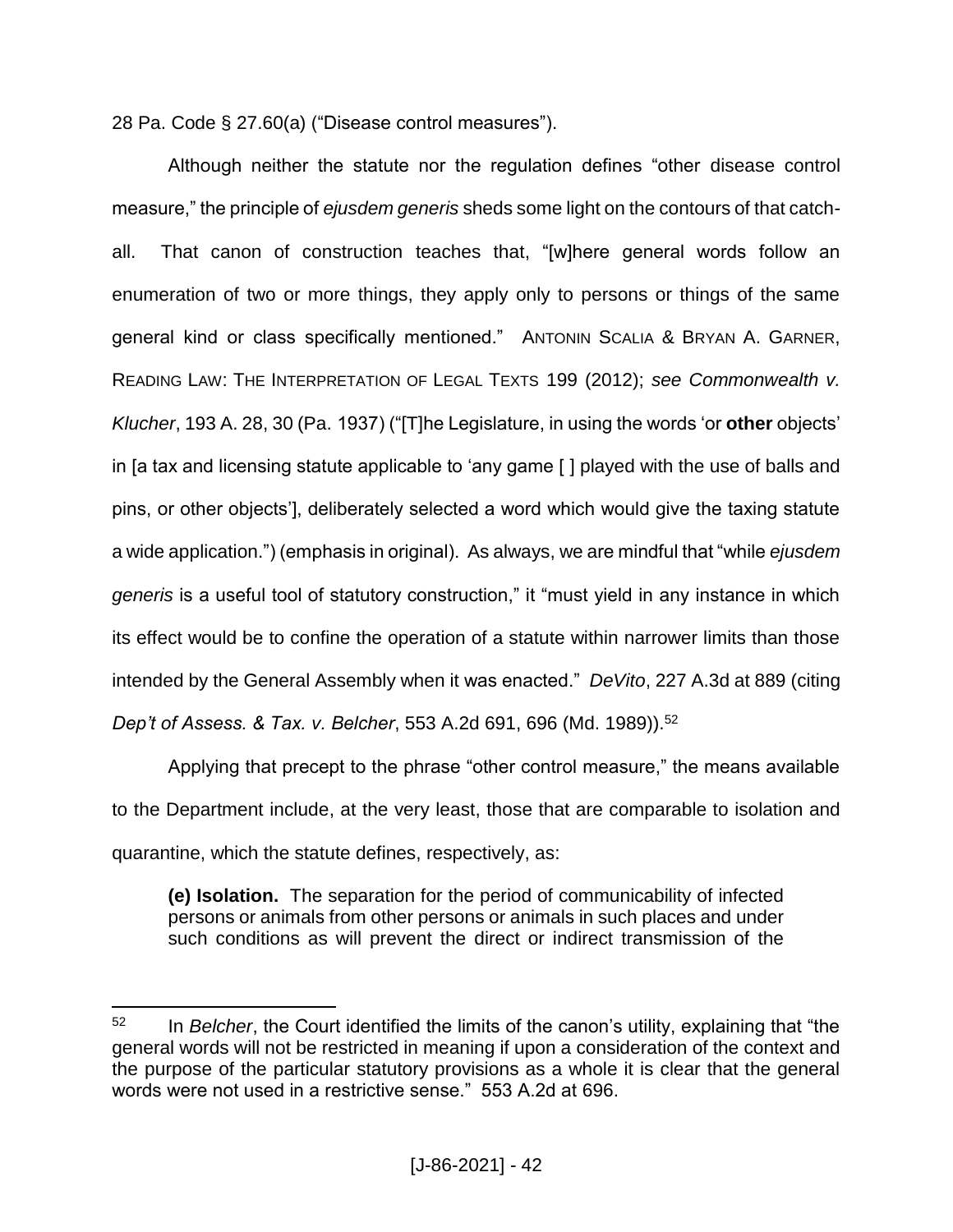infectious agent from infected persons or animals to other persons or animals who are susceptible or who may spread the disease to others. . . .

**(i) Quarantine.** The limitation of freedom of movement of persons or animals who have been exposed to a communicable disease for a period of time equal to the longest usual incubation period of the disease in such manner as to prevent effective contact with those not so exposed. Quarantine may be complete, or, as defined below, it may be modified, or it may consist merely of surveillance or segregation.

(1) Modified quarantine is a selected, partial limitation of freedom of movement, determined on the basis of differences in susceptibility or danger of disease transmission, which is designed to meet particular situations. Modified quarantine includes, but is not limited to, the exclusion of children from school and the prohibition or the restriction of those exposed to a communicable disease from engaging in particular occupations.

(2) Surveillance is the close supervision of persons and animals exposed to a communicable disease without restricting their movement.

(3) Segregation is the separation for special control or observation of one or more persons or animals from other persons or animals to facilitate the control of a communicable disease.

35 P.S. § 521.2(e), (i). The Department's regulations provide similar (but not identical)

definitions for those terms:

*Modified quarantine*--A selected, partial limitation of freedom of movement determined on the basis of differences in susceptibility or danger of disease transmission which is designated to meet particular situations. The term includes the exclusion of children from school and the prohibition, or the restriction, of those exposed to a communicable disease from engaging in particular activities.

# *Quarantine*--

(i) The limitation of freedom of movement of a person or an animal that has been exposed to a communicable disease, for a period of time equal to the longest usual incubation period of the disease, or until judged noninfectious by a physician, in a manner designed to prevent the direct or indirect transmission of the infectious agent from the infected person or animal to other persons or animals.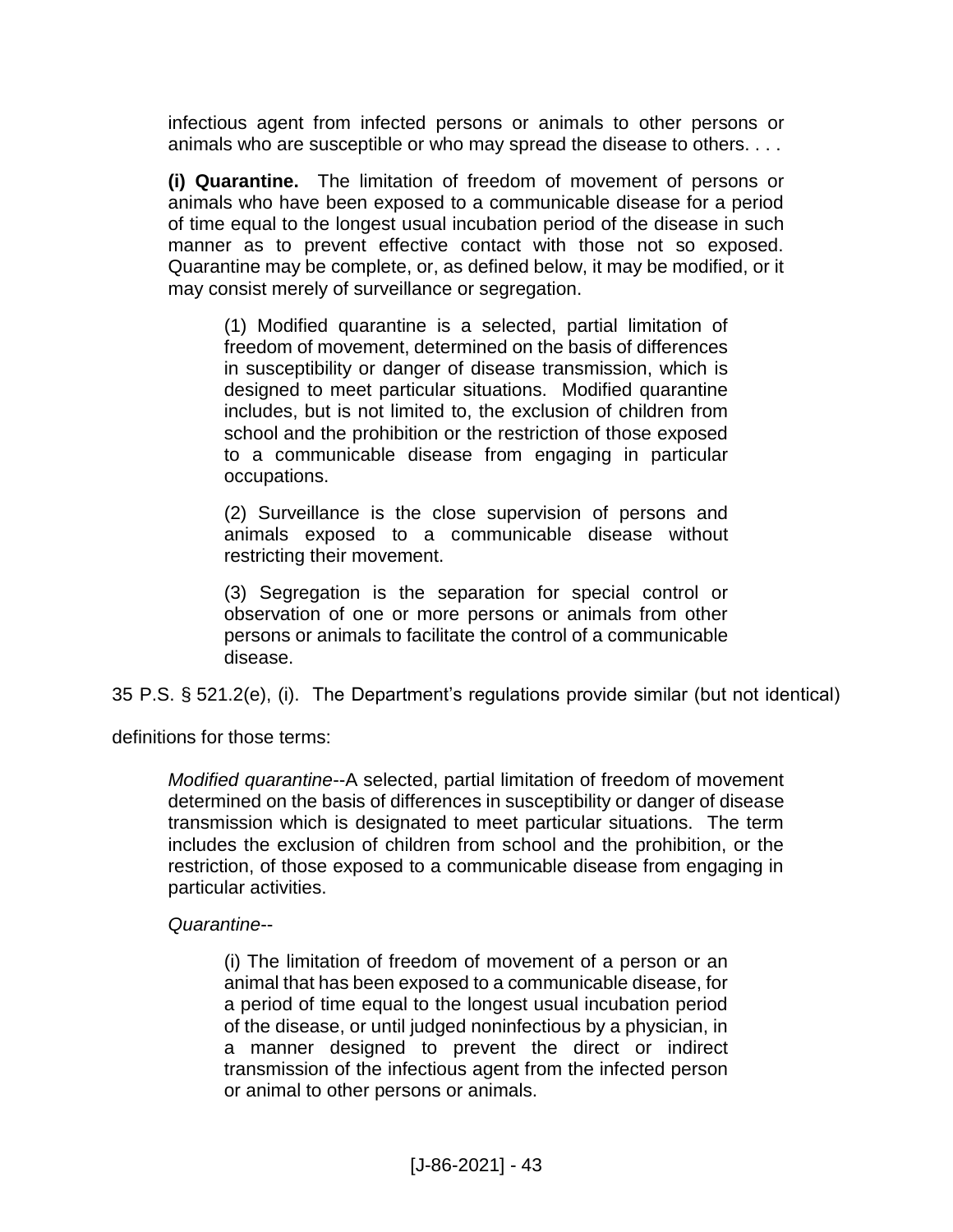(ii) The term does not exclude the movement of a person or animal from one location to another when approved by the Department or a local health authority under § 27.67 (relating to the movement of persons and animals subject to isolation or quarantine by action of a local health authority or the Department). . . .

#### 28 Pa. Code § 27.1 ("Definitions").

Generally speaking, isolation and quarantine are measures that separate those infected with a communicable disease, or anyone who comes into contact with the afflicted, from the rest of the population to prevent the transmission of disease. Modified quarantines, by extension, address the need for greater flexibility in "particular situations," in part by taking into account "differences in susceptibility or danger of disease transmission," and they range from categorical exclusion from a certain space to targeted restrictions on engaging in certain professions or activities. *Id.*; 35 P.S. § 521.2(i)(1). Taken together, these measures seek to put distance between healthy individuals and those already sick with, or who have been exposed to, a communicable disease, until the infection, confirmed or suspected, runs its course or may no longer be communicable.

Furthermore, in contemplating the scope of the Department's powers in this regard, we note that the Disease Prevention and Control Law expressly requires the Department to employ disease control measures that are "appropriate" for the reported disease at issue. 35 P.S. § 521.5. The General Assembly has signaled its awareness that some diseases are especially communicable via "aerosolized transmission," which it defined as "[p]erson-to-person transmission of a communicable disease by large or small particles that are able to remain airborne for a duration of time to allow infection." *Id.* § 521.2(a); *cf. id.* § 521.2(c) ("Communicable disease"). Since some of the disease control measures that would be appropriate for non-aerosolized, vector- or water-borne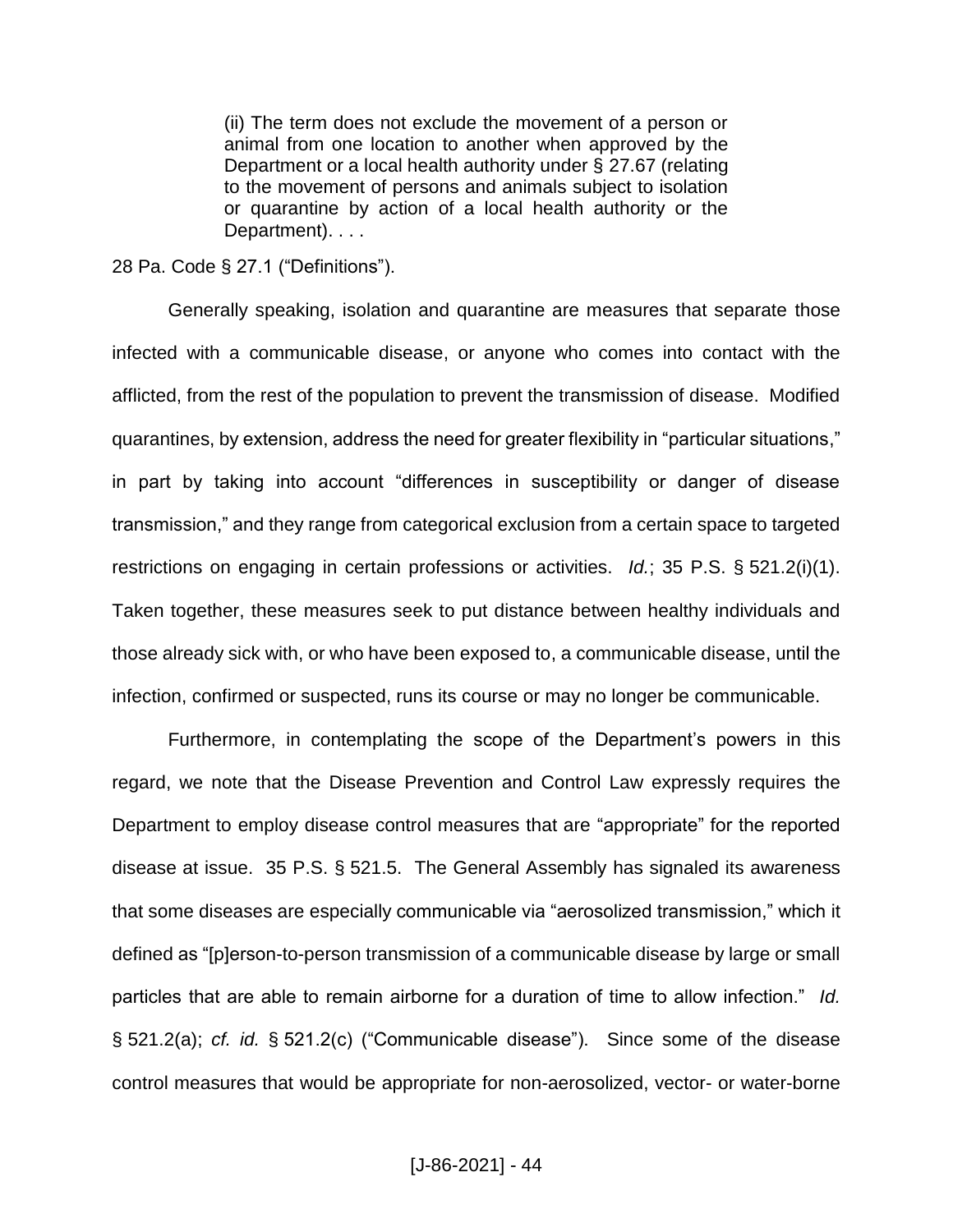communicable diseases wouldn't be appropriate for aerosolized ones, and *vice-versa*, it is reasonable to conclude that the law counsels in favor of giving the Department broad latitude to "design" its response based upon the unique characteristics of a given disease. 53 In that vein, because an unduly restrictive construction risks hamstringing the Department's ability to control a pestilence of previously unknown qualities, context and flexibility are critical when assessing the propriety of the "other" disease control measures that might be in the Department's toolkit. *See* 1 Pa.C.S. § 1921(c)(6) ("When the words of the statute are not explicit, the intention of the General Assembly may be ascertained by considering . . . [t]he consequence of a particular interpretation."); *cf. Belcher*, *supra*.

But such flexibility as we find in the Disease Prevention and Control Law has been limited by both the General Assembly and the Department itself, and it is these limitations with which the Department must contend.

# **C.**

Here, seeking to shoehorn the Mask Mandate into the most plausible category, the Secretary argues that it constitutes a "modified quarantine." Alluding to the statutory definition, she emphasizes that a modified quarantine is one "designed to meet particular

<sup>53</sup> For instance, while certain disease control measures applicable only to vector- or water-borne illnesses, like mosquito-control or water-purification efforts, bear no resemblance to isolation and quarantine, we have deemed them appropriate nonetheless. *See Lutz v. Dep't of Health*, 156 A. 235, 237 (Pa. 1931) (affirming the Department's authority to subject "plaintiff's piggery . . . to abatement as a public nuisance" where "evidence conclusively show[ed]" that it "pollute[d] a source of public water supply . . . and bre[d] flies and pestilence"); *Commonwealth ex rel. Wood v. Soboleski*, 153 A. 898, 899 (Pa. 1931) (*per curiam*) (same, where "due care was not used by [piggery owner] to prevent the breeding of flies and vermin"); *see also Elias v. Envtl. Hearing Bd.*, 312 A.2d 486, 487-88 (Pa. Cmwlth. 1973) (recognizing overlapping functions of Health and Environmental Resources Departments to, *inter alia*, order removal of mosquito-breeding water).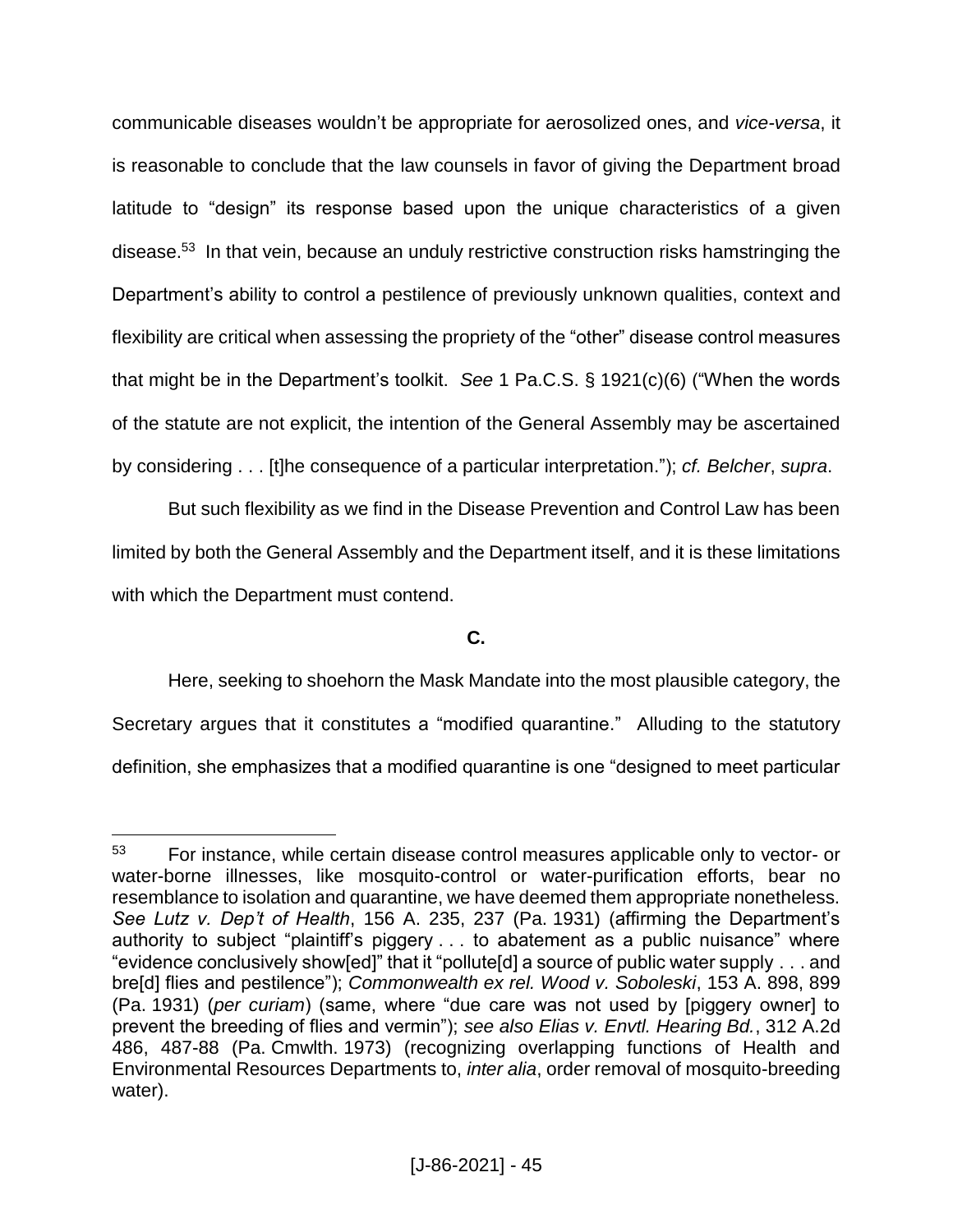situations," and "includes, *but is not limited to*, the exclusion of children from school." 35 P.S. § 521.2(i)(1) (emphasis added). In so many words, the Secretary contends that it would be odd—to say nothing of inefficient and impractical—to permit the exclusion of children from school as a means of disease control under the Disease Prevention and Control Law's explicit authority while prohibiting the less drastic measure of a general masking requirement that is "designed to meet" the "particular situation" of maintaining in-person instruction in the midst of a highly transmissible aerosolized disease. Secretary's Br. at 31 (describing masking requirements as "reasonable and medically accepted").

This rationale has some facial appeal. But upon closer inspection, the Secretary's case for characterizing the Mask Mandate as a "modified quarantine" under existing departmental regulations quickly runs headlong into terminological roadblocks. For purposes of this analysis, we assume, *arguendo*, that the Secretary is correct that compulsory masking is a form of restricting "the freedom of movement of a person," 35 P.S. § 521.2(i)(1), or the manner in which a person may "engag[e] in particular activities," 28 Pa. Code § 27.1, including, perhaps, the conditions under which they may enter a school. It makes no difference.

By definition, a quarantine consists of restricting "the freedom of movement of persons . . . *who have been exposed to a communicable disease* . . . in such manner as to prevent effective contact with those not so exposed." 35 P.S. § 521.2(i) (emphasis added); *cf.* 28 Pa. Code § 27.1. A "modified" quarantine suggests something less than a complete restriction on the freedom of movement, but of the two examples given for that control measure, the latter expressly provides for "the prohibition or the restriction *of those*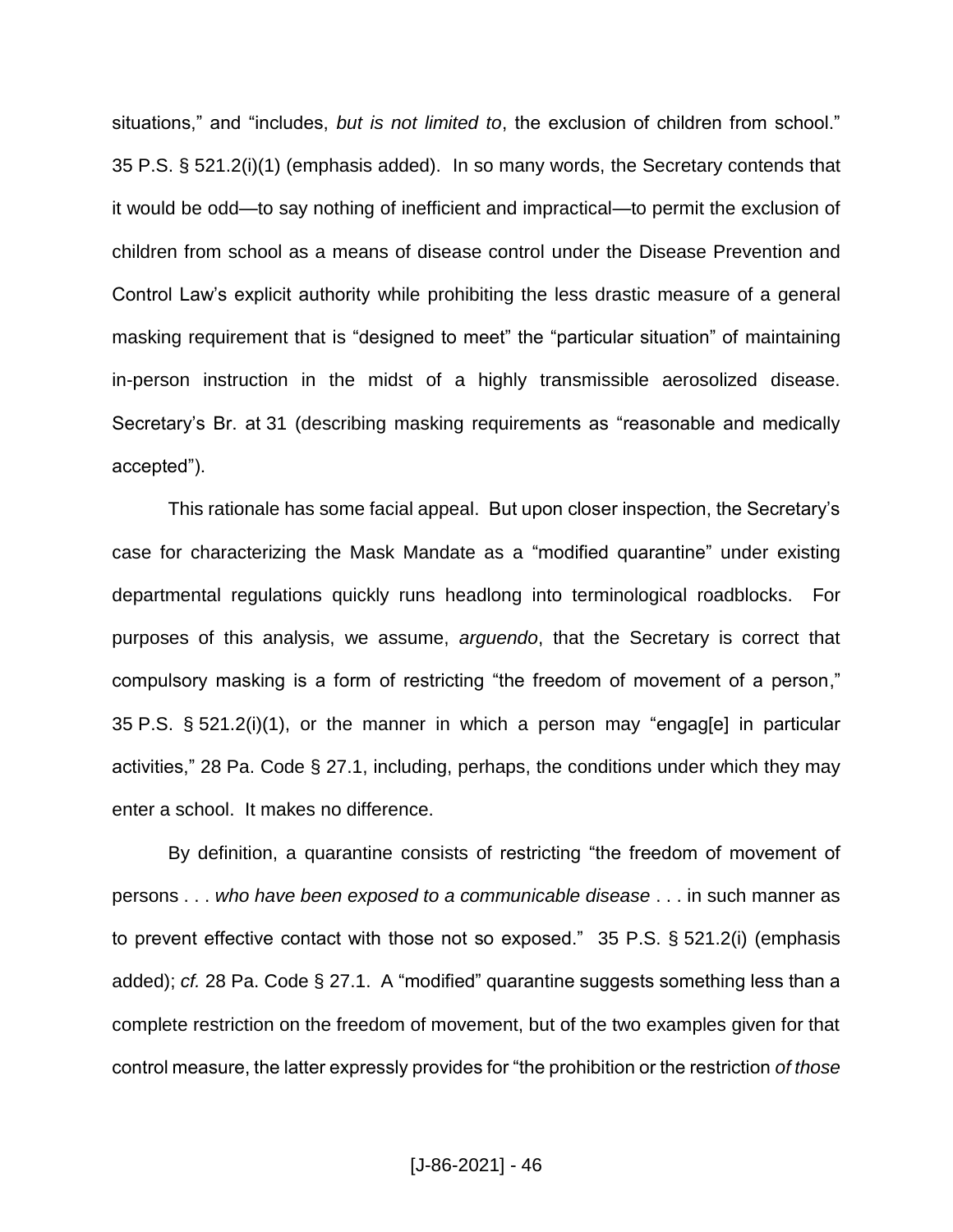*exposed to a communicable disease* from engaging in particular occupations." 35 P.S. § 521.2(i)(1) (emphasis added). The regulation's definition of modified quarantine varies slightly insofar as it applies more broadly to restricting "particular activities," 28 Pa. Code. § 27.1, but the requirement of a known exposure remains.

The other specified example generally contemplates "the exclusion of children from school," which is capable of two meanings. The first suggests that the Department may designate discrete individuals for exclusion from school based upon an identified infection or demonstrable symptoms of communicable disease, or a known exposure thereto. As to this interpretation, we observe that the Department has promulgated several highly detailed regulations delineating its authority to do just that in individual cases, with *specific temporal limitations* on the period of exclusion. *See, e.g.*, 28 Pa. Code §§ 27.71-27.76.<sup>54</sup> This comports with the Disease Prevention and Control Law's

 $\overline{a}$ <sup>54</sup> Among other things, those regulations require "[a] person in charge of a public, private, parochial, Sunday or other school or college" to

exclude from school a child, or a staff person, including a volunteer, who has contact with children, who is suspected by a physician or the school nurse of having any of the communicable diseases, infections or conditions [enumerated herein]. Readmission shall be contingent upon the school nurse or, in the absence of the school nurse, a physician, verifying that the criteria for readmission have been satisfied.

*Id.* § 27.71 ("Exclusion of children, and staff having contact with children, for specified diseases and infection conditions."). While Section 27.71 enumerates sixteen "diseases, the[ir] periods of exclusion and the criteria for readmission" (not including COVID-19), *id.*, a separate regulation provides for the exclusion of children from school based upon general symptoms of illness, such as:

<sup>(1)</sup> mouth sores associated with inability to control saliva; (2) rash with fever or behavioral change; (3) purulent discharge from the eyes; (4) productive cough with fever; (5) oral or axillary temperature equal to or greater than 102° F; (6) unusual lethargy, irritability, persistent crying, difficulty breathing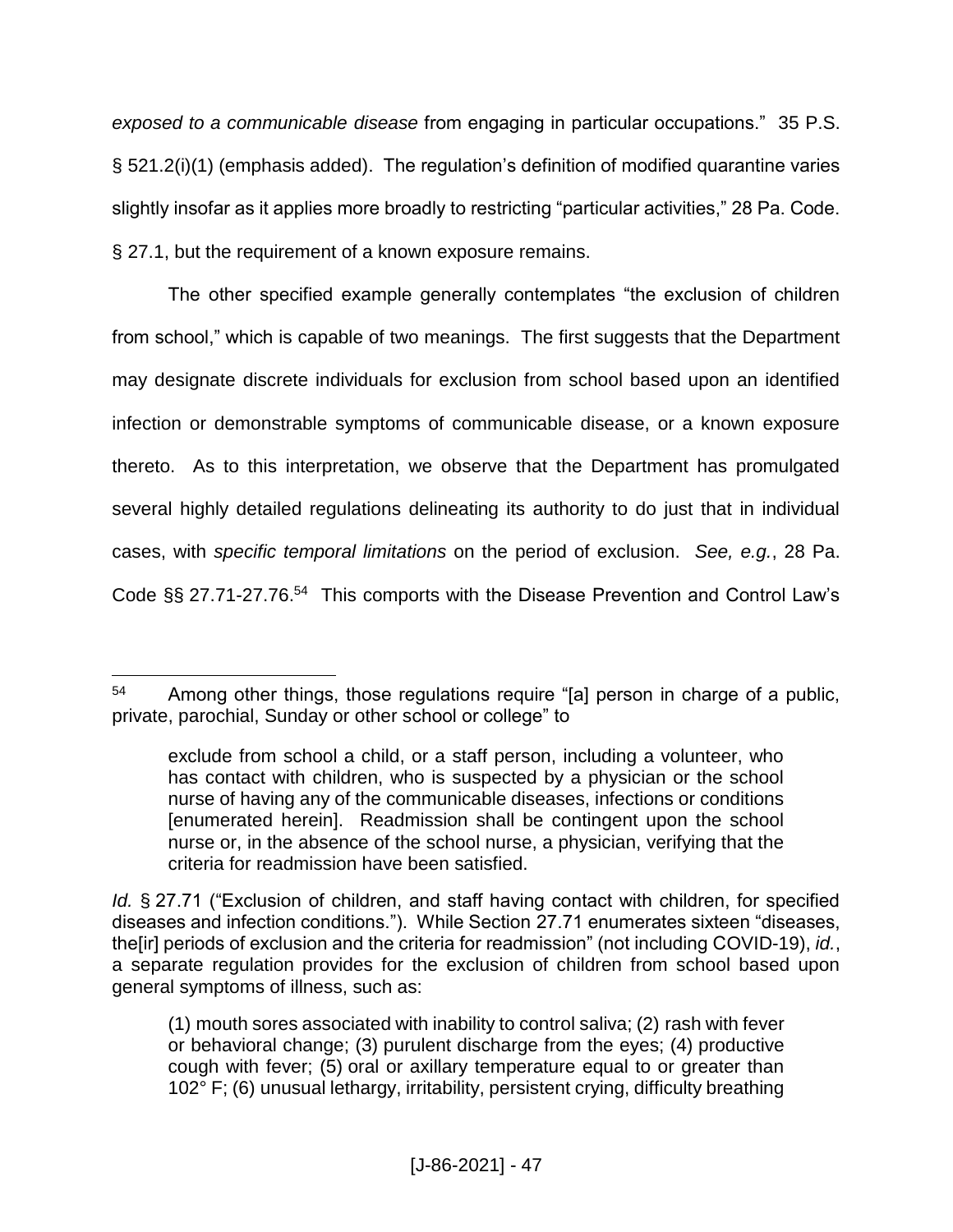express limitation on the duration of quarantine to "a period of time equal to the longest usual incubation period of the disease." 35 P.S. § 521.2(i); *cf. id.* § 521.2(e) (limiting the duration of isolation to "the period of communicability").

The second meaning, by contrast, contemplates a much broader power to categorically exclude all children from school in afflicted areas, as occurred during the polio epidemic of 1916. However, in promulgating Section 27.60, the Department expressly adopted a "contact" metric that ties the availability of "surveillance, segregation, quarantine or modified quarantine" to the identification of an individual "*known to have had an association with* an infected person or animal." 28 Pa. Code § 27.1 ("Contact") (emphasis added). The General Assembly's discrete authorization of categorical school exclusions exists in tension with specific temporal limitations, because it is unclear how a single school exposure could be isolated without a consequent series of additional, potentially triggering exposures. Still, the salient point is that the regulation *requires* a triggering contact, and it restricts the duration of the triggered *exclusion* to the longest usual incubation period of the communicable disease in question, here approximately fourteen days. *See DeVito*, 227 A.3d at 889 ("The virus . . . has an incubation period of

or other signs of severe illness; (7) persistent vomiting; [and] (8) persistent diarrhea.

*Id.* § 27.72 ("Exclusion of children, and staff having contact with children, for showing symptoms.") (capitalization and punction altered). When exclusion is predicated upon general symptoms of illness, the excluded individual "may not be readmitted until the school nurse or, in the absence of a school nurse, a physician, is satisfied that the condition for which the person was excluded is not communicable or until the person presents a statement from a physician that the person has recovered or is noninfectious." *Id.* § 27.73(a) ("Readmission of excluded children, and staff having contact with children."). Yet another regulation sets forth detailed "[i]mmunization requirements for children in child care group settings." *Id.* § 27.77.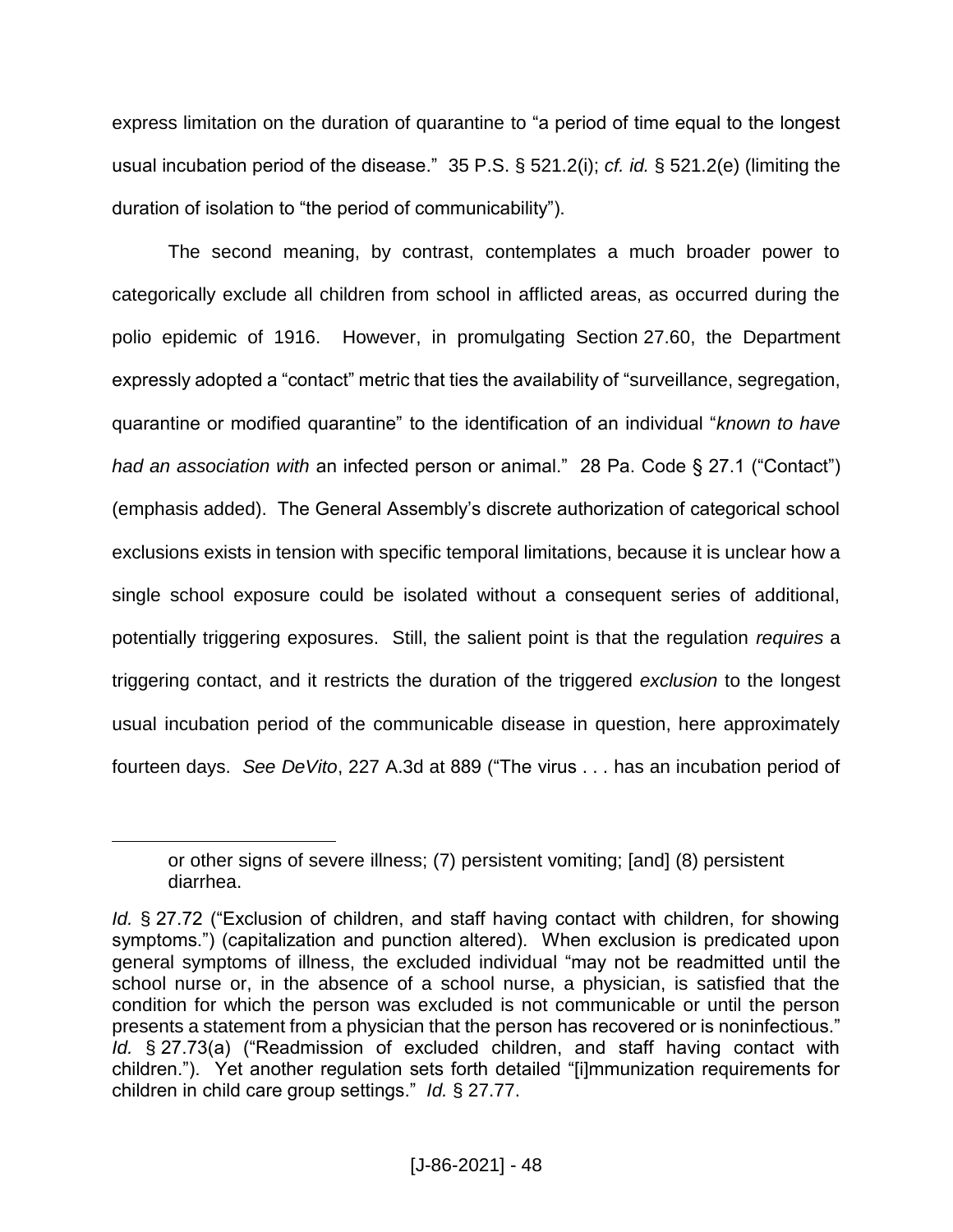up to fourteen days . . . ."). So while it is conceivable that a *de facto* indefinite exclusion could result, it would require a triggering event no more than fourteen days after the prior triggering event. The Department's position in this litigation, though, concedes no such predicate to its authority, and its conduct has not embodied such an approach. But the regulation is clear on this point, and pragmatic or *de facto* considerations cannot, without more, change the inexorable result of any fair reading of the text of the rule.

Thus, while a modified quarantine might seem like a natural fit for a mask mandate, in that the concept envisions "selected, partial limitation[s] . . . of movement" based upon "differences in susceptibility or danger of disease transmission" in "particular situations," 28 Pa. Code § 27.1, under the plain terms of the Section 27.60(a), that measure may only be applied in response to "*contacts* of a person or an animal with a communicable disease or infection," *id.* § 27.60(a) (emphasis added), and then only for the length of time necessary for the period of communicability to lapse. The Secretary's Order broadly applied to everyone entering a school, save for those categorically or situationally exempt, regardless of exposure or contact status. And it was to "remain in effect until otherwise terminated." Order at 6, § 6. But without a contact nexus or durational limit compatible with the statute's and the regulation's requirements, the Mask Mandate simply is not, by definition, a "modified quarantine."

The Secretary also argues pragmatically that the nature of this disease should dictate our understanding of the control measures available to combat it. COVID-19 is different, she says, because,

[g]iven the prolific nature of this virus, the manner in which it is transmitted by asymptomatic and pre-symptomatic individuals, and the large number of infected individuals in society, the possibility of exposure to an infected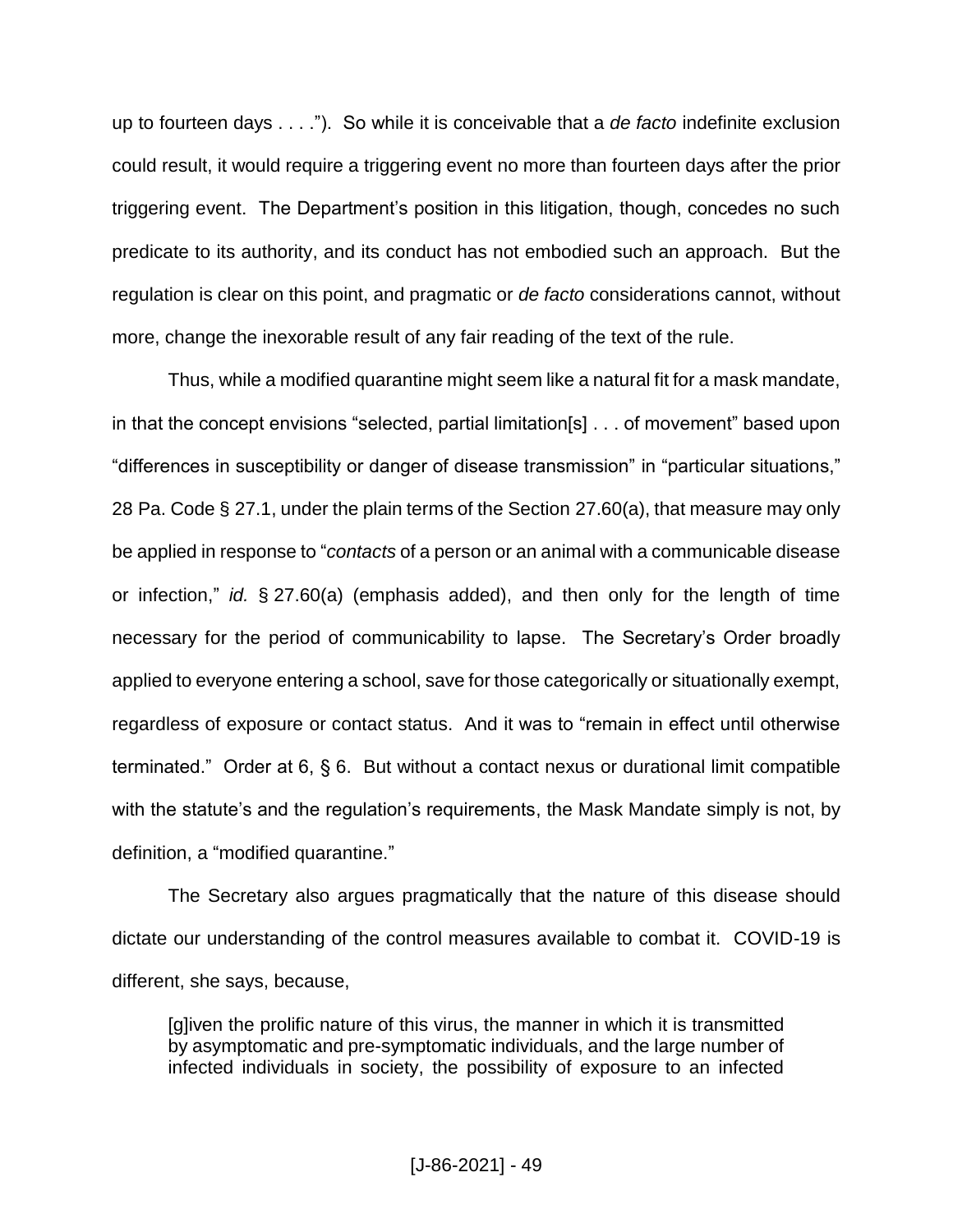person at any given time is high. . . . *We are, therefore, all 'contacts' as defined by the regulation.*

Secretary's Br. at 32-33 (emphasis added). While we grant that context matters in disease control, we are troubled by the breadth of the Secretary's proposition. It may be the case that COVID-19, like influenza, will always be with us in one form or another that adapting to each variant is the "new normal." But taken to its logical conclusion, the Department's bald assertion that *we are all* "contacts" would transform emergency disease control measures into enduring, government-mandated fixtures of daily life. With respect to endemic disease, such an approach is susceptible of no limiting principle.<sup>55</sup> We cannot imagine that the General Assembly would have intended such permanency when it wrote temporal limitations into the statutory definitions of isolation and quarantine and then authorized the Department to promulgate regulations relating to those temporary measures. Because the Secretary's open-ended, universal school Mask Mandate differs from the enumerated temporary disease control measures in both kind and quality, we do not agree that it is subsumed within the definition of a "modified quarantine," no matter what other leeway that control measure provides the Department to restrict an individual's "freedom of movement."

Nor could the Mask Mandate be justified under Section 27.60(a)'s "any other disease control measure" catch-all. Preliminarily, to the extent masking inhibits the spread of airborne illnesses by blocking the dispersal of "large or small particles that are

<sup>55</sup> Perhaps a more persuasive case could be made that we are all "contacts" for purposes of non-individualized, compulsory disease control measures of extended duration based upon some intelligible standard of "uncontrolled" or "community spread" in the rare circumstance of an epidemic, but at present we find no such standard embodied in statute or regulation.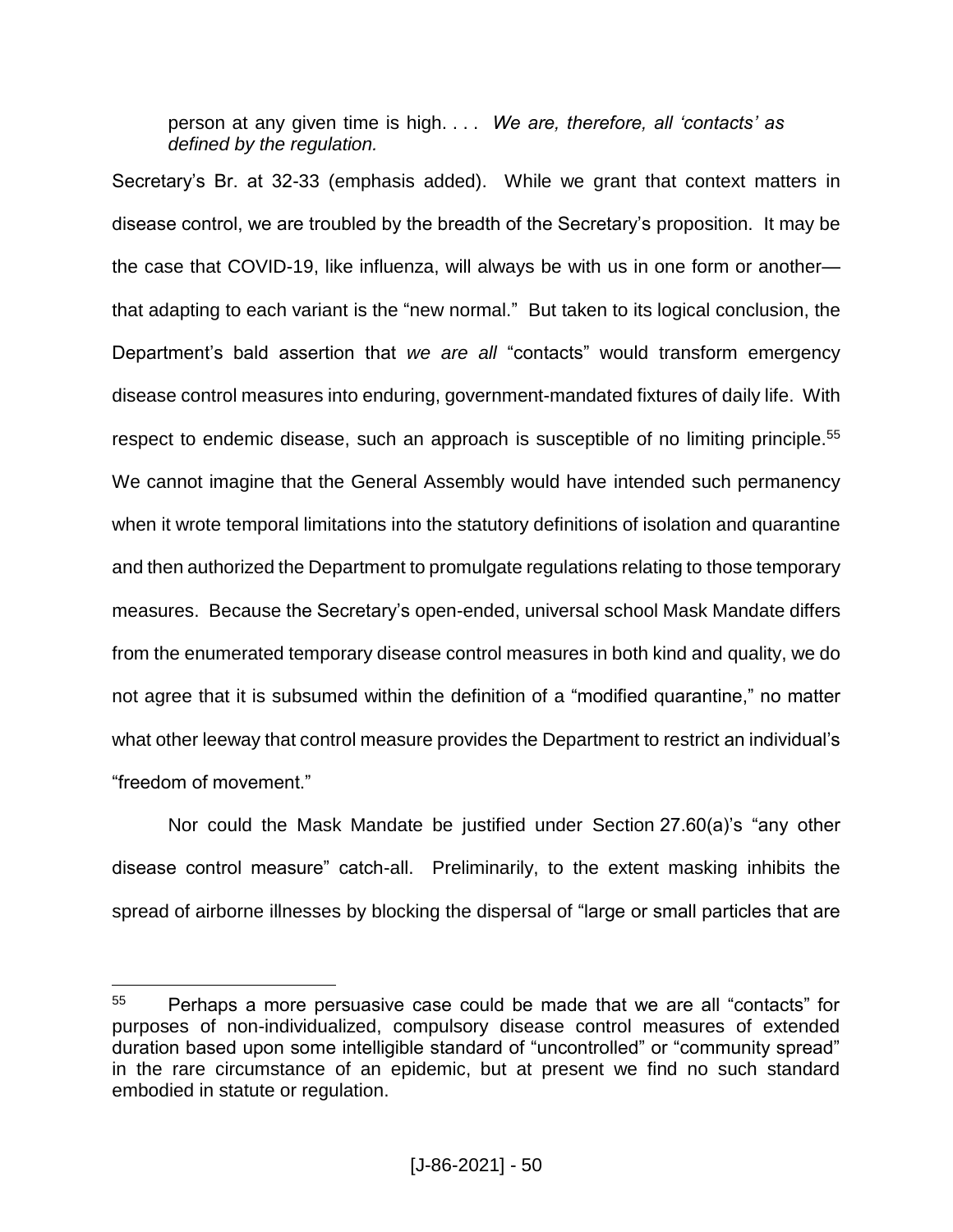able to remain airborne for a duration of time to allow infection," 35 P.S. § 521.2(a), we do not doubt that it constitutes *another* disease control measure under the broad terms of the Disease Prevention and Control Law, apart from the enumerated (and defined) measures of isolation, surveillance, segregation, quarantine, and modified quarantine. Indeed, as some *amici* have suggested, masking might be particularly "appropriate" for controlling the spread of an aerosolized, communicable disease in spaces where social distancing is difficult to enact and police, such as schools. *See generally* PA AAP's Br. at 10-14.

But as the Commonwealth Court observed, the specific language of the *regulation's* catch-all limits the "other" available control measures to those "appropriate for *the surveillance of disease*." 28 Pa. Code § 27.60(a) (emphasis added). "Surveillance of disease" is a term of art. It means "[t]he continuing scrutiny of all aspects of occurrence and spread of disease that are pertinent to effective control." *Id.* § 27.1. Masks are a general prophylactic measure. They provide no means by which to "scrutin[ize]" or "close[ly] supervis[e]" the "occurrence and spread of" COVID-19 or any other disease. Masks are utilized for indoor activities where social distancing is not possible *because* the disease does not manifest itself in all cases and therefore can be spread by asymptomatic carriers. By its very nature, by the time a COVID-19 infection is amenable to surveillance, odds are the disease also is circulating among the carrier's contacts.<sup>56</sup>

<sup>&</sup>lt;sup>56</sup> Moreover, modified quarantine and surveillance are mutually exclusive measures. Whereas a modified quarantine limits an individual's freedom to move in certain ways, surveillance includes only "the close supervision of persons and animals exposed to a communicable disease *without restricting their movement*." 35 P.S. § 521.2(i)(2) (emphasis added).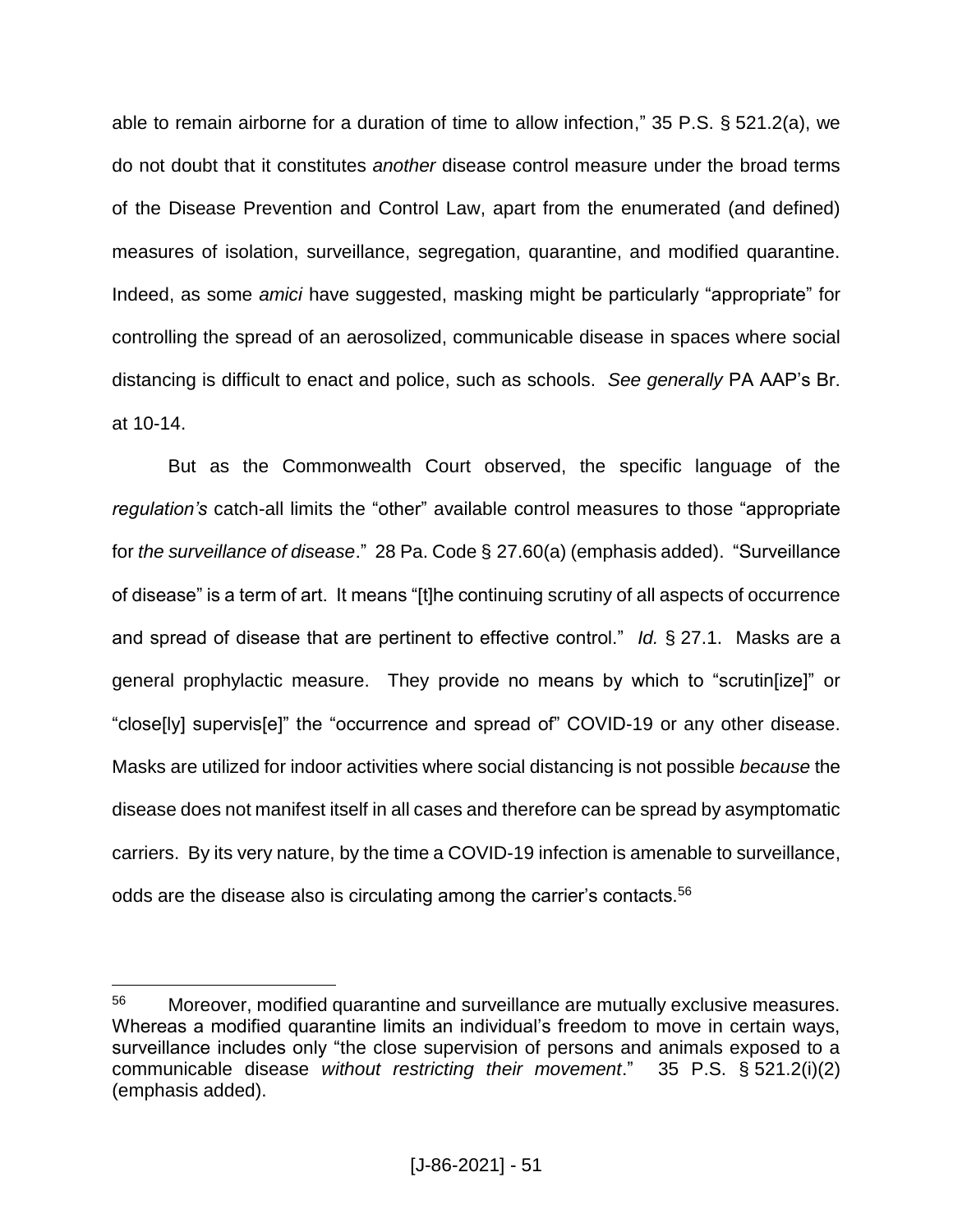The Secretary criticizes the Commonwealth Court for "focus[ing] myopically on the surveillance of disease language," instead of reading the clause holistically in furtherance of the overarching goal of "controlling" disease. Secretary's Br. at 36-37. To the contrary, that is the most natural construction of the language that the Department chose when it wrote this specific regulation. It is unclear why the Department opted to insert that particular phrase; in fact, it doesn't appear anywhere in the Disease Prevention and Control Law's expansive enabling provision relating to control measures. *Compare* 28 Pa. Code § 27.60(a), *with* 35 P.S. § 521.5.

Of course, the Department has the power to promulgate a different regulation, or to amend this one, to expressly authorize mask mandates or to strip the "any other disease control measure" catch-all of its limiting language.<sup>57</sup> The same goes for the Department's self-imposed "contact" metric, which restricts the class of individuals who can be subjected to a modified quarantine. And nothing we say here today should be construed as limiting the Department's authority to amend or promulgate regulations in accordance with the Disease Prevention and Control Law and any other applicable regulatory statute.<sup>58</sup> As it stands now, though, we are constrained by the terms of the

 $\overline{a}$ <sup>57</sup> *See* 35 P.S. § 521.16(a) ("The Board may issue rules and regulations with regard to . . . (3) the communicable diseases which are to be subject to . . . other control measures;" "(5) the enforcement of . . . other control measures;" and "(7) the prevention and control of disease in public and private schools."); *id.* § 521.5 ("Upon the receipt . . . by the department . . . of a report of a disease which is subject to . . . any other control measure, . . . the department shall carry out the appropriate control measures in such manner and in such place as is provided by rule or regulation."). Unlike the regulation, it appears that nothing in the Disease Prevention and Control Law requires that the "other disease control measures" be limited only to those measures that are "appropriate for the surveillance of disease."

<sup>58</sup> Neither do we intend to call into question the authority local school districts or other governmental bodies may have to implement their own COVID-19 mitigation protocols,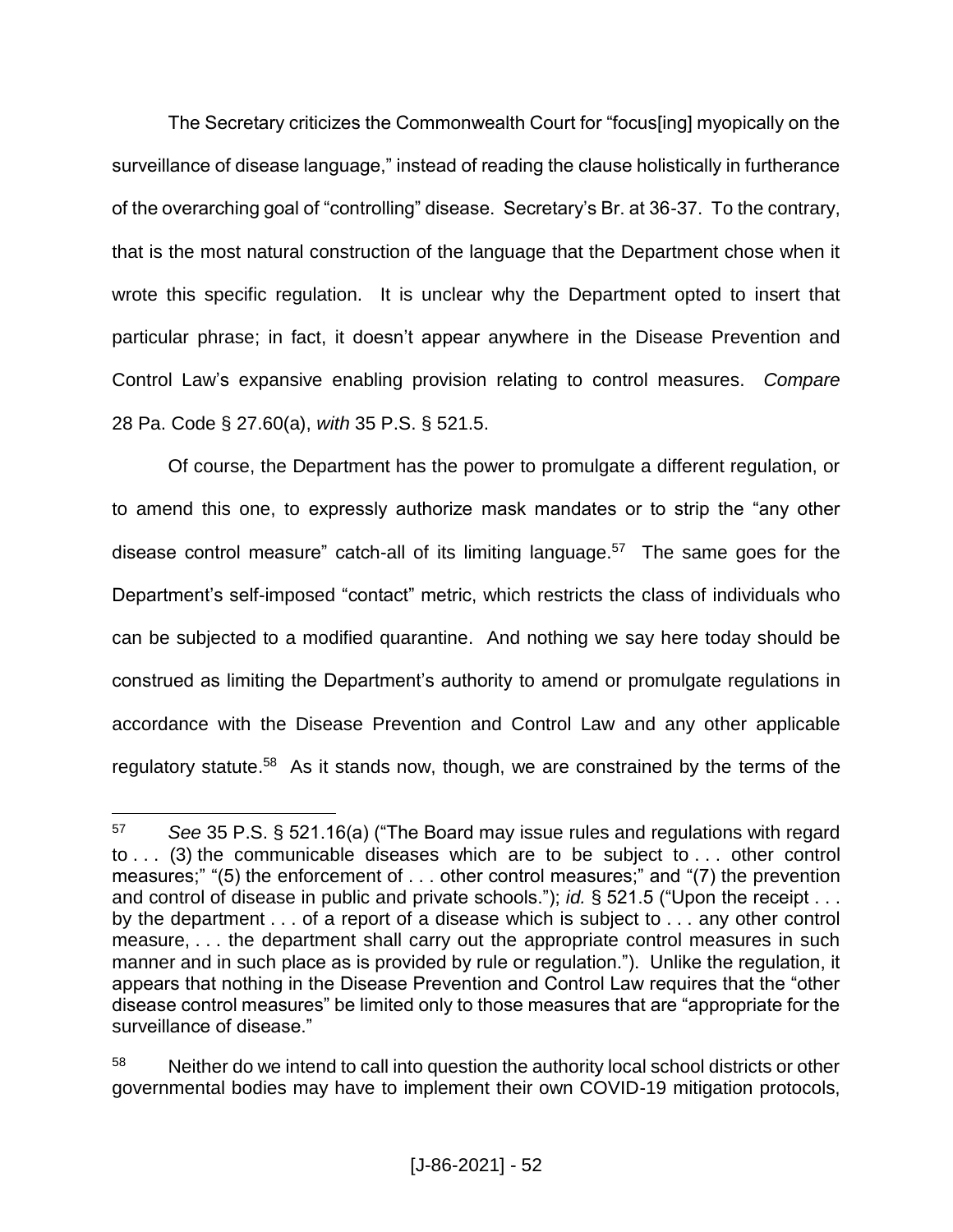regulation before us, not the regulation that the Secretary might have hoped the Department had written.

Further action by the Department may be necessary to meet the moment, in any event, as it appears Section 27.60(b) of the regulation further cabins the Department's discretion to "determine the *appropriate* disease control measure" in a given situation by requiring that its determination be "based upon the disease or infection, *the patient's* circumstances, the type of facility available and any other available information relating to *the patient* and the disease or infection." 28 Pa. Code § 27.60(b) (emphasis added). In focusing upon the individual "patient," these criteria further suggest that the aim of the regulation as a whole is *targeted* control measures responsive to *discrete* cases of exposure or infection. So while the nature of the disease certainly is relevant when deciding what measures are appropriate to control its spread, this language reinforces the notion that this regulation, as written, was not intended for blanket control measures, but rather case-specific restrictions.

Notably, the Department has not, in the past, relied exclusively upon the regulation's catch-all in developing "other control measures." For instance, the Department has promulgated a distinct regulation for "placarding"—a form of publicwarning-*cum*-shaming in which the Department posts signs on the residences of those "case[s], [ ] contact[s] or others" whom "the Department . . . has reason to believe . . . will not fully comply with the isolation or quarantine." 28 Pa. Code § 27.66 ("Placarding"). The Department similarly has provided for the "segregation" of contacts of a person or

consistently with applicable state and federal laws. That issue is not before us and we offer no opinion on it.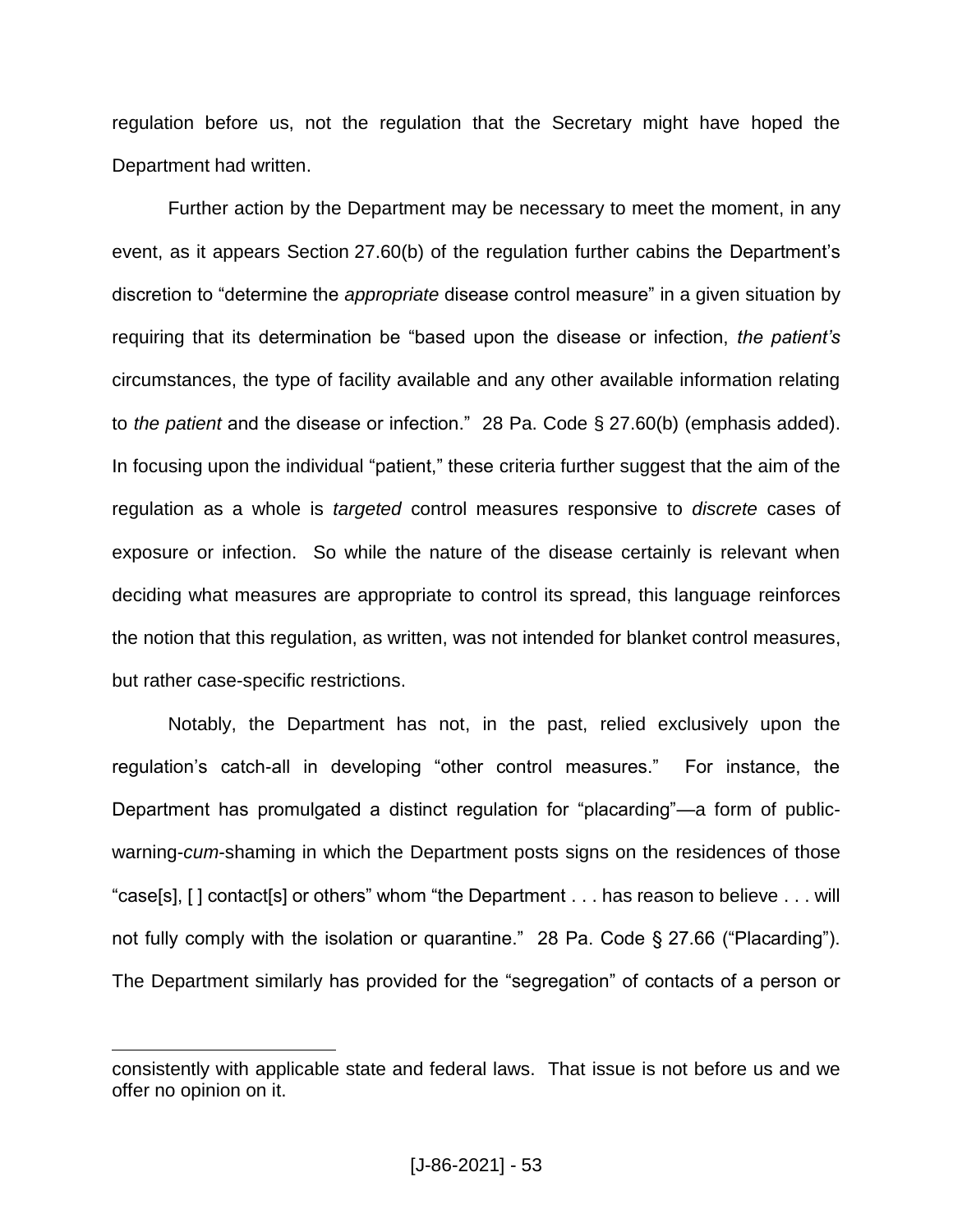animal with a communicable disease by regulation, which vaguely entails "[t]he separation for special control or observation of one or more persons or animals from other persons or animals to facilitate the control of a communicable disease." *Id.* § 27.1 (defining "segregation"). And as indicated, the Department has crafted a number of regulations dealing with isolation and quarantine generally, as well as measures for controlling the spread of disease in schools and childcare facilities in particular. The Department's ability to develop comprehensive regulations for disease control in schools is apparent. Presently, we see no obvious reason why it cannot formally add masks to that list in due course.

In a final effort, the Secretary suggests that Section 27.60 is, at worst, ambiguous, thus entitling the Department's interpretation of that provision to judicial deference. Specifically, she cites this Court's recitation of "federal and Pennsylvania jurisprudence," under which "properly-enacted legislative rules enjoy a presumption of reasonableness and are accorded a particularly high measure of deference—often denominated *Chevron* deference—by reviewing courts." *Nw. Youth Servs., Inc. v. Dep't of Pub. Welfare*, 66 A.3d 301, 311 (Pa. 2013) (citing *Pa. Human Rels. Comm'n v. Uniontown Area Sch. Dist.,* 313 A.2d 156, 169 (Pa. 1973), and *Chevron, U.S.A., Inc. v. Natural Res. Def. Council, Inc.,* 467 U.S. 837, 844-45 (1984)). Notwithstanding our loose invocation of the phrase "*Chevron* deference" in past administrative law decisions, that regime, if it applies at all, relates to an agency's interpretation of ambiguous provisions of the *statutes* that it is charged with administering. *See Chevron*, 467 U.S. at 843-44 ("If Congress has left a gap for the agency to fill, there is an express delegation of authority to the agency to elucidate a specific provision *of the statute* by regulation. Such legislative regulations are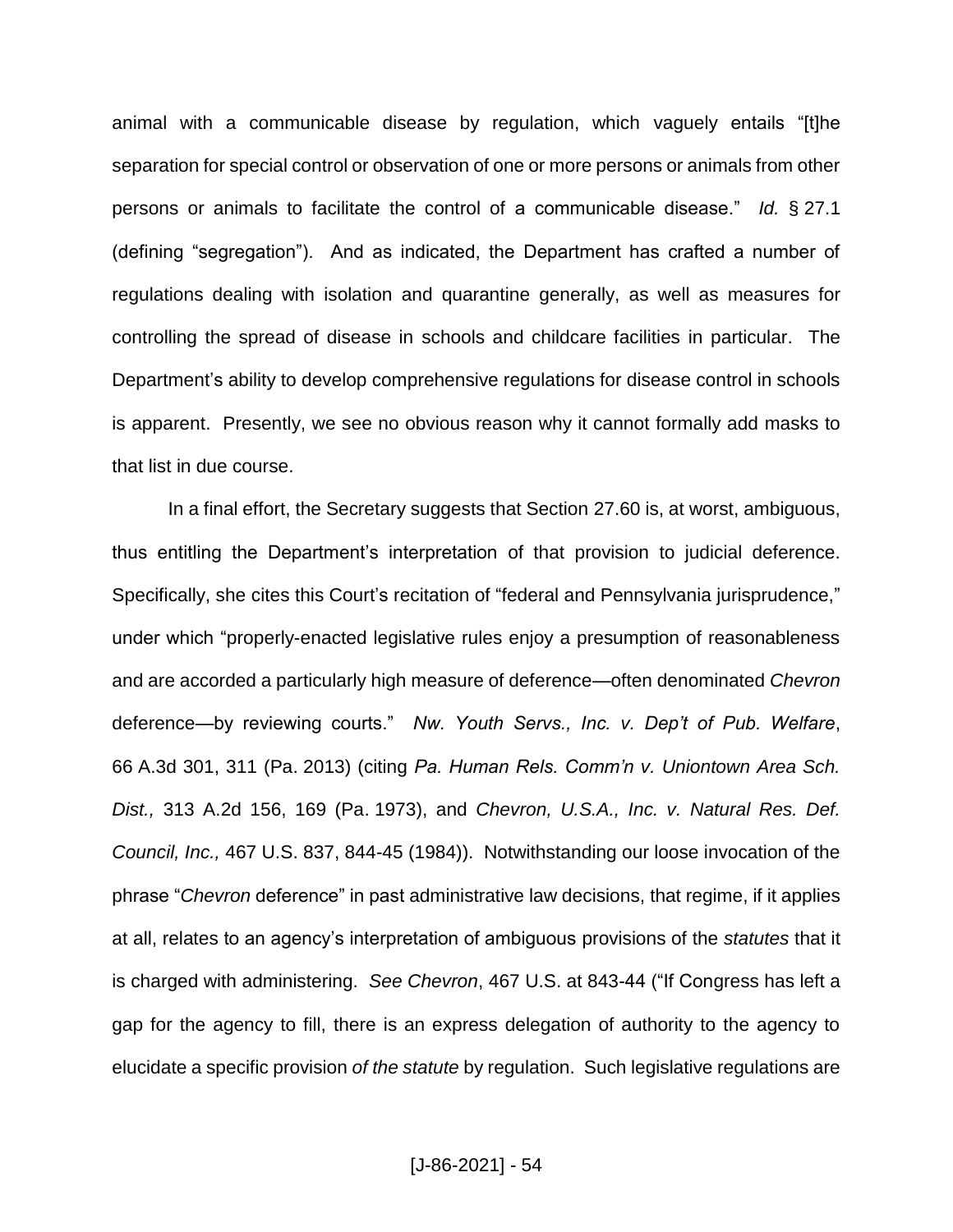given controlling weight unless they are arbitrary, capricious, or manifestly contrary to the statute.") (emphasis added). Because the statutes at issue here aren't ambiguous about the Department's obligation to act by formal rule or regulation, this isn't a *Chevron* case.

What the Department actually asks for is *Auer* or *Seminole Rock* deference, under which courts "defer to an agency's interpretation *of its own regulation* . . . unless that interpretation is 'plainly erroneous or inconsistent with the regulation.'" *Chase Bank USA, N.A. v. McCoy*, 562 U.S. 195, 208 (2011) (quoting *Auer v. Robbin*, 519 U.S. 452, 461 (1997) (emphasis added)); *accord Bowles v. Seminole Rock & Sand Co.*, 325 U.S. 410, 414 (1945).<sup>59</sup> As the foregoing analysis indicates, however, we are not persuaded that the Department's regulation admits of much ambiguity either. That regulation covers predefined control measures that generally are discrete or targeted in nature and limited in duration. The Mask Mandate was neither of those things. To the extent that the Department attempts to extract ambiguity from the regulation's "any other disease control measure" catch-all, that, too, is constrained by the "appropriate for the surveillance of disease" language, which is further limited by the criteria for individualized consideration contained in Section 27.60(b). The Department's view is not persuasive in the face of these difficulties with its position.

To be clear, where an agency is authorized to act, it is entitled to some latitude for discretionary matters committed to its expertise-based judgment by statute, such as the Department of Health's power and duty to "determine and employ the most efficient and practical means for the prevention and suppression of disease." 71 P.S. § 532.

<sup>59</sup> In *Kisor v. Wilkie*, 139 S.Ct. 2400, 2408 (2019), the High Court further qualified the limits of *Auer* deference, professing that it "is potent in its place, but cabined in its scope."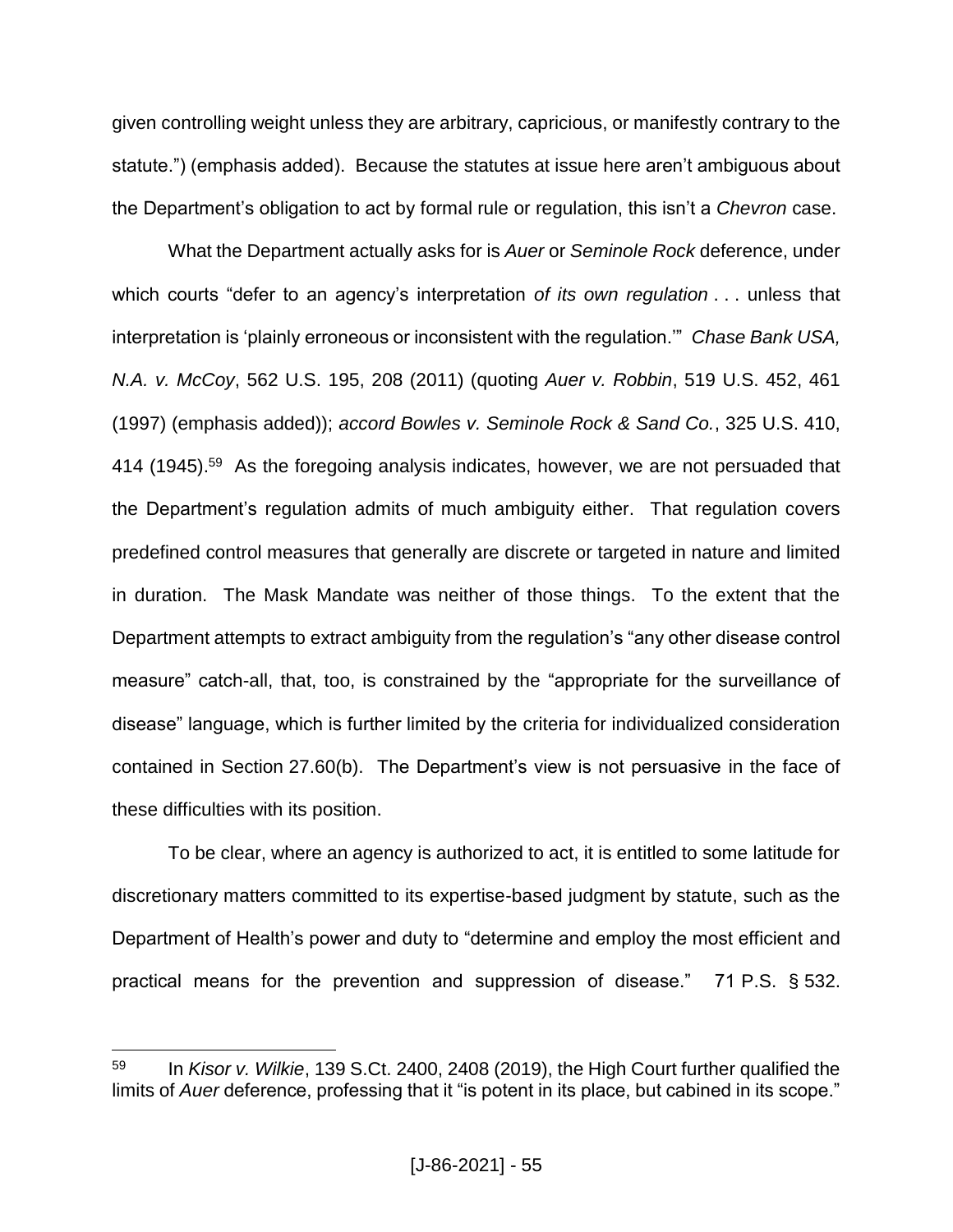Questions of efficiency and practicality in "dynamic and fact-intensive" matters of public health and disease control are policy judgments; they should be left to the policymakers and their designees. *See South Bay United Pentecostal Church v. Newsom*, 140 S.Ct. 1613, 1613-14 (2020) (*per curiam*) (Roberts, C.J., concurring in denial of application for injunctive relief) ("Our Constitution principally entrusts '[t]he safety and the health of the people' to the politically accountable officials of the States 'to guard and protect.' When those officials 'undertake[] to act in areas fraught with medical and scientific uncertainties,' their latitude 'must be especially broad.' Where those broad limits are not exceeded, they should not be subject to second-guessing by an 'unelected federal judiciary,' which lacks the background, competence, and expertise to assess public health and is not accountable to the people." (internal citations omitted)). $60$  But that does not mean that the courts must defer to an agency on questions of statutory and regulatory construction for deference's sake. "It is emphatically the province and duty of the judicial department to say what the law is." *Marbury v. Madison*, 5 U.S. (1 Cranch) 137, 177 (1803). By keeping clear the line dividing the judiciary's domain from the executive's, we maintain fidelity to the separation of powers.

In sum, absent a gubernatorial disaster emergency declaration suspending the framework of laws governing agency rulemaking in Pennsylvania, the Department was obligated to follow the procedures set forth in the Regulatory Review Act, the

<sup>60</sup> *Cf. Jacobson*, 197 U.S. at 28 ("[I]t might be that an acknowledged power of a local community to protect itself against an epidemic threatening the safety of all might be exercised in particular circumstances and in reference to particular persons in such an arbitrary, unreasonable manner, or might go so far beyond what was reasonably required for the safety of the public, as to authorize or compel the courts to interfere for the protection of such persons.").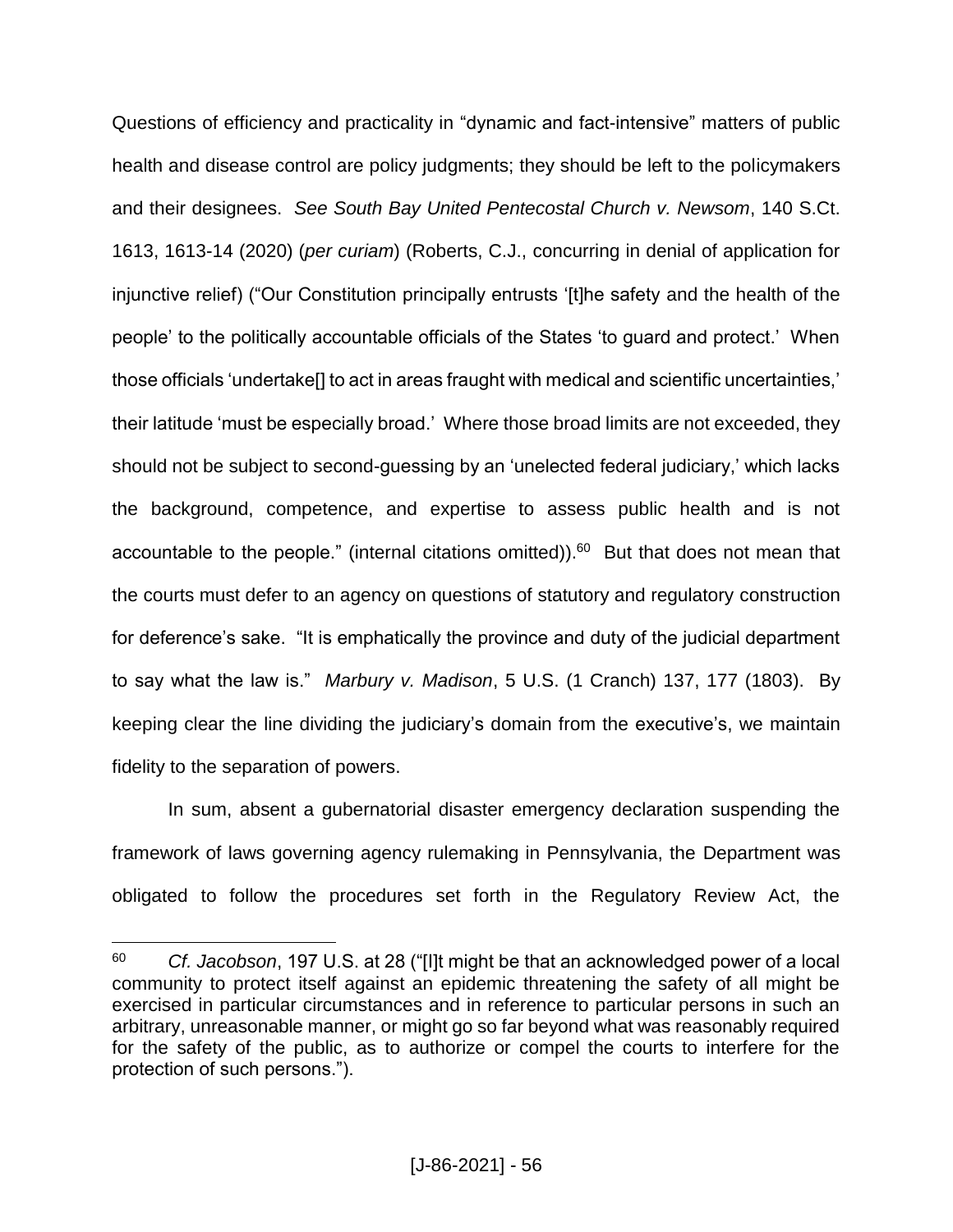Commonwealth Documents Law, and the Commonwealth Attorneys Act before promulgating a new disease control measure with the force of law.<sup>61</sup> Because the Secretary circumvented that process, her Order was void *ab initio*.

**IV.**

More than a century has passed since mankind confronted a global pandemic on the scale of the one it faces today, which to-date has claimed the lives of as many as 800,000 Americans. In that time, rapid advancements in medical science and clinical research have revolutionized our ability to test, trace, treat, and vaccinate against communicable disease, with the ultimate goal of reducing human suffering. But the more things change, the more they stay the same. In 1918, as now, well-intentioned disease mitigation efforts stimulated spirited public debate, in Pennsylvania and throughout the nation, about the wisdom of various approaches to disease control and the proper role of government in that process. This pandemic has affected every American—every human being—in some way. In that sense, at least, we are all united. And this Court is mindful that, for far too many, the pain and loss wrought by this dreadful virus is incalculable. We do not intend to diminish the weight of that anguish.

<sup>&</sup>lt;sup>61</sup> The Secretary is correct that the Commonwealth Court overstated the speed with which an emergency regulation can be enacted under Section 6 of the Regulatory Review Act. *See* 71 P.S. § 745.6. That provision does not excuse an agency from adhering to any of the standard rulemaking procedures, including public notice and comment, and submission to the Independent Regulatory Review Commission for approval. And an emergency-certified regulation lasts only for 120 days or until the Commission issues a final disapproval, whichever occurs later, *id.* § 745.6(d), so an agency is guaranteed four months of use at best. But that is neither here nor there. The Department does not have the discretion to ignore formal rulemaking procedures simply because the process for emergency certification is not as fast as it might prefer.